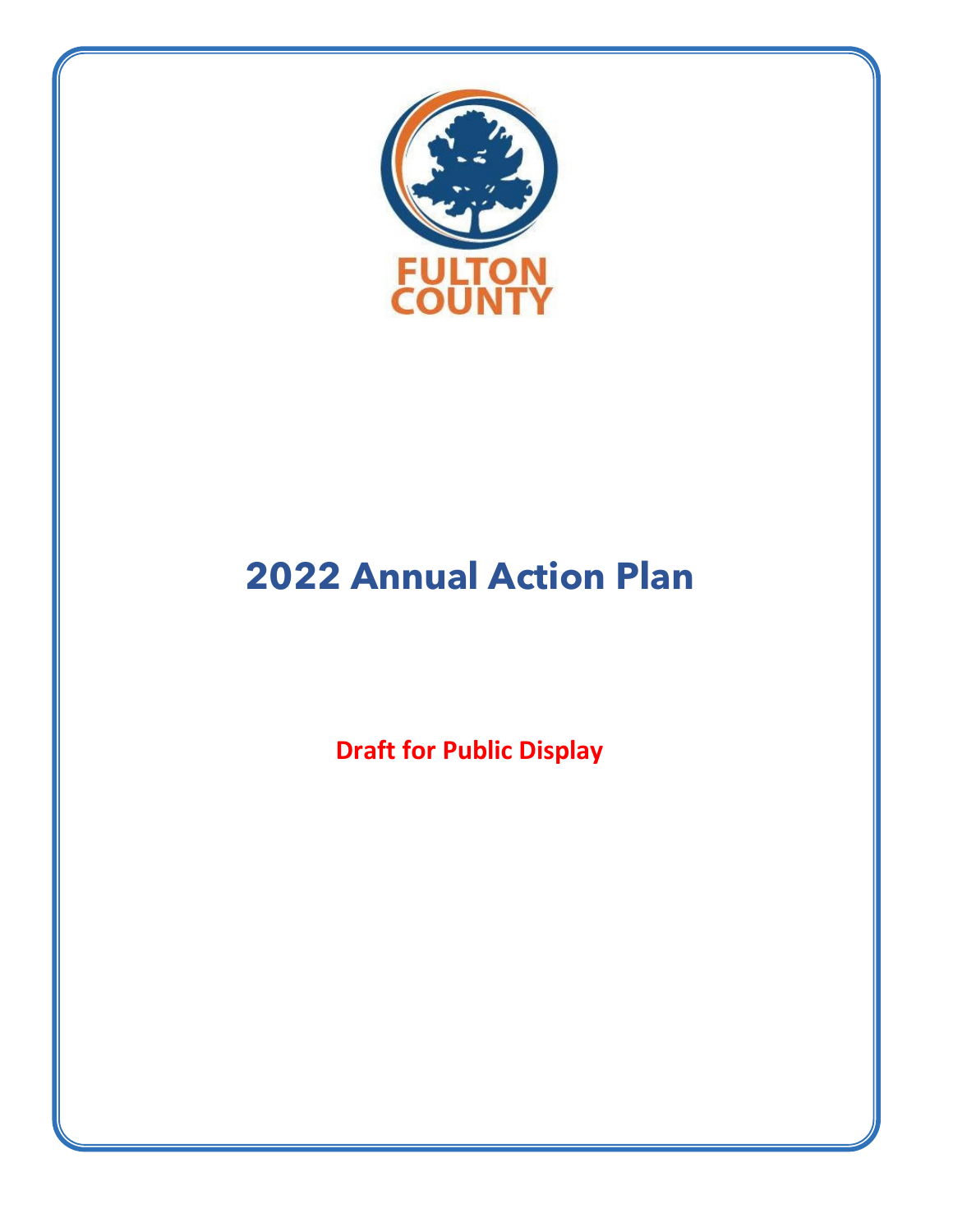## **Contents**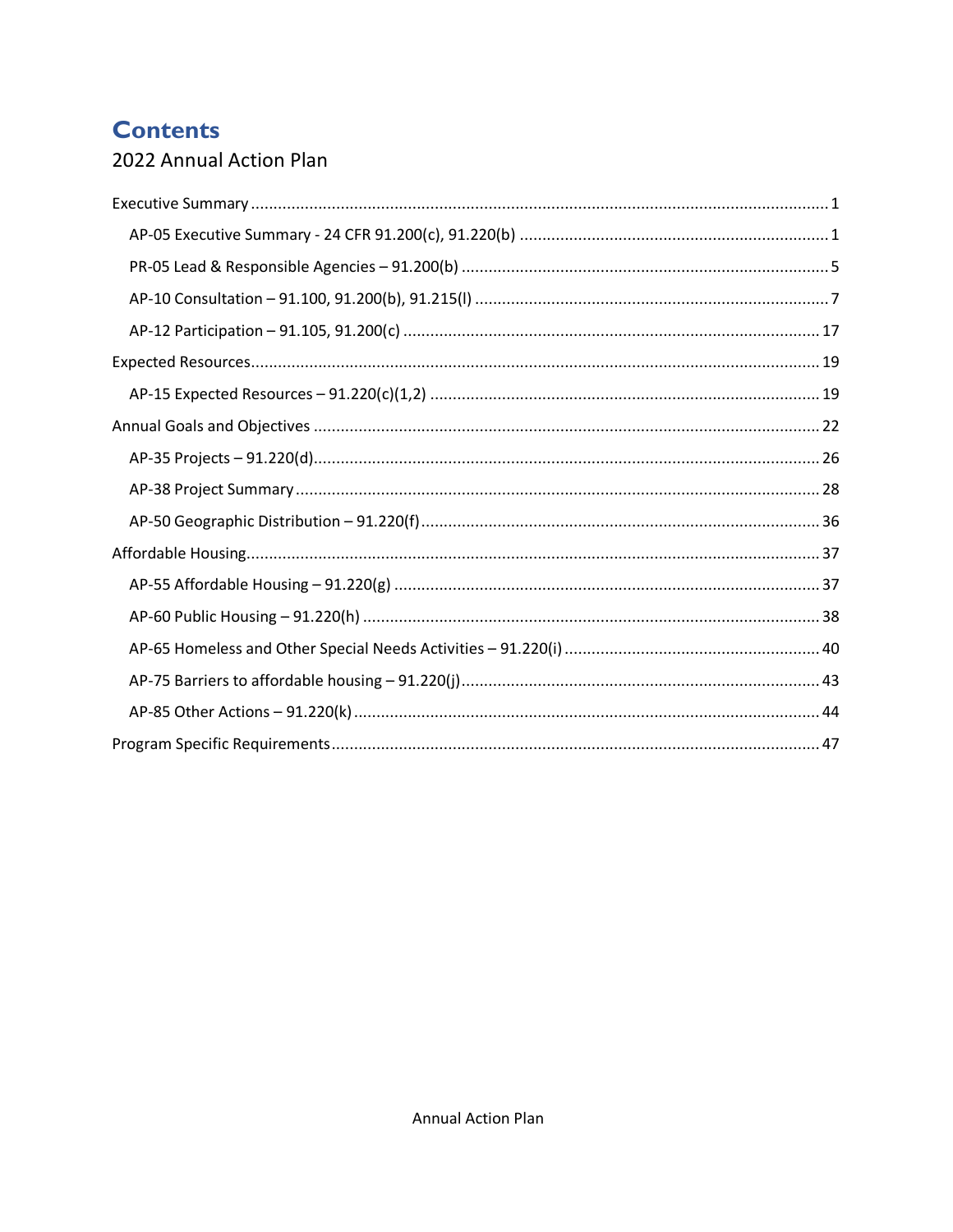## **Executive Summary**

## <span id="page-2-1"></span><span id="page-2-0"></span>**AP-05 Executive Summary - 24 CFR 91.200(c), 91.220(b)**

#### **1. Introduction**

Fulton County receives funding annually from the U.S. Department of Housing and Urban Development under the Community Development Block Grant (CDBG) and HOME Investment Partnerships (HOME) Programs. The Department of Health & Human Services, Fulton County Department of Community Development is the County's designated department responsible for the federal grant programs. One of the requirements for receiving these funds is the development of a five-year Consolidated Plan for Housing and Community Development (CP) to provide policy direction for the next five years of funding decisions. The County prepared a new Five-Year Consolidated Plan for FY 2020-2024. The Consolidated Plan is the basis for allocation priorities and actions for FY 2022.

#### **2. Summarize the objectives and outcomes identified in the Plan**

Goals were established in the Five-Year Plan to meet the identified needs as follows:

- $\triangleright$  Decent Housing Goal #1 Affordable Housing Construction and Preservation
	- Support the development of rental housing affordable to low- and moderate-income households, including projects located near employment, transportation, and other community resources and for seniors, veterans, people with disabilities, or other special needs households, such as people who are formerly homeless or at risk of homelessness.
	- As economically feasible, consider possible opportunities to extend the useful life of existing affordable rental housing by funding acquisition and/or rehabilitation activities
	- Support development of for-sale housing units affordable to low- and moderate-income households, including homes located near employment, transportation, or other community resources.
	- **Increase the number of first-time homebuyers through down payment and closing cost** assistance.
	- Encourage agencies to develop affordable for-sale housing that is accessible to people with disabilities.
- $\triangleright$  Decent Housing Goal #2 Down Payment Assistance
	- Support development of for-sale housing units affordable to low- and moderate-income households, including homes located near employment, transportation, or other community resources.
	- **Increase the number of first-time homebuyers through down payment and closing cost** assistance.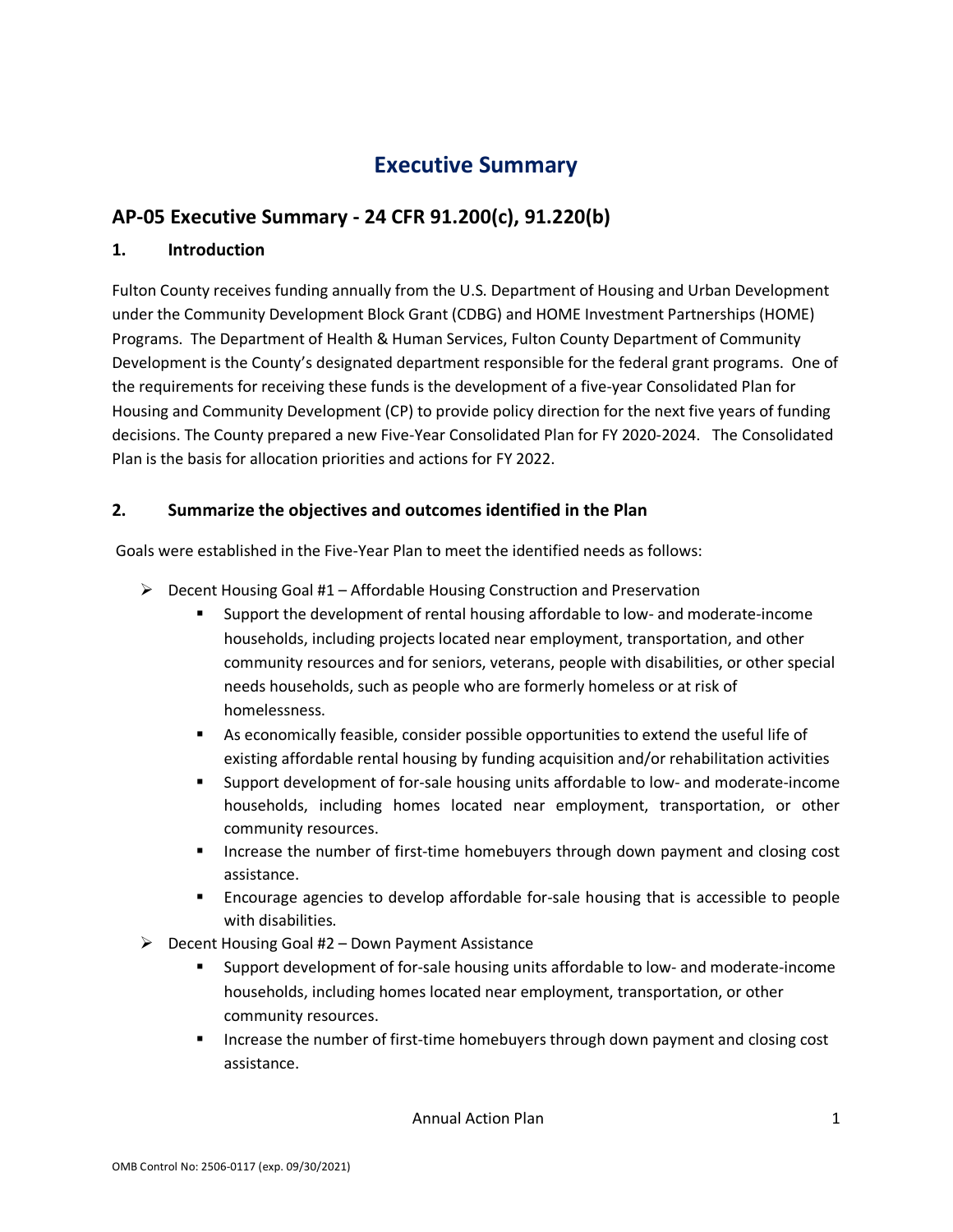- Encourage agencies to develop affordable for-sale housing that is accessible to people with disabilities.
- $\triangleright$  Decent Housing Goal #3 Homeowner Rehabilitation
	- Preserve the existing affordable housing stock by assisting income-eligible homeowners with housing rehabilitation and repairs, with an emphasis on housing problems affecting health and safety.
- $\triangleright$  Decent Housing Goal #4 Rental Assistance
	- Assist income-eligible renter households with tenant-based rental assistance.
	- Collaborate with agencies in the Continuum of Care (CoC) and others to assist households at-risk of homelessness with short-term rental payments, utility assistance, rapid rehousing, or other assistance.
	- Collaborate with agencies in the CoC and others to assist people who are homeless through provision of and access to emergency, transitional, and permanent housing to enable them to move to appropriate housing and achieve greater stability.
- Decent Housing Goal #5 Homelessness Housing and Prevention
	- Assist income-eligible renter households with tenant-based rental assistance.
	- Collaborate with agencies in the Continuum of Care (CoC) and others to assist households at-risk of homelessness with short-term rental payments, utility assistance, rapid rehousing, or other assistance.
	- **Collaborate with agencies in the CoC and others to assist people who are homeless** through provision of and access to emergency, transitional, and permanent housing to enable them to move to appropriate housing and achieve greater stability.
- $\triangleright$  Suitable Living Environment Goal #1 CDBG Public Services
	- Fund eligible public services to serve low- and moderate-income residents, youth, seniors, people with disabilities, and other special needs populations.
- $\triangleright$  Suitable Living Environment Goal #3 Fair Housing Education and Enforcement
	- Provide assistance to eligible households which might include but is not limited to:
		- o Fair housing education services to help residents, community organizations, and housing providers understand fair housing rights and responsibilities.
		- o Provide fair housing complaint investigation services.
		- $\circ$  Consumer education and awareness around predatory lending fraudulent mortgages, and other housing scams.
- $\triangleright$  Suitable Living Environment Goal #4 Facility and Infrastructure Improvements
	- Work with other County departments, cooperating cities within Fulton County, and nonprofit agencies.
	- Fund infrastructure improvements and public facilities such as sidewalks, street lighting, pedestrian facilities, ADA improvements, and community centers in income-eligible areas.
	- Assist community service organizations in improving or expanding physical structures to serve homeless residents, low- and moderate-income households, and other special needs populations.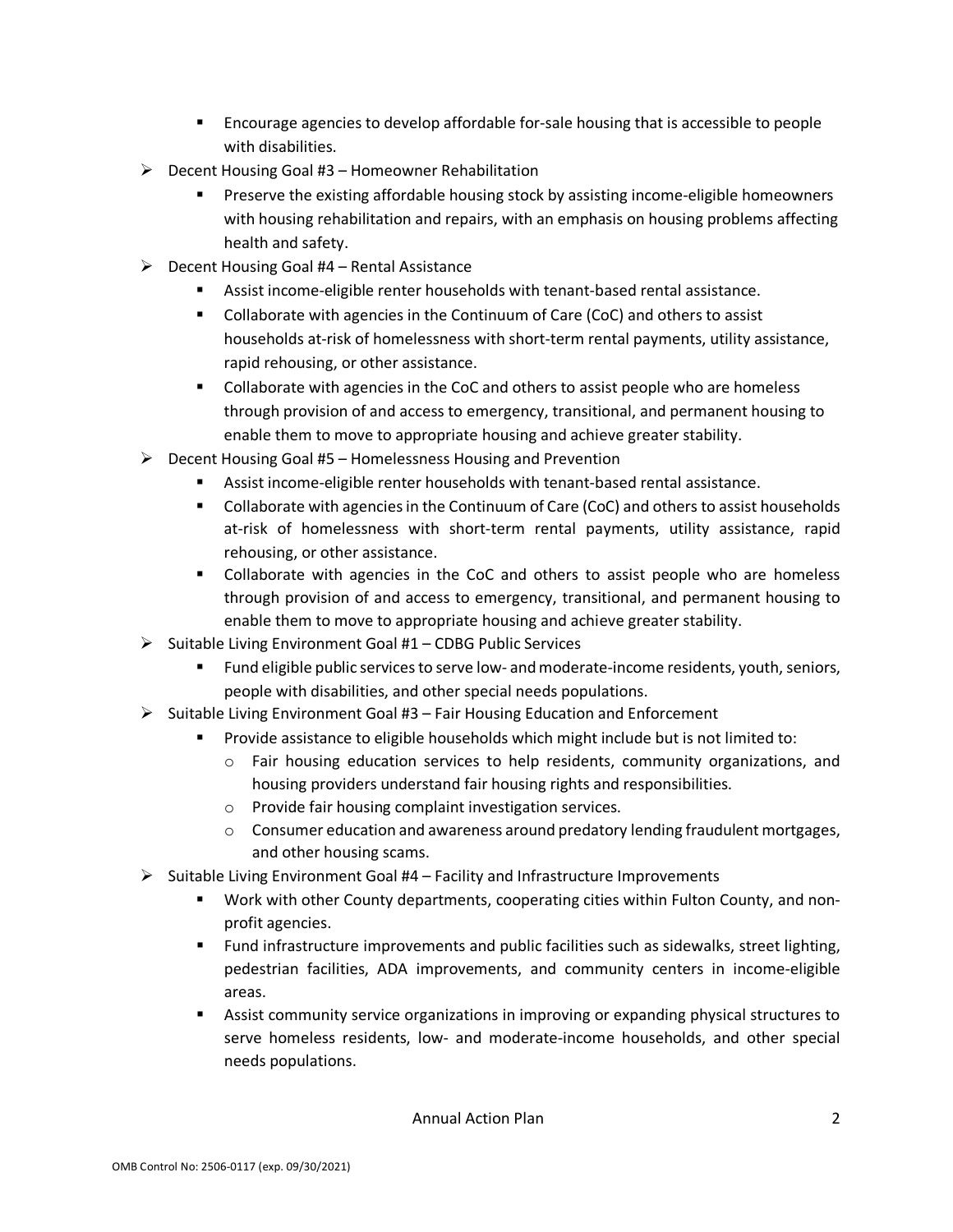- Demolish dilapidated structures to stop the spread of blight in low- and moderate-income areas as needed.
- $\triangleright$  Program Administration
	- Program administration related to the planning and execution of community development, housing, and homelessness activities assisted with funds provided under the CDBG and HOME programs.

#### **3. Evaluation of past performance**

Each year, Fulton County reports its progress in meeting its five-year and annual goals by preparing a Consolidated Annual Performance Evaluation Report (CAPER). The CAPER is due to HUD within 90 days of the start of the new program year. The annual block grant allocation for Fulton County directly benefits Fulton County residents who reside in Fulton County but outside the jurisdictional boundaries of the Cities of Atlanta, John's Creek, Roswell and Sandy Springs. Specific cities in Fulton County that partnered through a Cooperative Agreement for the Urban Entitlement resources are the cities of Alpharetta, Chattahoochee Hills, College Park, East Point, Fairburn, Hapeville, Milton, Mountain Park, Palmetto, and Union City.

The CAPER for 2021 will be produced and available for public display in early March 2022. During FY 2020, the County managed the three federal grant programs: CDBG, HOME and ESG. CDBG successfully contributed to the completion of projects to include parks and recreational developments, storm drainage and sewer system improvements, street and sidewalk improvements, community meeting facilities improvements, and handicap accessible facilities. During FY 2020, the County managed CARES Act funds through CDBG-CV and ESG-CV.

In 2020, the CDBG program served 277 individuals or households. Note: Housing rehabilitation is reported by household and there were 30 households served. The CDBG program is designed to develop viable urban communities by providing decent housing and a suitable living environment, and by expanding economic opportunities, principally for low to moderate income persons. Funds were used for municipal infrastructure and facilities projects.

HOME funds were allocated to homeownership opportunities, as well as Tenant Based Rental Assistance.

In 2020, there were 758 individuals served. In addition to what is reported in the table above, there were 6 persons who identified as multi-racial and was not recorded for 41 persons. Hispanic ethnicity was not counted for 10 persons served in ESG funded programs. Fulton County provided the funding for services to female homeless heads of household with children, families, unattached women and men, and youth through North Fulton Community Charities, Inc. from the period from January 1, 2020- December 31, 2020.

During this period Fulton County also received CARES Act assistance for CDBG and ESG and worked to develop a comprehensive community response. CDBG funds were allocated to several municipalities to undertake a variety of activities that prevent, prepare for, and respond to coronavirus. ESG funds were used to support the homeless shelters and outreach efforts, provide for rapid re-housing, and homeless prevention.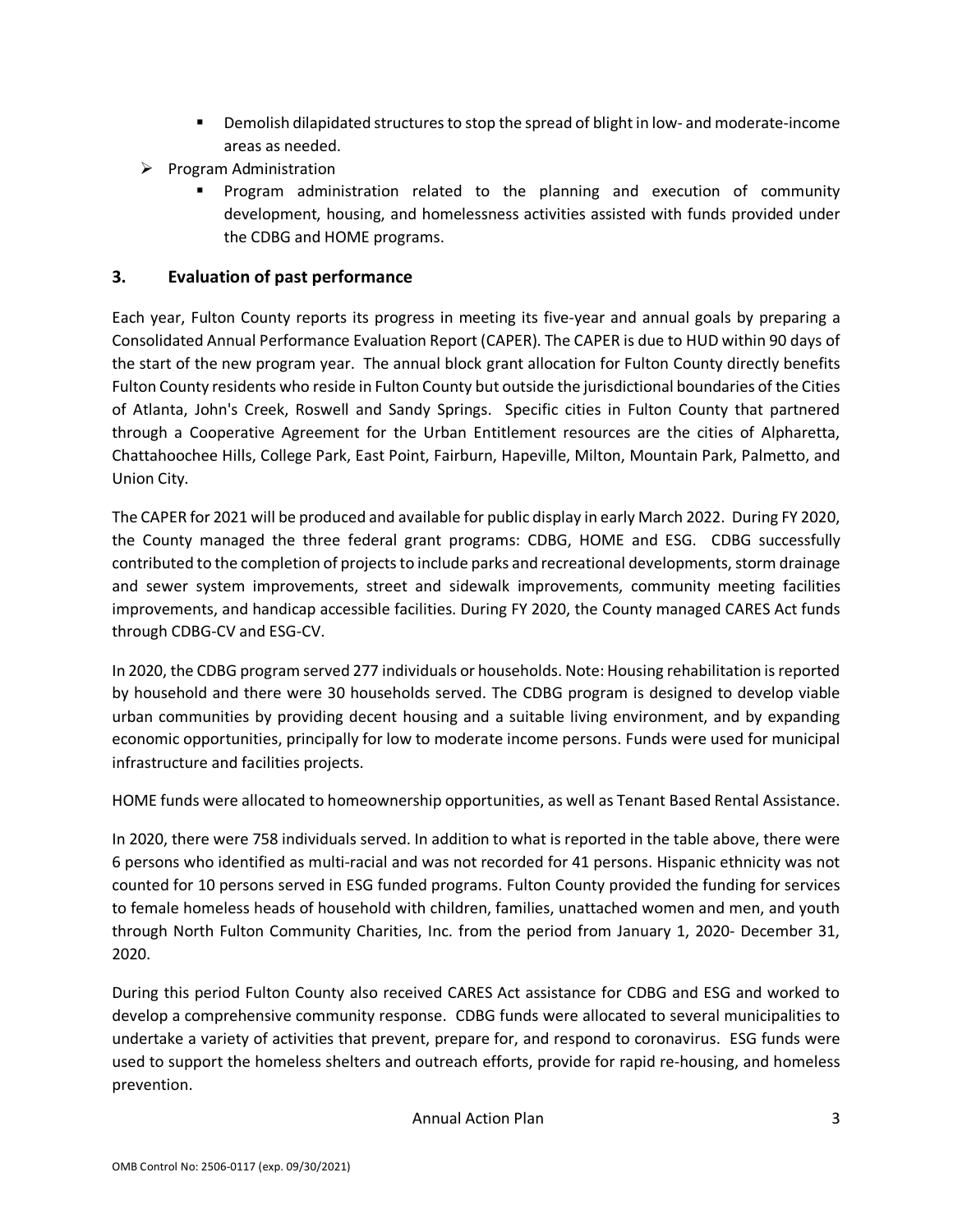Copies of recent CAPERs are available for review at Fulton County's Community Development Department or online at www.fultoncountyga.gov/services/human-services/housing-and-urban-developmentfunded-programs.

### **4. Summary of Citizen Participation Process and consultation process**

Fulton County consulted with residents, County staff, government agencies, nonprofit agencies, housing and homeless service providers, and others to develop this Annual Action Plan (AAP). The County held two public meetings on September 23, 2021 and January 6, 2022 and interviewed key stakeholders to develop its strategy for 2022. Applications were solicited from local municipalities for CDBG funds. HOME funds were allocated to an on-going homeownership program and Tenant-Based Rental Assistance.

Fulton County held two virtual meetings to receive stakeholder input on the draft plan. The first meeting was held to receive Citizen input on the needs of the County that could be met with federal grant funds and to provide a summary of the past use of funds. The second public hearing was held to provide an opportunity for the public to comment on the draft Annual Action Plan. The 30-day public comment period ran from December 8, 2021 to January 10, 2022.

On February 3, 2021, HUD issued a waiver allowing public hearings to be held virtually to allow for social distancing and limited public gatherings during a public health emergency. The County revised its Citizen Participation Plan to allow for virtual public meetings during public health emergencies. The County is continuing to follow local, state and federal recommendations to limit public gatherings during the COVID-19 public health emergency. As such, the County is utilizing the waiver during the development of its 2022 AAP and will solicit public comment and conduct public hearings in a virtual way in accordance with its Citizen Participation Plan. Accommodations will be made for persons with disabilities and LEP persons. Documents for public review will be shared via the County's Website.

## **5. Summary of public comments**

Fulton County held a public needs meeting on September 23, 2021 and second public hearing on January 6, 2022.

### [additional information will be added after the  $2<sup>nd</sup>$  public hearing]

### **6. Summary of comments or views not accepted and the reasons for not accepting them**

All comments were accepted.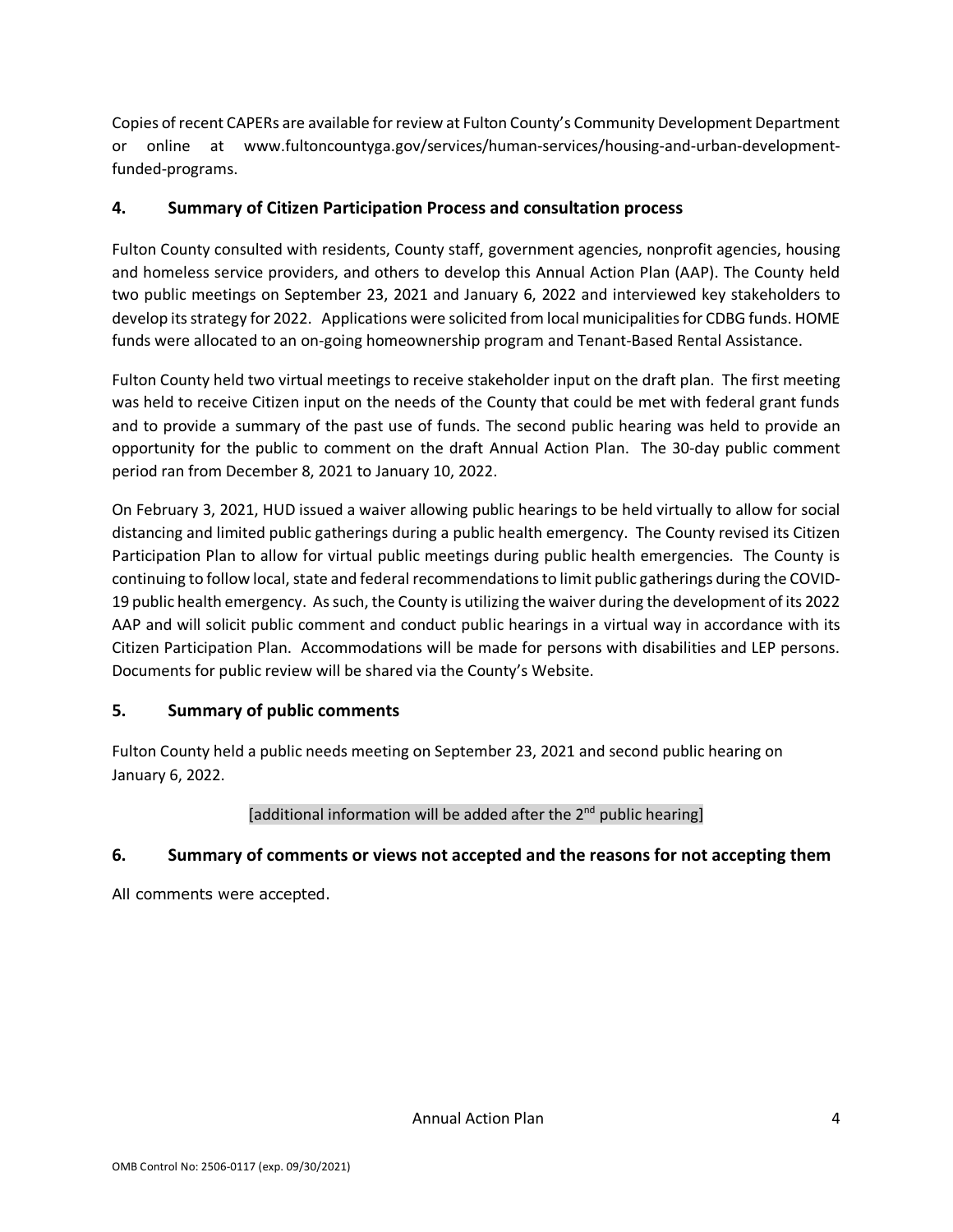## **PR-05 Lead & Responsible Agencies – 91.200(b)**

### **1. Agency/entity responsible for preparing/administering the Consolidated Plan**

Describe the agency/entity responsible for preparing the Consolidated Plan and those responsible for administration of each grant program and funding source.

| Lead Agency               | <b>Fulton County</b> | Department of Community Development |
|---------------------------|----------------------|-------------------------------------|
| <b>CDBG Administrator</b> | <b>Fulton County</b> | Department of Community Development |
| <b>HOME Administrator</b> | <b>Fulton County</b> | Department of Community Development |

**Table 1 – Responsible Agencies**

#### <span id="page-6-0"></span>**Narrative (optional)**

The Fulton County Department of Community Development provides oversight, management, and administration of projects, programs, and initiatives as shown with the Annual Action Plan. The Department of Community Development is responsible for all documentation, administrative, and compliance requirements of the HUD-funded programs that the County administers, including the Community Development Block Grant (CDBG) and HOME Investment Partnerships (HOME) programs.

The County works actively to establish and support relationships with other County departments, federal and state agencies, local governments, nonprofit organizations, and private sector partners to identify affordable housing, community development, and supportive service needs in Fulton County and develop strategies to meet these needs with combined resources. Multiple Fulton County departments, nonprofit organizations, and municipalities in Fulton County (Alpharetta, Chattahoochee Hills, College Park, East Point, Fairburn, Hapeville, Milton, Mountain Park, Palmetto, and Union City, as of current cooperative agreements) are primarily responsible for implementing programs and services covered by the Consolidated Plan under supervision of the Department of Community Development.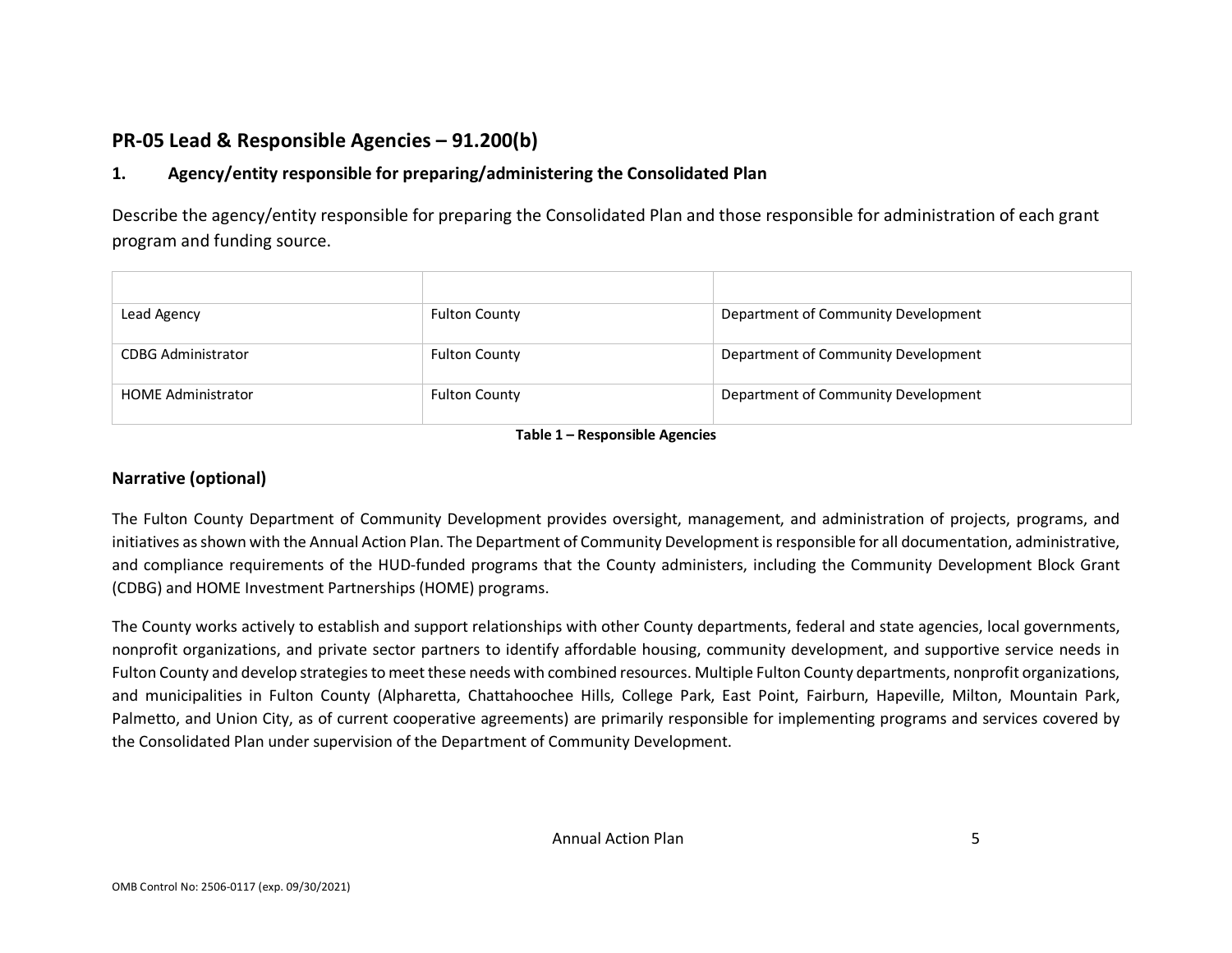#### **Consolidated Plan Public Contact Information**

Mia Redd Deputy Director Health & Human Services, Fulton County Department of Community Development 137 Peachtree Street SW, Atlanta, Georgia 30303, Phone: 404-808-4150 Email: mia.redd@fultoncountyga.gov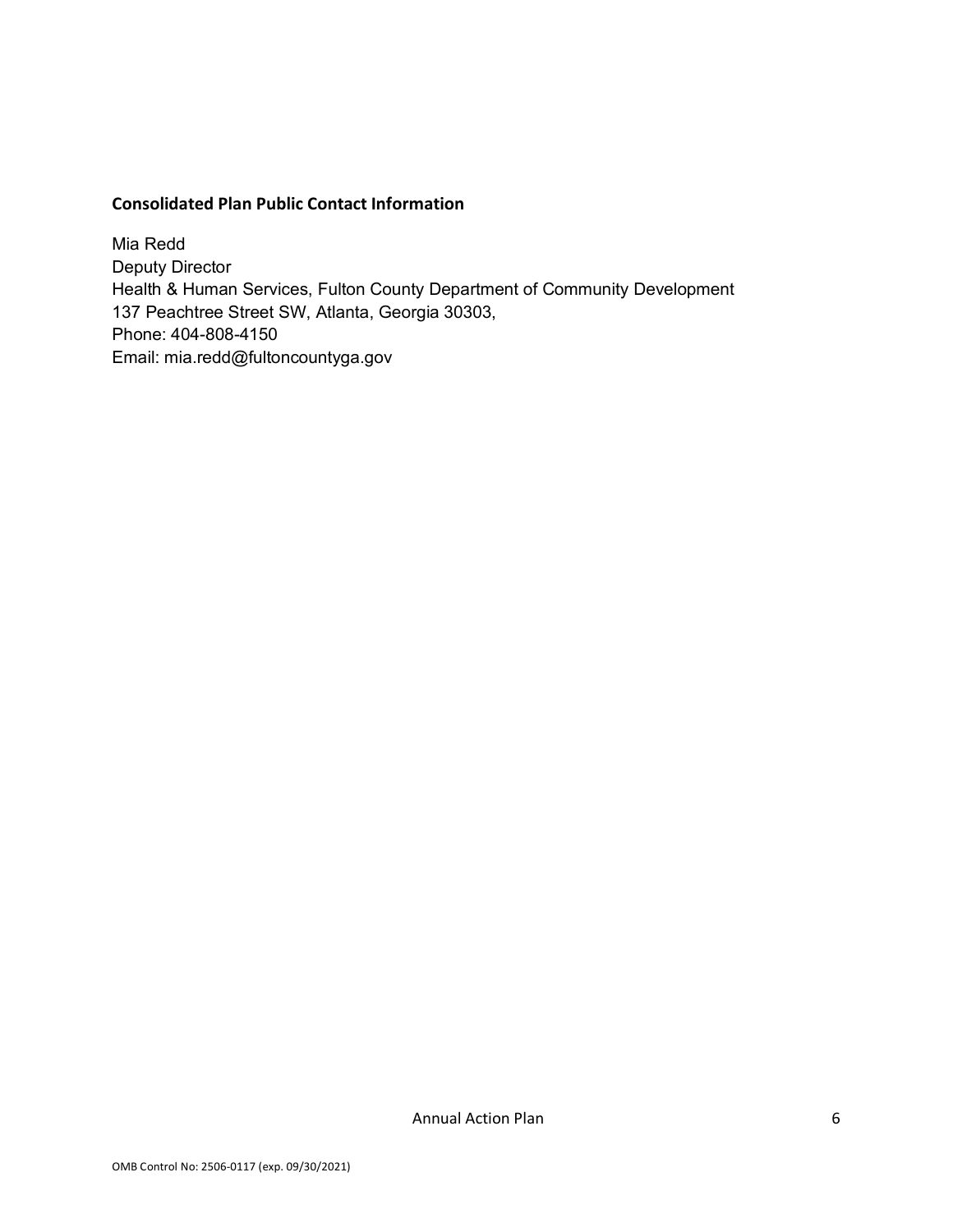## <span id="page-8-0"></span>**AP-10 Consultation – 91.100, 91.200(b), 91.215(l)**

### **1. Introduction**

Fulton County conducted a variety of public outreach to gather input from County and City staff, government agencies, nonprofit agencies, affordable housing developers, local service providers, and county residents in preparing this plan. The County held two public meetings open to the public; and interviewed a variety of nonprofit staff and Continuum of Care members, Health and Human Services Department staff, and queried cooperating cities regarding anticipated capital projects.

## **Provide a concise summary of the jurisdiction's activities to enhance coordination between public and assisted housing providers and private and governmental health, mental health and service agencies (91.215(l))**

Fulton County works closely with public and private sector providers to ensure delivery of services to residents and to promote interagency communication and planning. The County has representatives on many non-profit agency boards and/or advisory committees. The County works with various housing, health, mental health, and service agencies to gather data and identify gaps in services.

In developing the Consolidated Plan in 2020 and the 2022 Annual Plan, the County strived to include input from housing providers and health, mental health, and other service agencies. A variety of assisted housing providers and health, mental health, and service agency stakeholders were invited to attend the public meeting held September 23, 2021. Stakeholders included city elected officials and staff, housing authority staff, housing developers, nonprofit organizations, homeless housing and service providers, mental health service providers, agencies serving people with disabilities, an agency representing persons with limited English-speaking ability, senior services, workforce development organizations, and others. The public meetings and interviews included discussions of the connections between housing and other community needs. Office hours were also held for interested municipalities and organizations to review CDBG specific requirements and answer questions on the application process.

## **Describe coordination with the Continuum of Care and efforts to address the needs of homeless persons (particularly chronically homeless individuals and families, families with children, veterans, and unaccompanied youth) and persons at risk of homelessness.**

Fulton County falls within the Fulton County Georgia-502 Homeless Continuum of Care (CoC), which was formed to provide a more focused approach to issues of homelessness within the County. The CoC was formed in 2014 to carry out the planning responsibilities for homeless people within the political boundaries of Fulton County. It coordinates housing, services, and funding streams; promotes communitywide commitment to goals of ending homelessness; analyzes homeless needs in the county; and coordinates the housing and services systems to align resources & functions.

From a regional perspective, the County collaborates with the State of Georgia, City of Atlanta, and DeKalb County to facilitate service coordination, client referrals and the collection of data through a shared Homeless Management Information System (HMIS).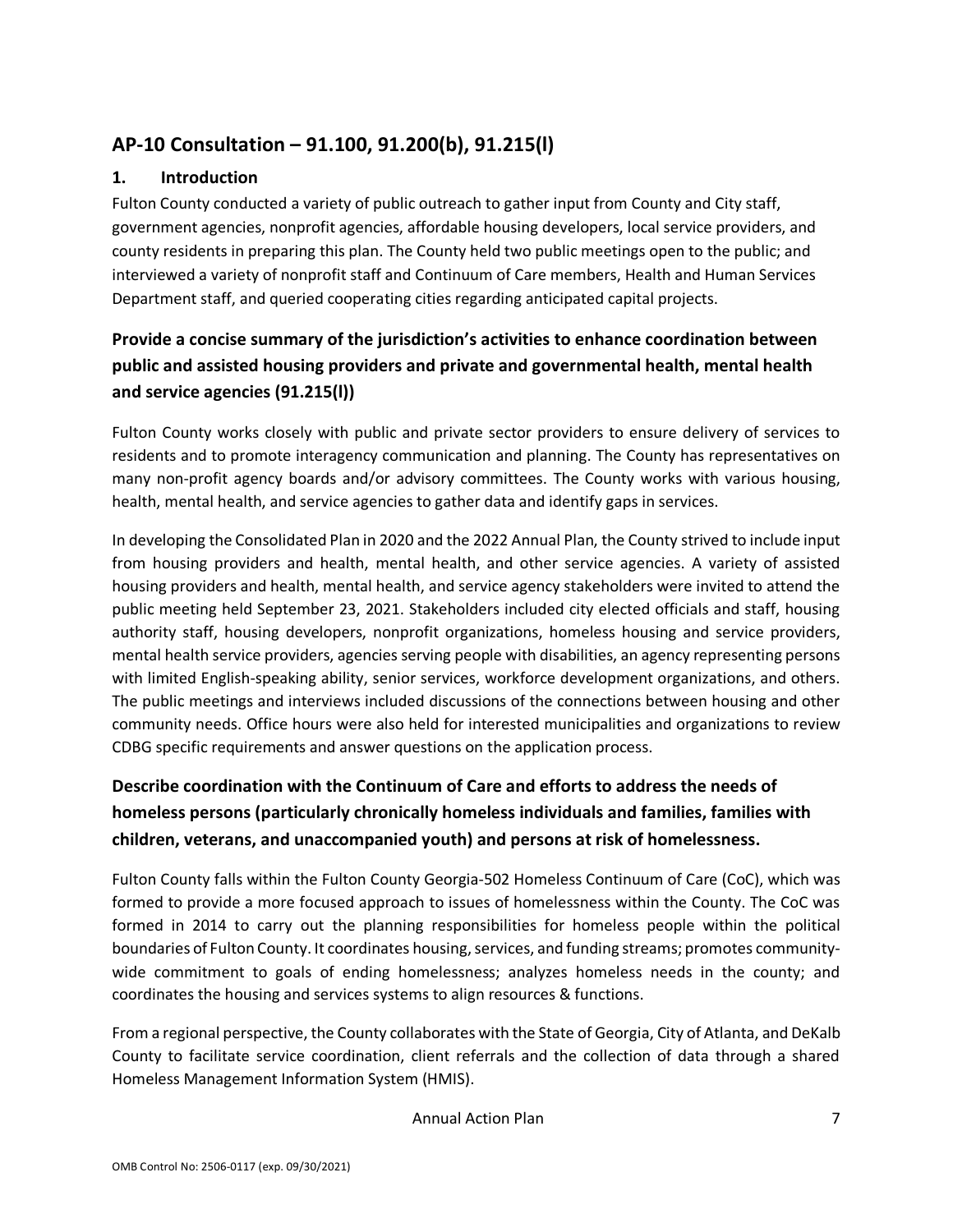**Describe consultation with the Continuum(s) of Care that serves the jurisdiction's area in determining how to allocate ESG funds, develop performance standards for and evaluate outcomes of projects and activities assisted by ESG funds, and develop funding, policies and procedures for the operation and administration of HMIS**

The Emergency Solutions Grant Program is designed to identify sheltered and unsheltered homeless persons, as well as those at risk of homelessness, and provide the services necessary to help those persons to quickly regain stability in permanent housing after experiencing a housing crisis and/or homelessness. The program focuses on assisting people to regain stability and move to permanent housing.

During the October CoC Membership Meeting, the County reviewed the 2022 Annual Action Plan including an overview of the Consolidated Plan goals, projected 2022 allocations, basics of CDBG and HOME and past use of funds.

## **Describe Agencies, groups, organizations and others who participated in the process and describe the jurisdiction's consultations with housing, social service agencies and other entities**

Representative agencies, groups, and organization that were contacted during the year and specifically for the 2022 Annual Action Plan are shown in the table on the following pages. In addition to the agencies listed, others may have participated in public meetings, CoC meetings or Office Hours.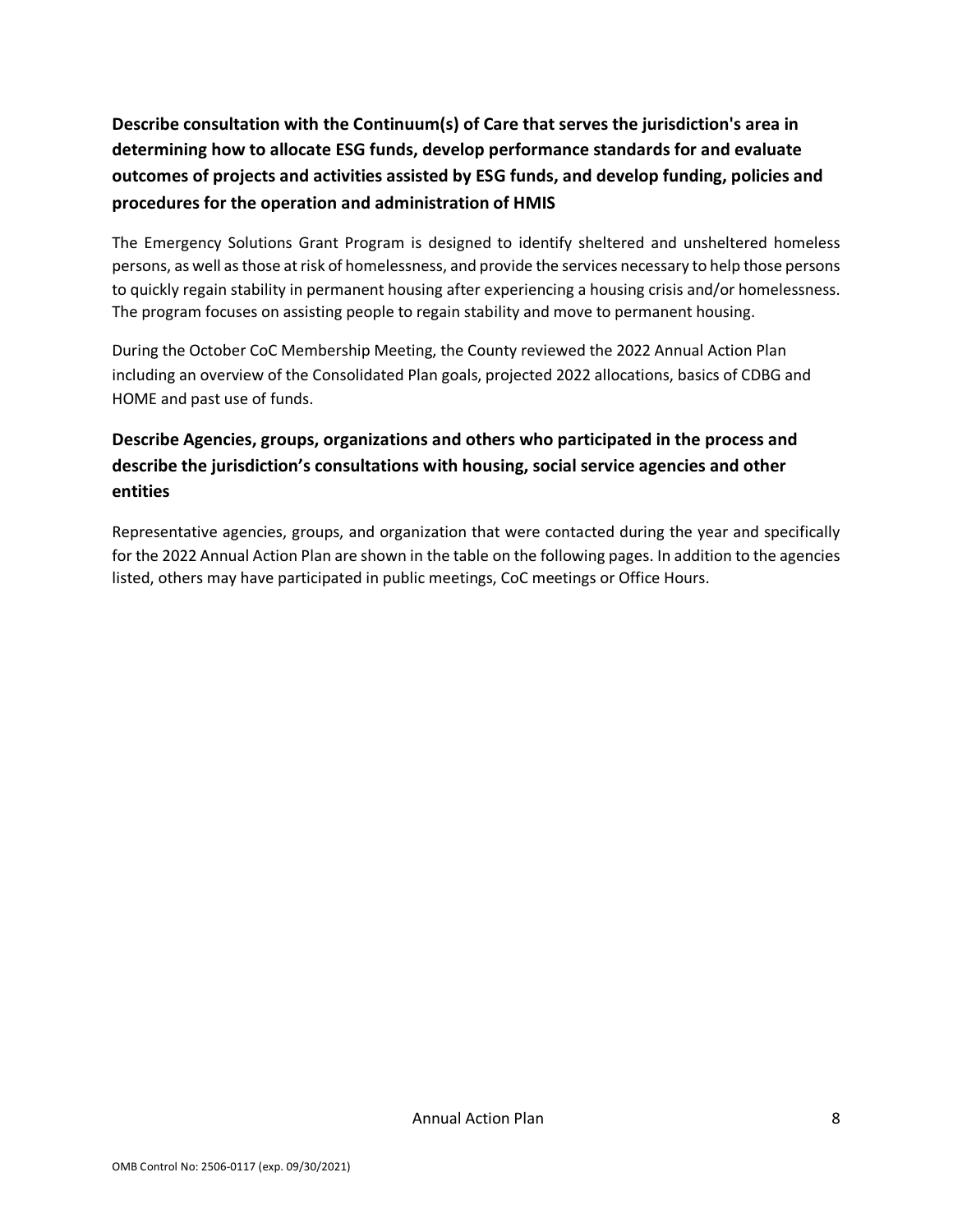**Table 2 – Agencies, groups, organizations who participated**

| $\mathbf{1}$   | Agency/Group/Organization                                                                                                                                         | ATLANTA LEGAL AID                                                                     |  |  |
|----------------|-------------------------------------------------------------------------------------------------------------------------------------------------------------------|---------------------------------------------------------------------------------------|--|--|
|                | <b>Agency/Group/Organization Type</b>                                                                                                                             | Service-Fair Housing                                                                  |  |  |
|                | What section of the Plan was addressed by Consultation?                                                                                                           | Non-Homeless Special Needs<br><b>Market Analysis</b>                                  |  |  |
|                | Briefly describe how the Agency/Group/Organization was consulted.<br>What are the anticipated outcomes of the consultation or areas for<br>improved coordination? | As a subrecipient, Atlanta Legal Aid provides fair housing<br>outreach and education. |  |  |
| $\overline{2}$ | Agency/Group/Organization                                                                                                                                         | City of College Park                                                                  |  |  |
|                | <b>Agency/Group/Organization Type</b>                                                                                                                             | Other government - Local                                                              |  |  |
|                | What section of the Plan was addressed by Consultation?                                                                                                           | <b>Market Analysis</b><br>non-housing improvements                                    |  |  |
|                | Briefly describe how the Agency/Group/Organization was consulted.<br>What are the anticipated outcomes of the consultation or areas for<br>improved coordination? | College Park is a subrecipient of funding.                                            |  |  |
| 3              | Agency/Group/Organization                                                                                                                                         | <b>CITY OF EAST POINT</b>                                                             |  |  |
|                | <b>Agency/Group/Organization Type</b>                                                                                                                             | Other government - Local                                                              |  |  |
|                | What section of the Plan was addressed by Consultation?                                                                                                           | <b>Homelessness Strategy</b><br>Non-Homeless Special Needs                            |  |  |
|                | Briefly describe how the Agency/Group/Organization was consulted.<br>What are the anticipated outcomes of the consultation or areas for<br>improved coordination? | The City of East Point is a subrecipient of funding.                                  |  |  |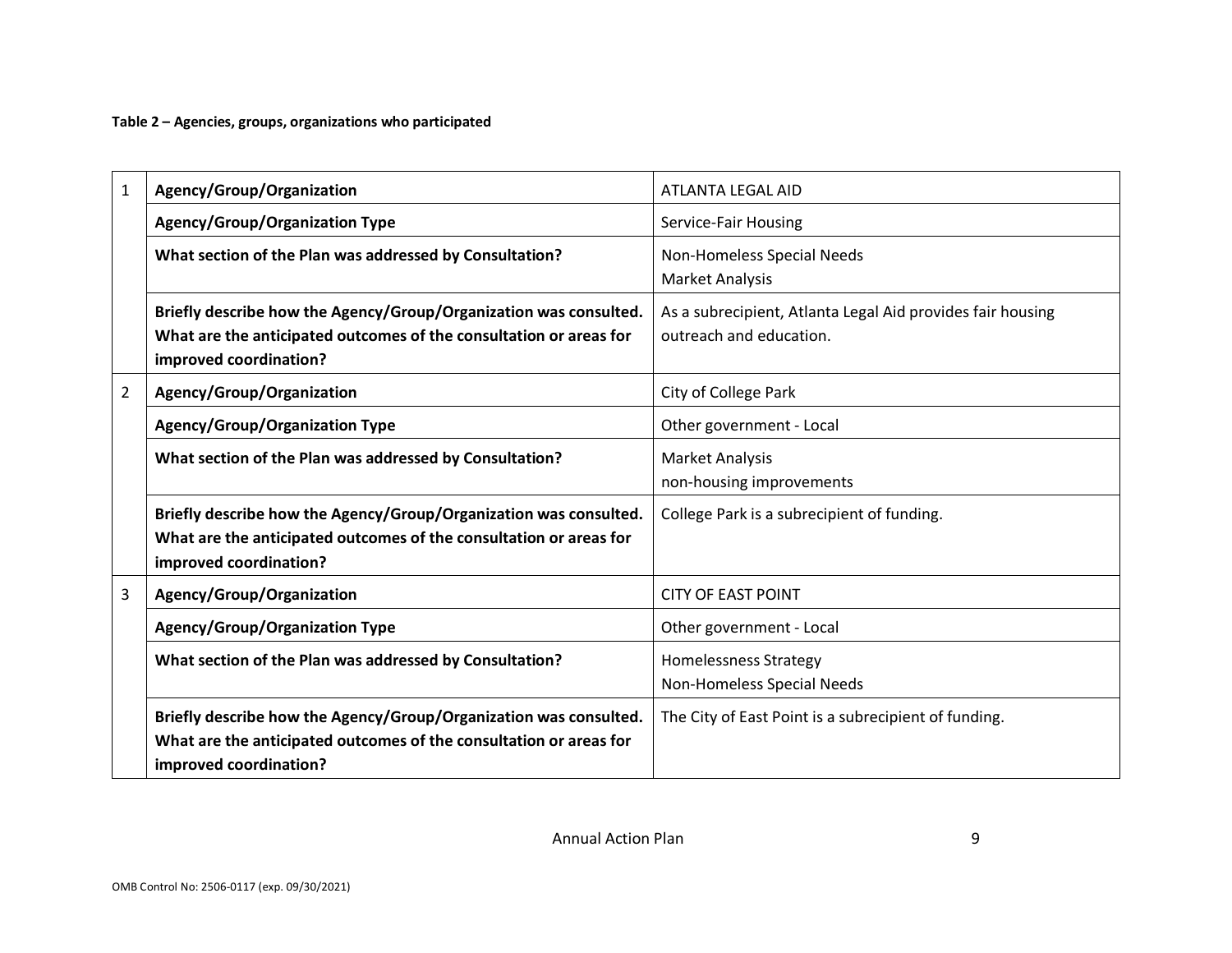| 4 | Agency/Group/Organization                                                                                                                                         | <b>CITY OF HAPEVILLE</b>                                                 |  |  |
|---|-------------------------------------------------------------------------------------------------------------------------------------------------------------------|--------------------------------------------------------------------------|--|--|
|   | <b>Agency/Group/Organization Type</b>                                                                                                                             | Other government - Local                                                 |  |  |
|   | What section of the Plan was addressed by Consultation?                                                                                                           | <b>Market Analysis</b><br>non-housing improvements                       |  |  |
|   | Briefly describe how the Agency/Group/Organization was consulted.<br>What are the anticipated outcomes of the consultation or areas for<br>improved coordination? | The City of Hapeville is a subrecipient of funding.                      |  |  |
| 5 | Agency/Group/Organization                                                                                                                                         | City of Fairburn Georgia                                                 |  |  |
|   | <b>Agency/Group/Organization Type</b>                                                                                                                             | Other government - Local                                                 |  |  |
|   | What section of the Plan was addressed by Consultation?                                                                                                           | Non-Homeless Special Needs<br>non-housing improvements                   |  |  |
|   | Briefly describe how the Agency/Group/Organization was consulted.<br>What are the anticipated outcomes of the consultation or areas for<br>improved coordination? | The City of Fairburn will be a subrecipient of funds of CDBG<br>funds.   |  |  |
| 6 | Agency/Group/Organization                                                                                                                                         | <b>CITY OF UNION CITY</b>                                                |  |  |
|   | <b>Agency/Group/Organization Type</b>                                                                                                                             | Other government - Local                                                 |  |  |
|   | What section of the Plan was addressed by Consultation?                                                                                                           | non-housing needs                                                        |  |  |
|   | Briefly describe how the Agency/Group/Organization was consulted.<br>What are the anticipated outcomes of the consultation or areas for<br>improved coordination? | The City of Union City will be a subrecipient of funds for 2022<br>CDBG. |  |  |
| 7 | Agency/Group/Organization                                                                                                                                         | <b>CITY OF PALMETTO</b>                                                  |  |  |
|   | <b>Agency/Group/Organization Type</b>                                                                                                                             | Other government - Local                                                 |  |  |
|   | What section of the Plan was addressed by Consultation?                                                                                                           | non-housing needs                                                        |  |  |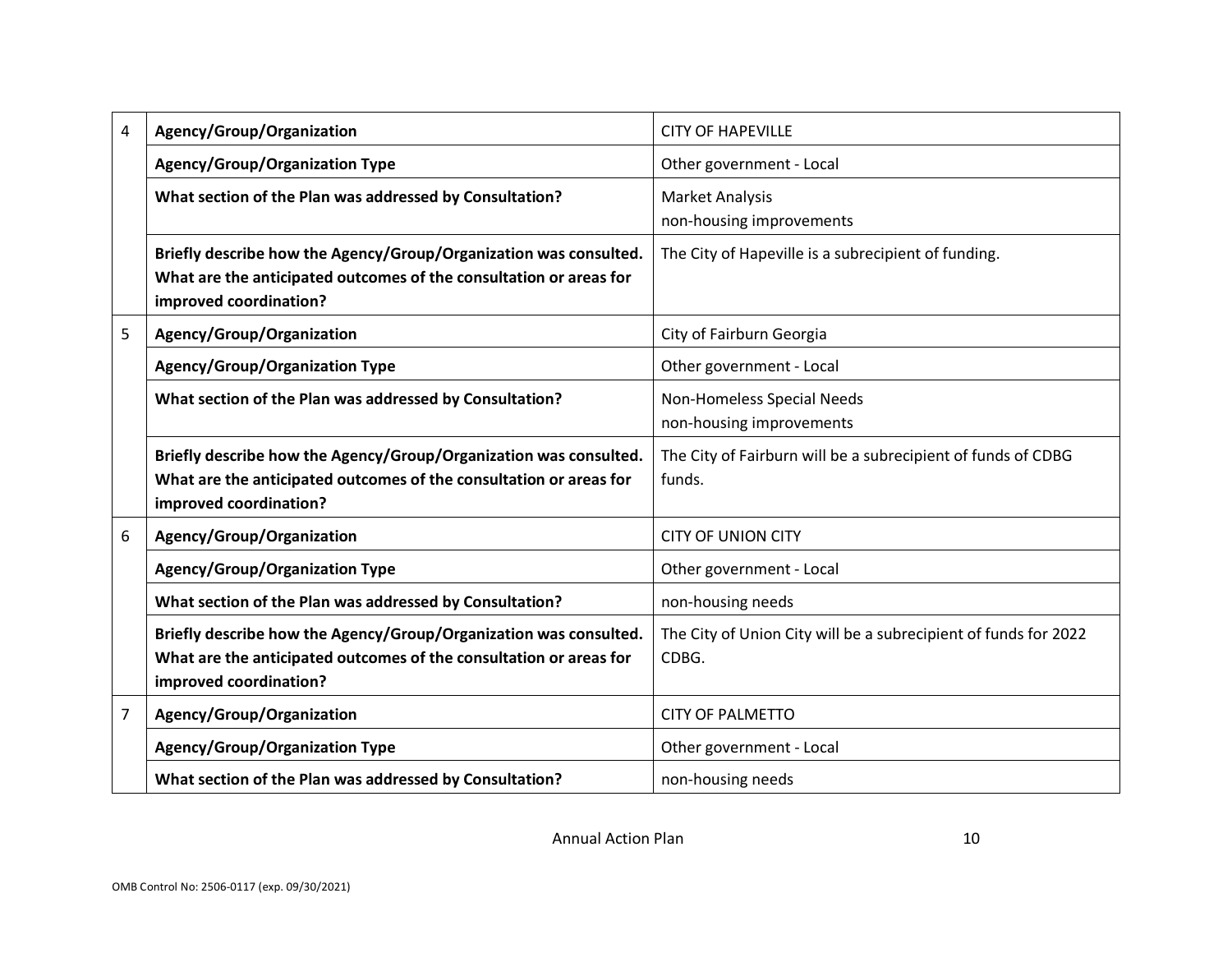|        | Briefly describe how the Agency/Group/Organization was consulted.<br>What are the anticipated outcomes of the consultation or areas for<br>improved coordination? | The City of Palmetto will be a subrecipient of funds for 2021<br>CDBG. A park will be improved.                                                                                 |
|--------|-------------------------------------------------------------------------------------------------------------------------------------------------------------------|---------------------------------------------------------------------------------------------------------------------------------------------------------------------------------|
| 8      | Agency/Group/Organization                                                                                                                                         | <b>Fulton County Housing Authority</b>                                                                                                                                          |
|        | <b>Agency/Group/Organization Type</b>                                                                                                                             | PHA<br>Services-Employment                                                                                                                                                      |
|        | What section of the Plan was addressed by Consultation?                                                                                                           | <b>Housing Need Assessment</b><br><b>Public Housing Needs</b><br><b>Market Analysis</b><br>Anti-poverty Strategy                                                                |
|        | Briefly describe how the Agency/Group/Organization was consulted.<br>What are the anticipated outcomes of the consultation or areas for<br>improved coordination? | The Fulton County Housing authority provides services to those<br>households in lowest income brackets. The HAFC provides<br>counseling for homeownership and self-sufficiency. |
| 9      | Agency/Group/Organization                                                                                                                                         | Housing Authority of the City of East Point                                                                                                                                     |
|        | <b>Agency/Group/Organization Type</b>                                                                                                                             | PHA<br>Services-Employment                                                                                                                                                      |
|        | What section of the Plan was addressed by Consultation?                                                                                                           | <b>Public Housing Needs</b><br><b>Market Analysis</b>                                                                                                                           |
|        | Briefly describe how the Agency/Group/Organization was consulted.<br>What are the anticipated outcomes of the consultation or areas for<br>improved coordination? | East Point Housing Authority offers Self-Sufficiency educational<br>programming to residents and has recently developed a new<br>Senior housing opportunity.                    |
| $10-1$ | Agency/Group/Organization                                                                                                                                         | <b>Community Assistance Center</b>                                                                                                                                              |
|        | <b>Agency/Group/Organization Type</b>                                                                                                                             | Services - Housing                                                                                                                                                              |
|        | What section of the Plan was addressed by Consultation?                                                                                                           | Homeless Needs - Families with children<br><b>Homelessness Strategy</b>                                                                                                         |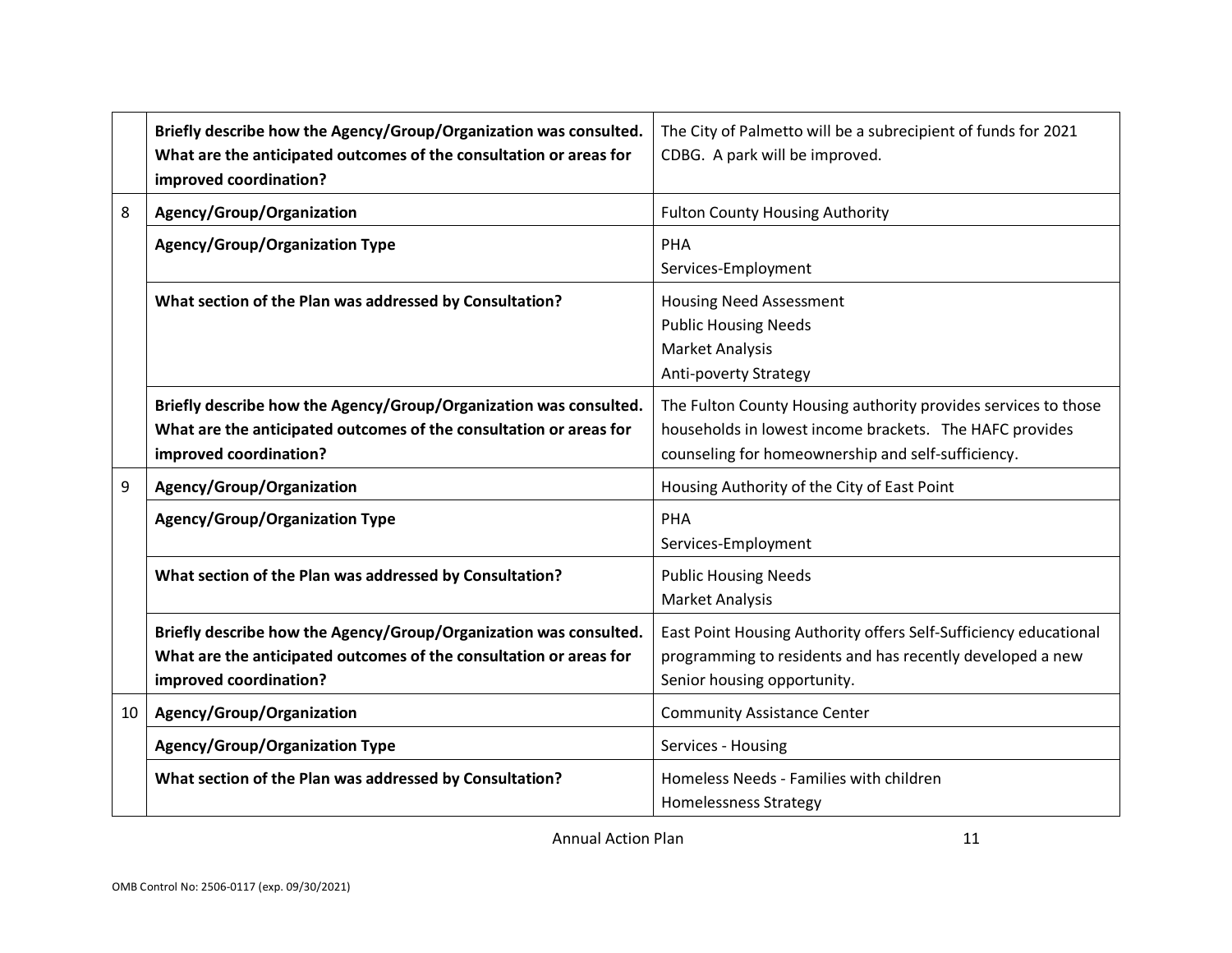|    | Briefly describe how the Agency/Group/Organization was consulted.<br>What are the anticipated outcomes of the consultation or areas for<br>improved coordination? | The Community Assistance Center provides homeless<br>prevention services for persons threatened with homelessness.                                                                            |
|----|-------------------------------------------------------------------------------------------------------------------------------------------------------------------|-----------------------------------------------------------------------------------------------------------------------------------------------------------------------------------------------|
| 11 | Agency/Group/Organization                                                                                                                                         | FULTON COUNTY HEALTH & HUMAN SERVICES DEPARTMENT                                                                                                                                              |
|    | <b>Agency/Group/Organization Type</b>                                                                                                                             | Services-Victims of Domestic Violence<br>Services-Health<br>Other government - County                                                                                                         |
|    | What section of the Plan was addressed by Consultation?                                                                                                           | Homeless Needs - Chronically homeless<br>Homeless Needs - Families with children<br>Homelessness Needs - Veterans<br>Homelessness Needs - Unaccompanied youth<br><b>Homelessness Strategy</b> |
|    | Briefly describe how the Agency/Group/Organization was consulted.<br>What are the anticipated outcomes of the consultation or areas for<br>improved coordination? | The Fulton County Department of Health and Human Services<br>provides oversight to the COC and homeless services for the<br>County, including the ESG Program.                                |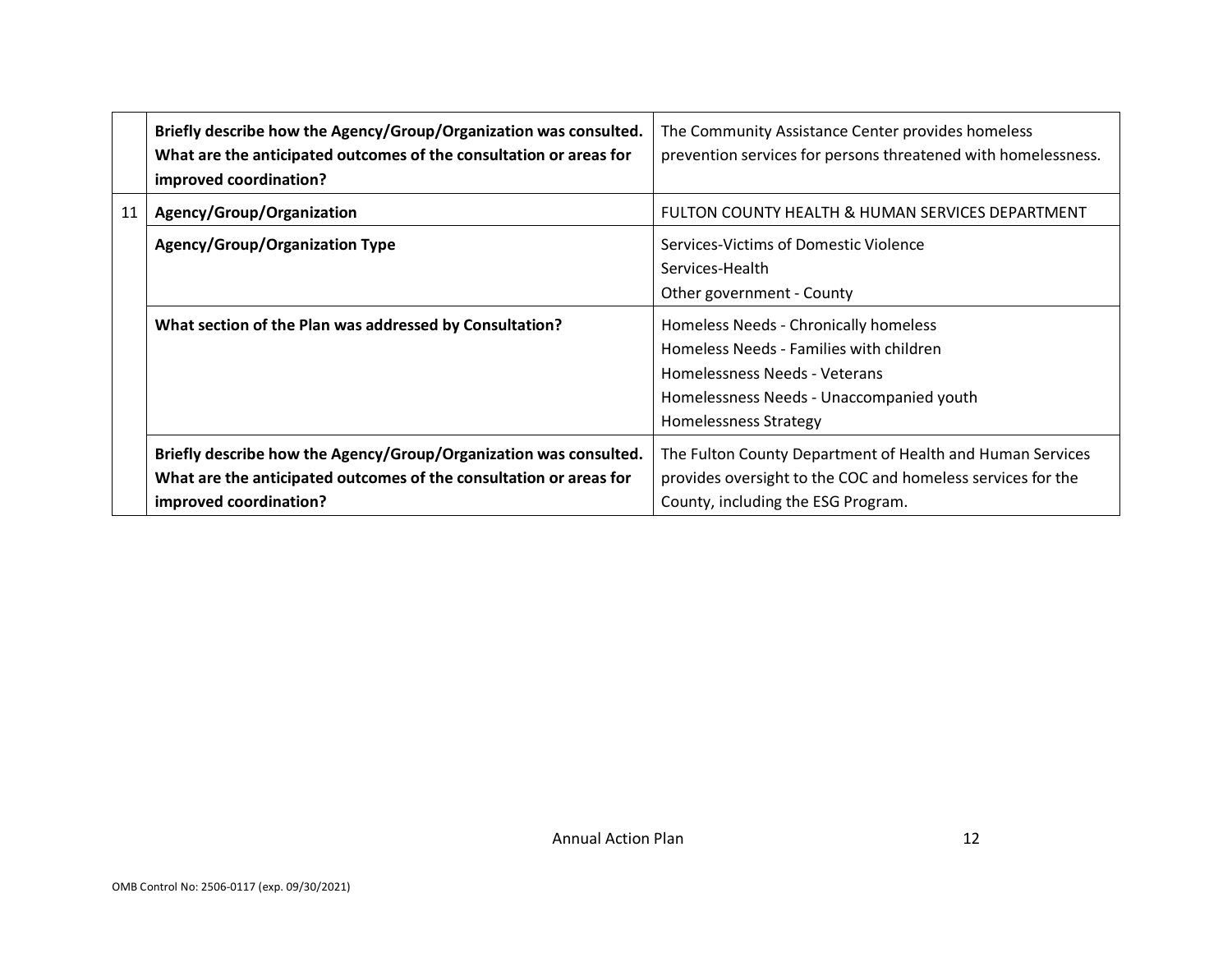### **Identify any Agency Types not consulted and provide rationale for not consulting**

There are no agency types that were not consulted in preparation of the annual plan.

### **Other local/regional/state/federal planning efforts considered when preparing the Plan**

| <b>Name of Plan</b>                          | <b>Lead Organization</b>                                       | How do the goals of your Strategic Plan overlap<br>with the goals of each plan?                                                                                                                                                                                                                                                                                                                                                                                                                                                                                                                                                                                                                                                                                                                                                                                                                                                                                                                                                                                                                                                                            |
|----------------------------------------------|----------------------------------------------------------------|------------------------------------------------------------------------------------------------------------------------------------------------------------------------------------------------------------------------------------------------------------------------------------------------------------------------------------------------------------------------------------------------------------------------------------------------------------------------------------------------------------------------------------------------------------------------------------------------------------------------------------------------------------------------------------------------------------------------------------------------------------------------------------------------------------------------------------------------------------------------------------------------------------------------------------------------------------------------------------------------------------------------------------------------------------------------------------------------------------------------------------------------------------|
| Continuum of Care                            | <b>Fulton County</b>                                           | Continuum of Care members assist with emergency<br>shelter, transitional housing, homelessness prevention,<br>and outreach and supportive services, which align with<br>goals and priorities identified in the Strategic Plan.                                                                                                                                                                                                                                                                                                                                                                                                                                                                                                                                                                                                                                                                                                                                                                                                                                                                                                                             |
| Fulton County Strategic Plan (2020-<br>2024) | Fulton County Office of Strategy and Performance<br>Management | Goals identified in the Comprehensive Plan which align<br>with those of the Strategic Plan include:<br>Improve the quality, quantity, and accessibility of<br>$\bullet$<br>housing stock across the County.<br>Develop a sense of community and independence<br>$\bullet$<br>among seniors and intellectually and<br>developmentally disabled (IDD) persons by<br>providing an affordable, safe space to receive care.<br>Ensure that the county-wide workforce has the<br>$\bullet$<br>skills needed to meet business demand and<br>opportunities to overcome hiring barriers.<br>Expand the County's economic development<br>$\bullet$<br>impact by pursuing opportunities that link to<br>regional economic development efforts, target<br>areas with the greatest need, and increase return<br>on investment.<br>Deliver high quality cultural and recreation services<br>٠<br>through County facilities.<br>Increase access to arts and culture services across<br>$\bullet$<br>the county by funding organizations key to the<br>county's cultural ecosystem.<br>Ensure that Fulton County residents live in the<br>healthiest environment possible. |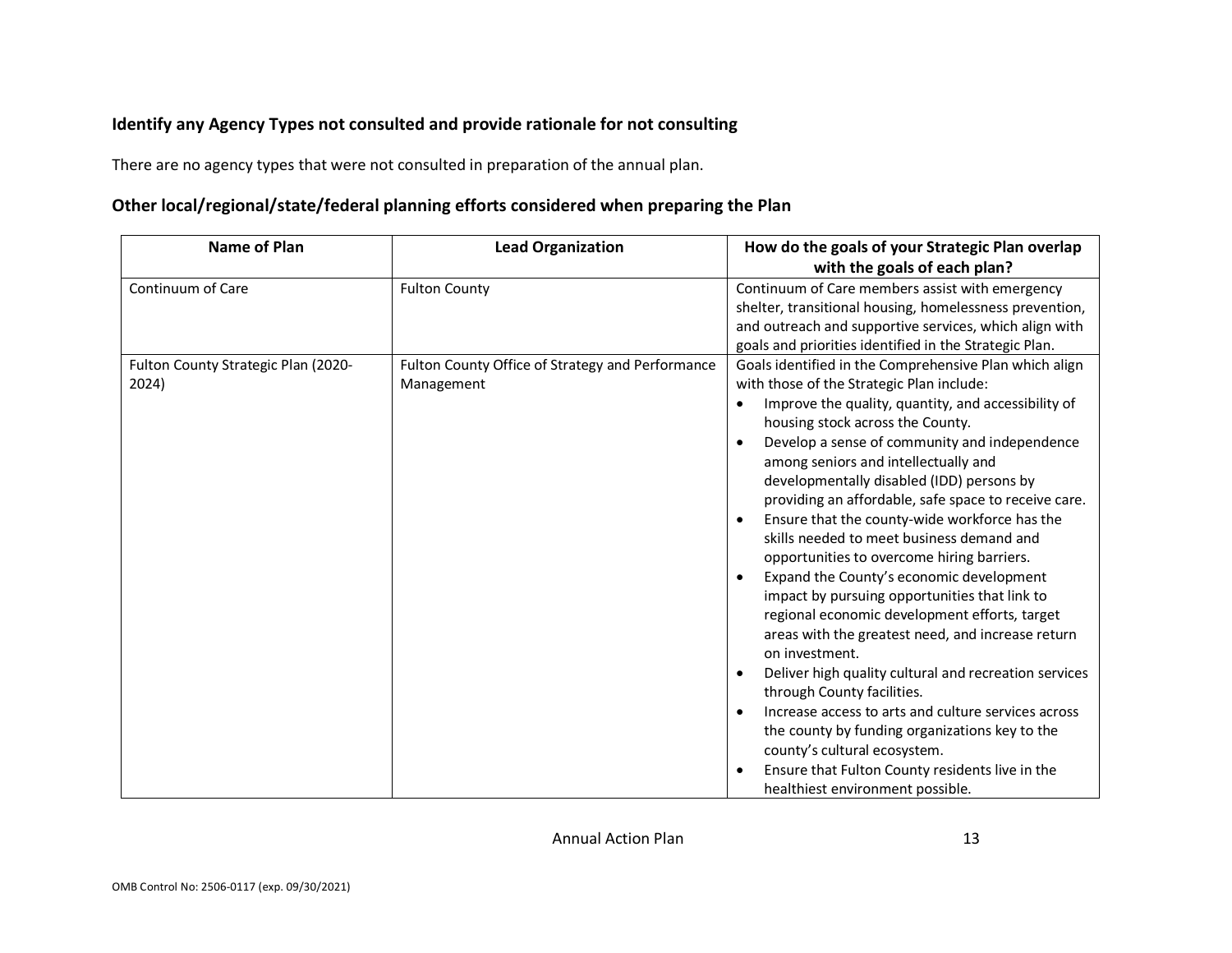| <b>Name of Plan</b>                                 | <b>Lead Organization</b>                                              | How do the goals of your Strategic Plan overlap                                                                                                                                                                                                                                                                                                                                                                                                                                                                                                                                                                                                                                                                                                                                                                                                                                                                                                                                                                                                                                                                                                                                                                                                                                                                                                                                                                                                                                                                                                       |  |  |  |
|-----------------------------------------------------|-----------------------------------------------------------------------|-------------------------------------------------------------------------------------------------------------------------------------------------------------------------------------------------------------------------------------------------------------------------------------------------------------------------------------------------------------------------------------------------------------------------------------------------------------------------------------------------------------------------------------------------------------------------------------------------------------------------------------------------------------------------------------------------------------------------------------------------------------------------------------------------------------------------------------------------------------------------------------------------------------------------------------------------------------------------------------------------------------------------------------------------------------------------------------------------------------------------------------------------------------------------------------------------------------------------------------------------------------------------------------------------------------------------------------------------------------------------------------------------------------------------------------------------------------------------------------------------------------------------------------------------------|--|--|--|
|                                                     |                                                                       | with the goals of each plan?                                                                                                                                                                                                                                                                                                                                                                                                                                                                                                                                                                                                                                                                                                                                                                                                                                                                                                                                                                                                                                                                                                                                                                                                                                                                                                                                                                                                                                                                                                                          |  |  |  |
| Fulton County Comprehensive Plan<br>$(2016 - 2035)$ | Fulton County Department of Planning and<br><b>Community Services</b> | Goals identified in the Comprehensive Plan which align<br>with those of the Strategic Plan include:<br>Senior housing options should expand as the<br>population continues to grow.<br>Make Aging in Place a more achievable reality by<br>aligning with the goals and policies of the Atlanta<br>Regional Commission's Aging-in-Place initiative.<br>Encourage a wide variety of housing types to<br>$\bullet$<br>accommodate a range of income levels for current<br>and future residents.<br>infill<br>Promote<br>housing<br>appropriate<br>and<br>$\bullet$<br>development through planning, infrastructure<br>placement, and regulations.<br>Encourage development that promotes open<br>space, walking paths and bicycle lanes as a means<br>to connectivity and neighborhood cohesiveness.<br>Review current land use development patterns<br>$\bullet$<br>that may cause difficulties in the creation of<br>walkable/bikeable communities and MARTA transit<br>opportunities by encouraging wider sidewalks and<br>pedestrian amenities.<br>Seek transportation enhancements (highway,<br>$\bullet$<br>transit, bicycle, and pedestrian) to compliment and<br>align with land use efforts.<br>Plan and design multi-use trails and/or sidewalks<br>$\bullet$<br>during the development or renovation of any<br>Fulton County facility.<br>Encourage cooperative efforts between the city,<br>$\bullet$<br>county and school district to provide adequate<br>facilities for community activities and needs (i.e.<br>senior and youth centers). |  |  |  |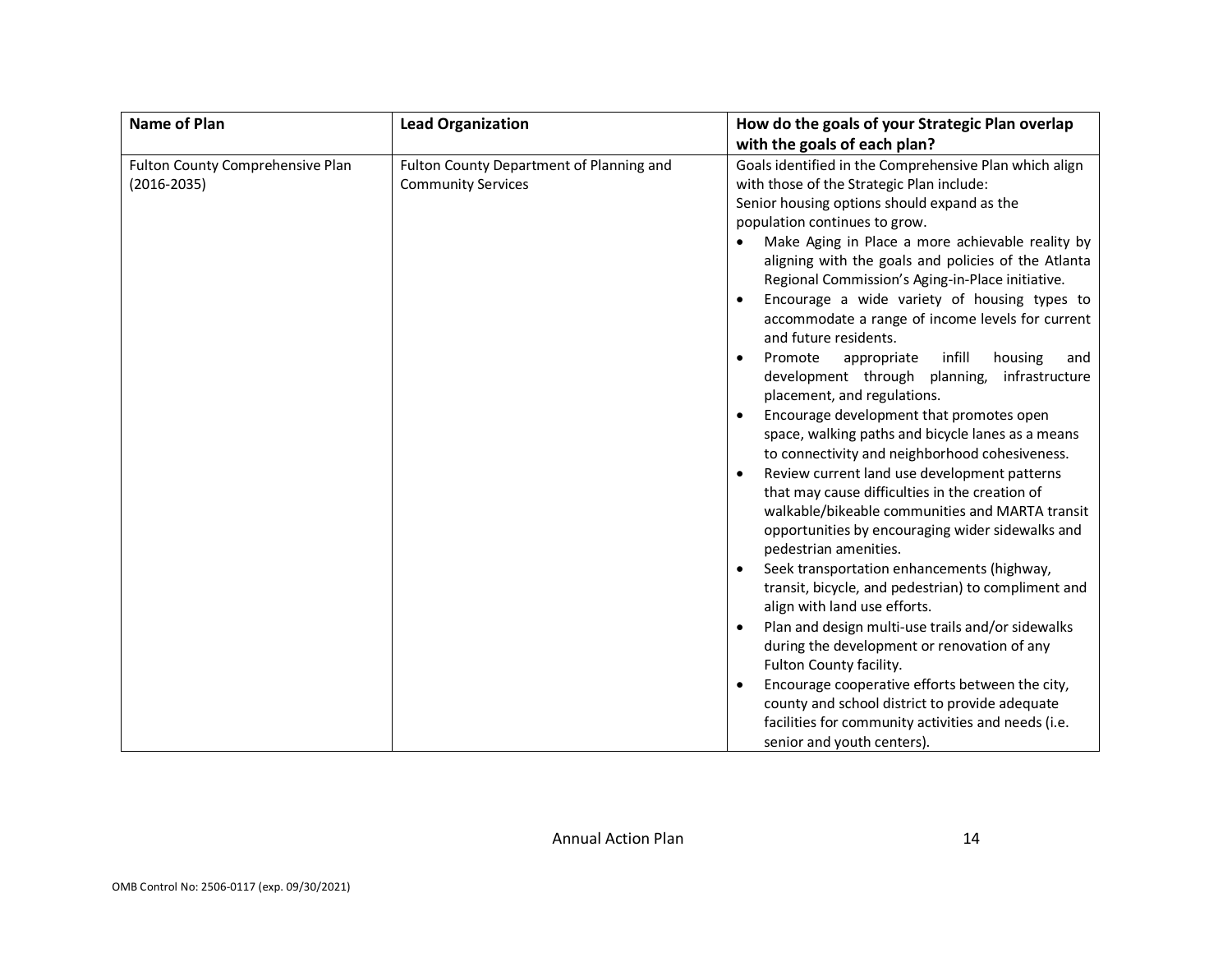| <b>Lead Organization</b>                 | How do the goals of your Strategic Plan overlap with the                                                                                                                                                                                                                                                                                                                                                                                                                                                                                                                                                                                                                                                                                                                                                                                                                                                                                                                                                                                                                                                                                                                                         |
|------------------------------------------|--------------------------------------------------------------------------------------------------------------------------------------------------------------------------------------------------------------------------------------------------------------------------------------------------------------------------------------------------------------------------------------------------------------------------------------------------------------------------------------------------------------------------------------------------------------------------------------------------------------------------------------------------------------------------------------------------------------------------------------------------------------------------------------------------------------------------------------------------------------------------------------------------------------------------------------------------------------------------------------------------------------------------------------------------------------------------------------------------------------------------------------------------------------------------------------------------|
|                                          | goals of each plan?                                                                                                                                                                                                                                                                                                                                                                                                                                                                                                                                                                                                                                                                                                                                                                                                                                                                                                                                                                                                                                                                                                                                                                              |
| Fulton County Homeless Programs Division | Goals identified in the Draft Homeless Plan Strategy which align<br>with those of the Strategic Plan include:<br><b>Expand Housing Resources:</b><br>Expand the inventory of low-income housing in both<br>$\circ$<br>non-profit and for-profit sectors and grow the sources<br>of available funding.<br>Develop goals in partnership with the Fulton County's<br>$\circ$<br>Departments and programs that provide services to<br>the homeless population to include sub-goals for each<br>homeless sub-population, including single adults,<br>families with children, and units for youth.<br>Standardize Best Practices: Establishment of system-wide basic<br>$\bullet$<br>standards for all county funded service providers to increase<br>housing placement and reduce reentry to homelessness.<br>County Homeless Housing Policy: Build a cohesive, county<br>$\bullet$<br>policy framework via zoning, development and related policy<br>areas to create a unified and effective approach to include:<br>Increased Housing Densities; Review of County Housing<br>Development Standards; Integration of local municipality<br>planning processes; and, Exploration of local municipality |
|                                          |                                                                                                                                                                                                                                                                                                                                                                                                                                                                                                                                                                                                                                                                                                                                                                                                                                                                                                                                                                                                                                                                                                                                                                                                  |

**Table 3 – Other local / regional / federal planning efforts**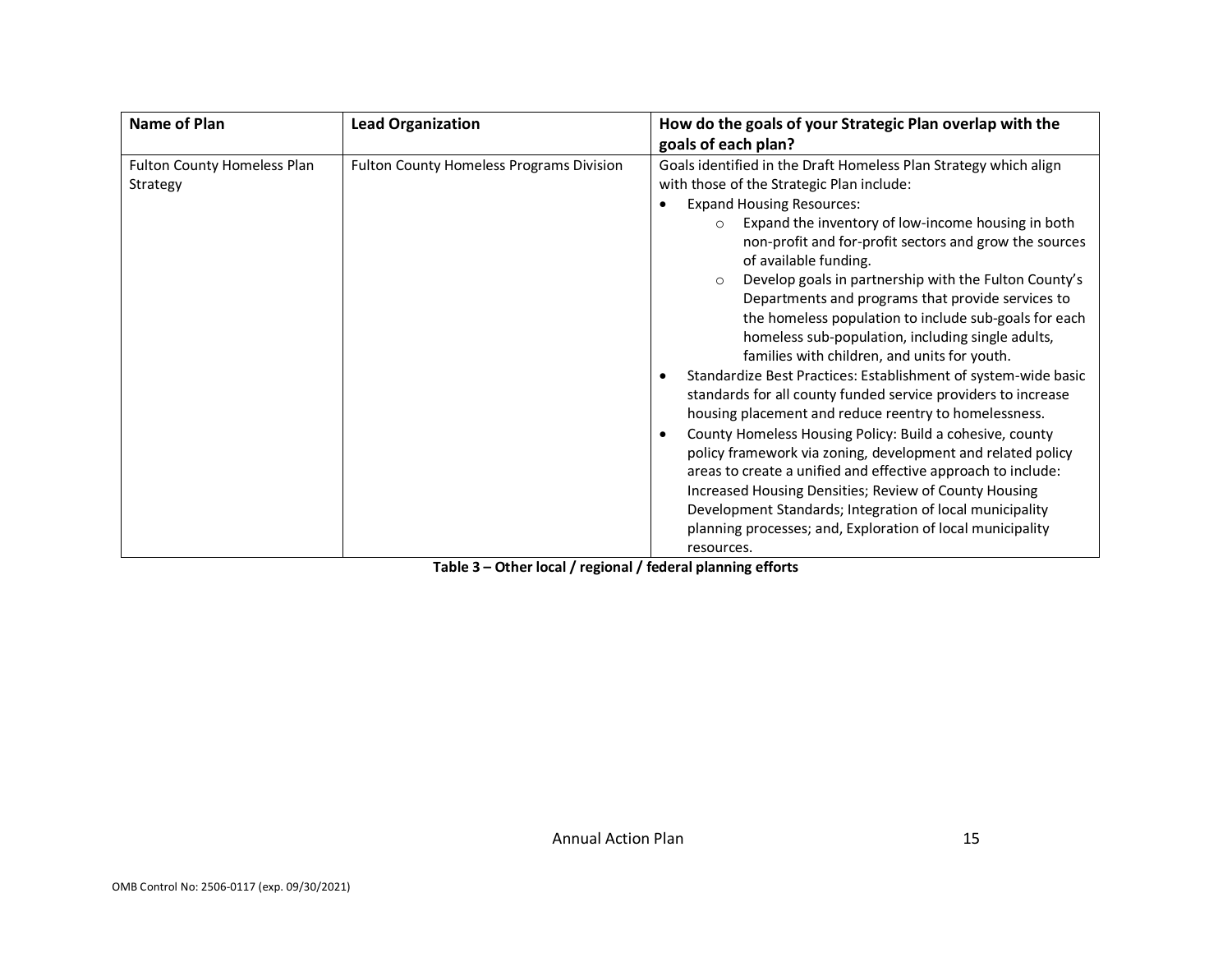## **Describe cooperation and coordination with other public entities, including the state and any adjacent units of general local government, in the implementation of the Consolidated Plan (91.215(l)).**

During FY 2022, the County will continue to work with other local public and private entities, regional organizations, and the state of Georgia. Several public entities provided input during the development of this Plan, including the Atlanta Regional Commission, Fulton County Department of Community Development, Fulton County Continuum of Care, the Housing Authority of Fulton County, Fulton County Schools, the Fulton County Development Authority, and the East Point and Fairburn Housing Authorities, the Cities of Alpharetta, East Point, College Park, Fairburn, Hapeville, Milton, Mountain Park, Union City and Palmetto.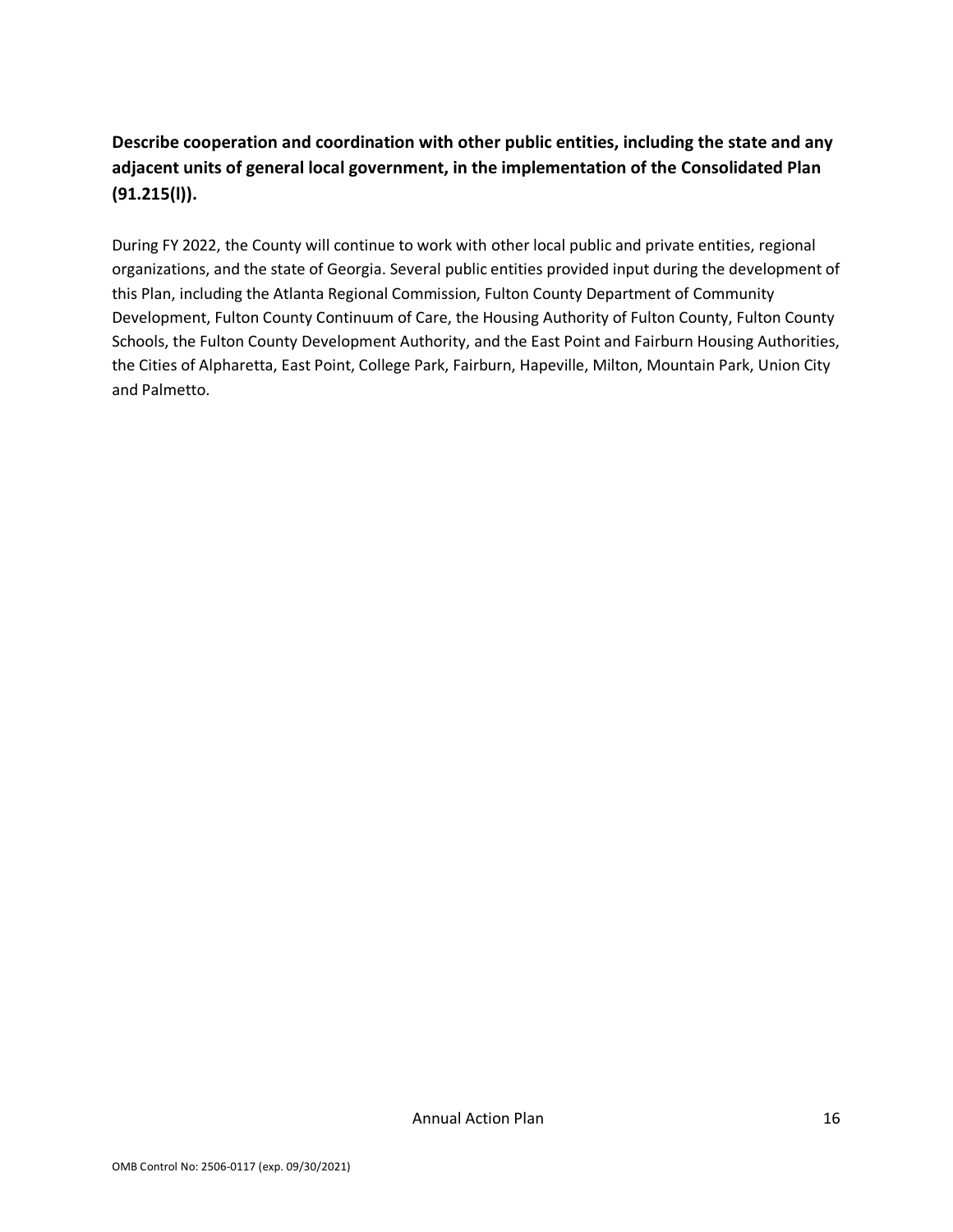## <span id="page-18-0"></span>**AP-12 Participation – 91.105, 91.200(c)**

## **1. Summary of citizen participation process/Efforts made to broaden citizen participation Summarize citizen participation process and how it impacted goal-setting**

Fulton County's Citizen Participation Plan provides the steps to be taken to ensure that the public and stakeholders in the federal grant programs have a say in the development of the Action Plan. This process includes outreach to municipalities and organizations. Such outreach included:

- 1. Informing the municipalities and organizations of the availability of funds, application deadline. Letters and emails were sent out in August 2021.
- 2. The first public meeting was held on September 23, 2021. The hearing was advertised in the local newspaper and a blast emailed to a cross section of organizations, municipalities, state agencies, as well as advocacy organizations focused on fair housing, and language barriers to inform them of the hearing.
- 3. A series of Office Hours were held for CDBG applicants to review program eligibility and provide overview of the application process.
- 4. The Action Plan was disseminated by email to the participating jurisdictions as well as organizations that represent low- and moderate-income persons and those with limited English proficiency. The second public hearing announcement was included in this communication.
- 5. The plan was available for public comment for 30 days and available on the county website.
- 6. A second hearing will be held on January 6, 2022 and advertised with the availability of the Action Plan for display. Notice will be disseminated through agencies that have contact with low- and moderate-income persons and those with limited English proficiency.
- 7. Comments received were provided during the public hearing during which participants indicated [complete after  $2^{nd}$  public hearing]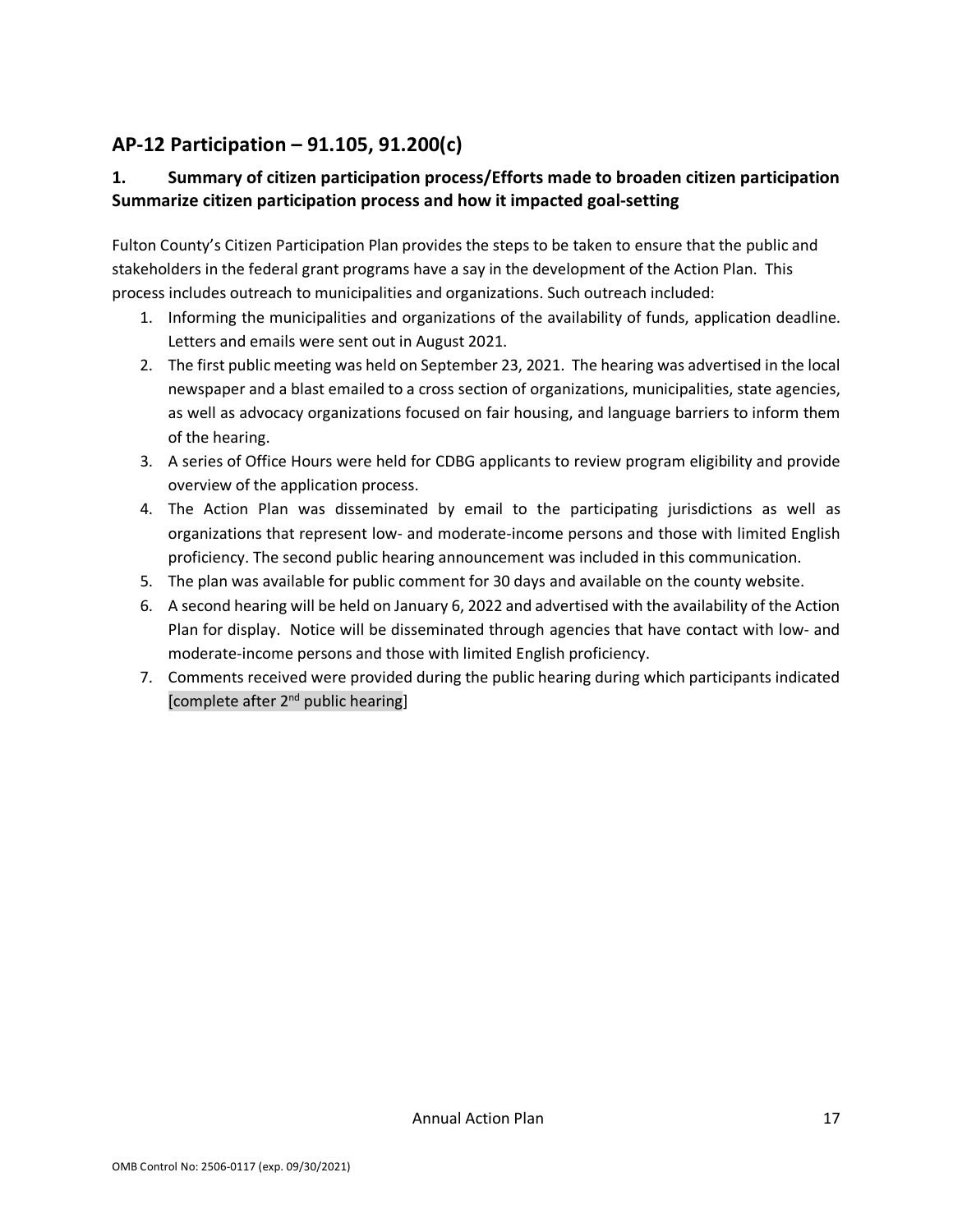## **Citizen Participation Outreach**

| Sort<br>Order  | <b>Mode of Out</b><br>reach           | <b>Target of Out</b><br>reach         | <b>Summary of</b><br>response/attendance                                                                                                         | <b>Summary of</b><br>comments received | Summary of co<br>mments not<br>accepted<br>and reasons | URL (If<br>applica<br>ble) |
|----------------|---------------------------------------|---------------------------------------|--------------------------------------------------------------------------------------------------------------------------------------------------|----------------------------------------|--------------------------------------------------------|----------------------------|
| 1              | <b>Public Needs</b><br><b>Hearing</b> | <b>General Public</b>                 | Zero people attended<br>the 1 <sup>st</sup> Public Needs<br><b>Hearing</b>                                                                       | None                                   | None                                                   | N/A                        |
| $\overline{2}$ | Newspaper<br>Ads                      | General Public                        | The newspaper ads<br>were used to inform the<br>public of the first and<br>second public hearings<br>as well as the<br>availability of the plan. | N/A                                    | None                                                   | N/A                        |
| 3              | <b>Public Hearing</b>                 | <b>General Public</b>                 | [TBD]<br>January 6, 2022                                                                                                                         |                                        |                                                        | N/A                        |
| 4              | Letters<br>/Emails                    | <b>Municipalities</b><br>and Agencies | Sent to inform entities<br>of process and<br>encourage participation<br>by constituent groups                                                    | TBD                                    | None                                                   | N/A                        |

**Table 4 – Citizen Participation Outreach**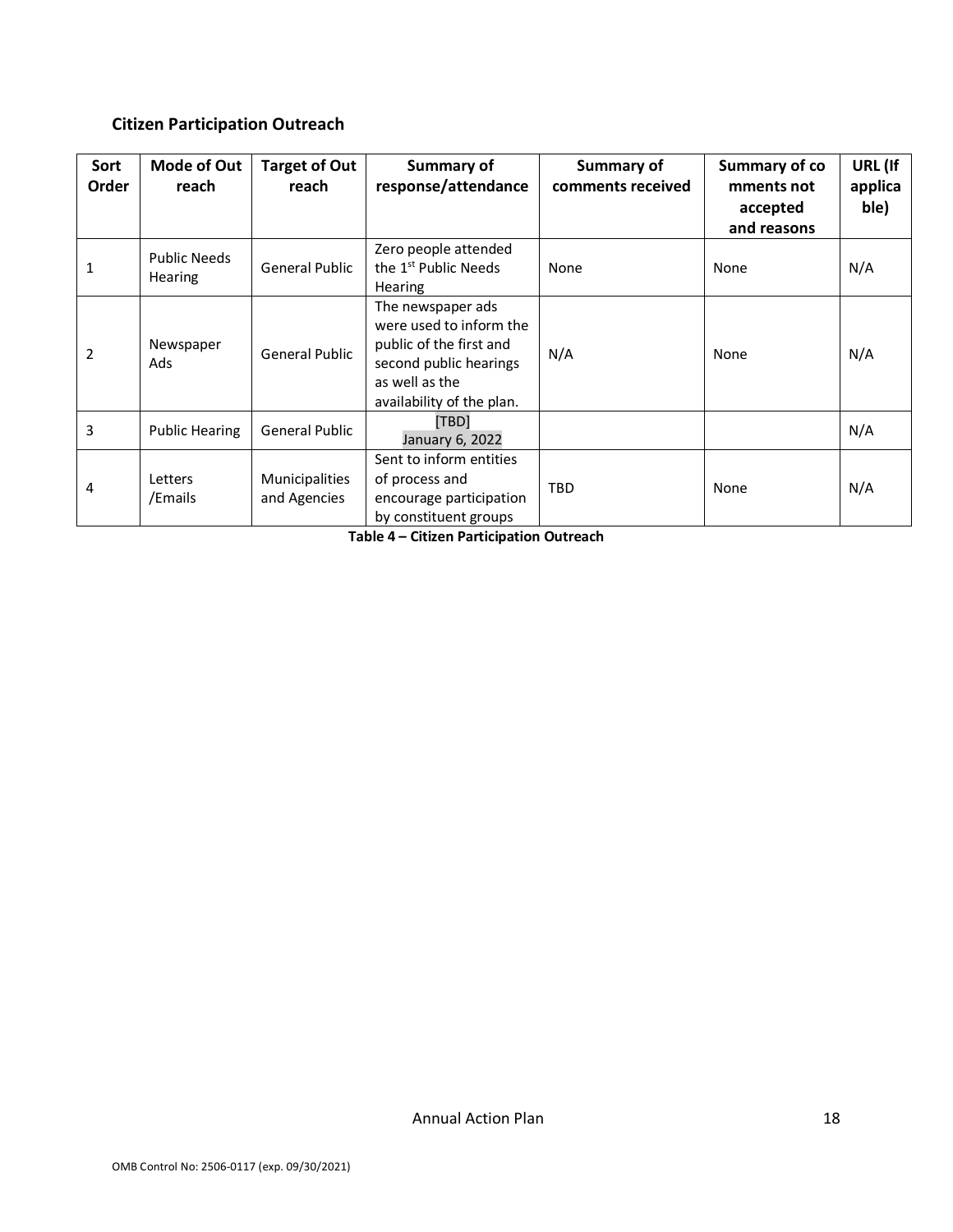## **Expected Resources**

## **AP-15 Expected Resources – 91.220(c)(1,2)**

#### **Introduction**

The table below shows the County's grant allocations for the 2022 program year as announced by HUD, along an estimate of anticipated grant funding for the remaining years covered by this Consolidated Plan. This estimate assumes that funding over the remaining years will average to be about the same as the 2020 allocations upon which this project was based. All grant funds will be used to support the Fulton County Department of Community Development's goals to provide decent affordable housing, a suitable living environment, and expanded economic development.

<span id="page-20-1"></span><span id="page-20-0"></span>HOME Program income reflects the actual amount of prior year program income available for use in 2022.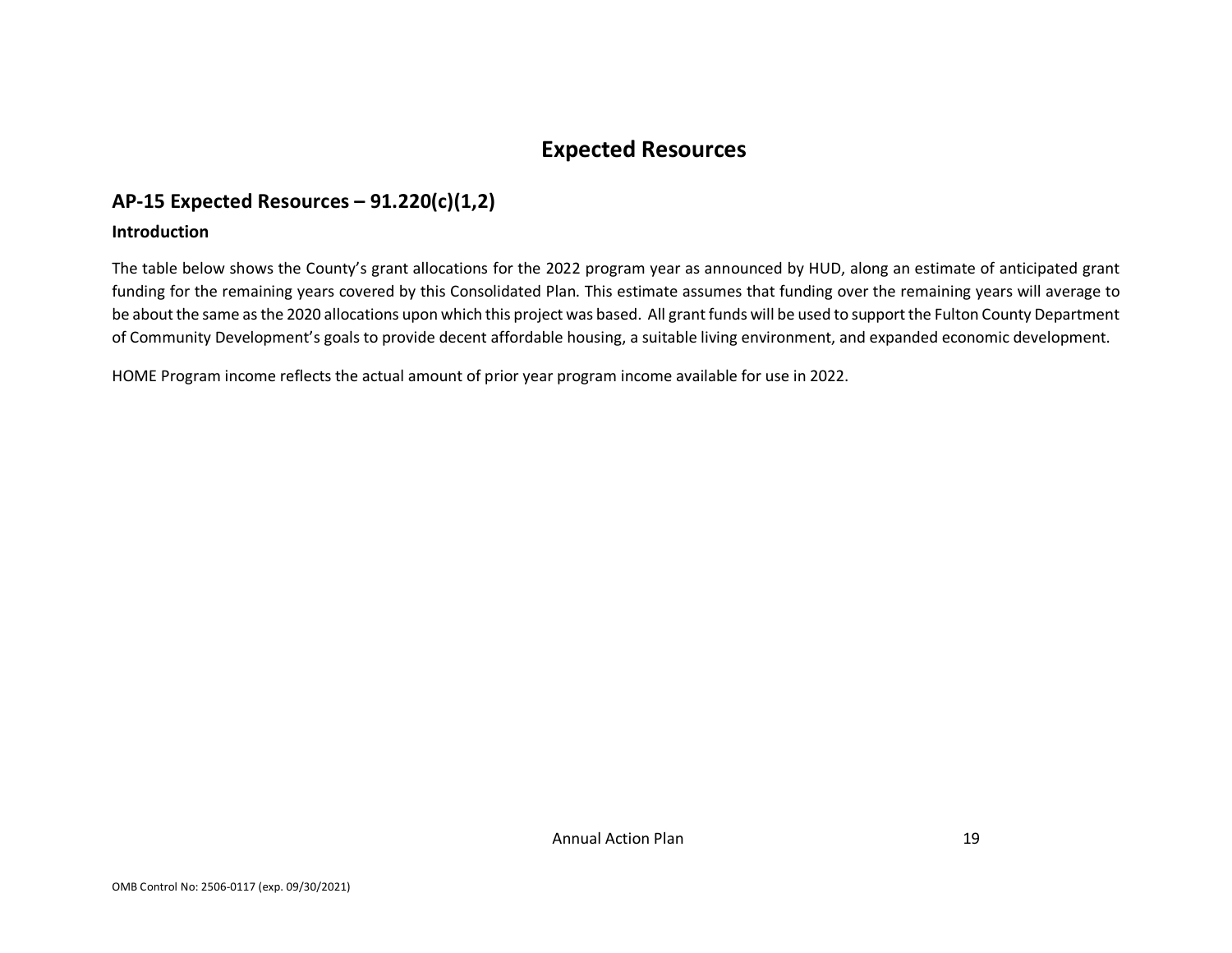| Program     | Source             | <b>Uses of Funds</b>                                                                                                                                                                   | <b>Expected Amount Available Year 1</b> |                       |                                    |                |                                                                   | <b>Expected</b>                                                                                                                                                                                                                    | <b>Narrative Description</b> |
|-------------|--------------------|----------------------------------------------------------------------------------------------------------------------------------------------------------------------------------------|-----------------------------------------|-----------------------|------------------------------------|----------------|-------------------------------------------------------------------|------------------------------------------------------------------------------------------------------------------------------------------------------------------------------------------------------------------------------------|------------------------------|
|             | of<br><b>Funds</b> |                                                                                                                                                                                        | Annual<br><b>Allocation:</b><br>S       | Program<br>Income: \$ | <b>Prior Year</b><br>Resources: \$ | Total:<br>Ş.   | Amount<br><b>Available</b><br><b>Remainder</b><br>of ConPlan<br>s |                                                                                                                                                                                                                                    |                              |
| <b>CDBG</b> | Federal            | Acquisition<br>Admin and<br>planning<br>Economic<br>development<br>Housing<br>Public<br>improvements<br><b>Public services</b>                                                         | \$1,382,965                             | \$0                   | \$248,853                          | \$1,684,239.45 | \$4,200,000                                                       | CDBG funds may be used to carry<br>out activities related to housing<br>rehabilitation, demolition and<br>community revitalization, public<br>infrastructure improvements,<br>park improvements, public<br>services, and planning. |                              |
| <b>HOME</b> | Federal            | Acquisition<br>Homebuyer<br>assistance<br>Homeowner rehab<br>Multifamily rental<br>new construction<br>Multifamily rental<br>rehab<br>New construction<br>for ownership<br><b>TBRA</b> | \$736,244                               | \$5,074.12            | \$0                                | \$741,318.12   | \$2,020,243                                                       | HOME funds may be used for<br>homebuyer assistance, TBRA,<br>homeowner rehab, affordable<br>housing development, CHDO<br>activities, and program<br>administration.                                                                |                              |

**Table 5 - Expected Resources – Priority Table**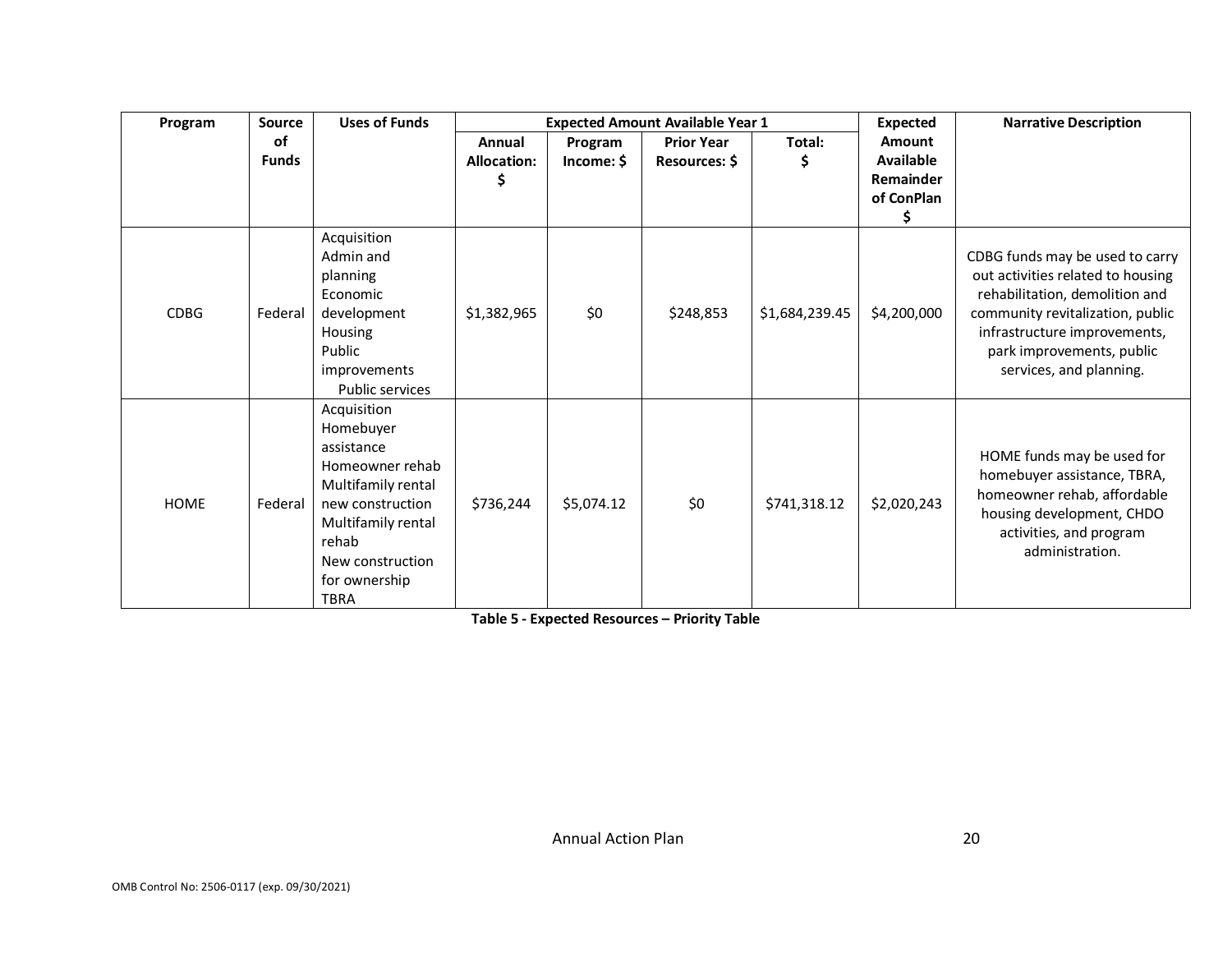## **Fulton County will use federal funds to leverage additional private, state, and local funds where applicable. Fulton County funding serves as gap financing for housing development projects, which typically also include a combination of private and other public funds**.

There are no CDBG Matching funds requirements. Communities are encouraged to use CDBG funds to leverage local funds to undertake projects of local significance.

HOME requires a matching fund contribution of 25% as outlined in 24 CFR 92.218. These are anticipated to be satisfied through a mix of match carryover from prior years as interest foregone as a result of homeowners received below market rate loans with HOP assistance. The County provides matching funds of twenty-five cents from the County's General Fund for each HOME dollar expended.

### **If appropriate, describe publicly owned land or property located within the jurisdiction that may be used to address the needs identified in the plan.**

CDBG funding will be used to develop public facilities for public purposes using existing owned properties to include parks, recreational facilities, and community centers in low- and moderate-income areas of the County. Sidewalks, including accessibility improvements for sidewalks and curbs, may be installed or replaced in these areas, especially in locations with high pedestrian use such as routes commonly used by school children or people walking to public transportation and shopping. Funds will also be used of infrastructure projects including sewer improvements and pump station upgrades.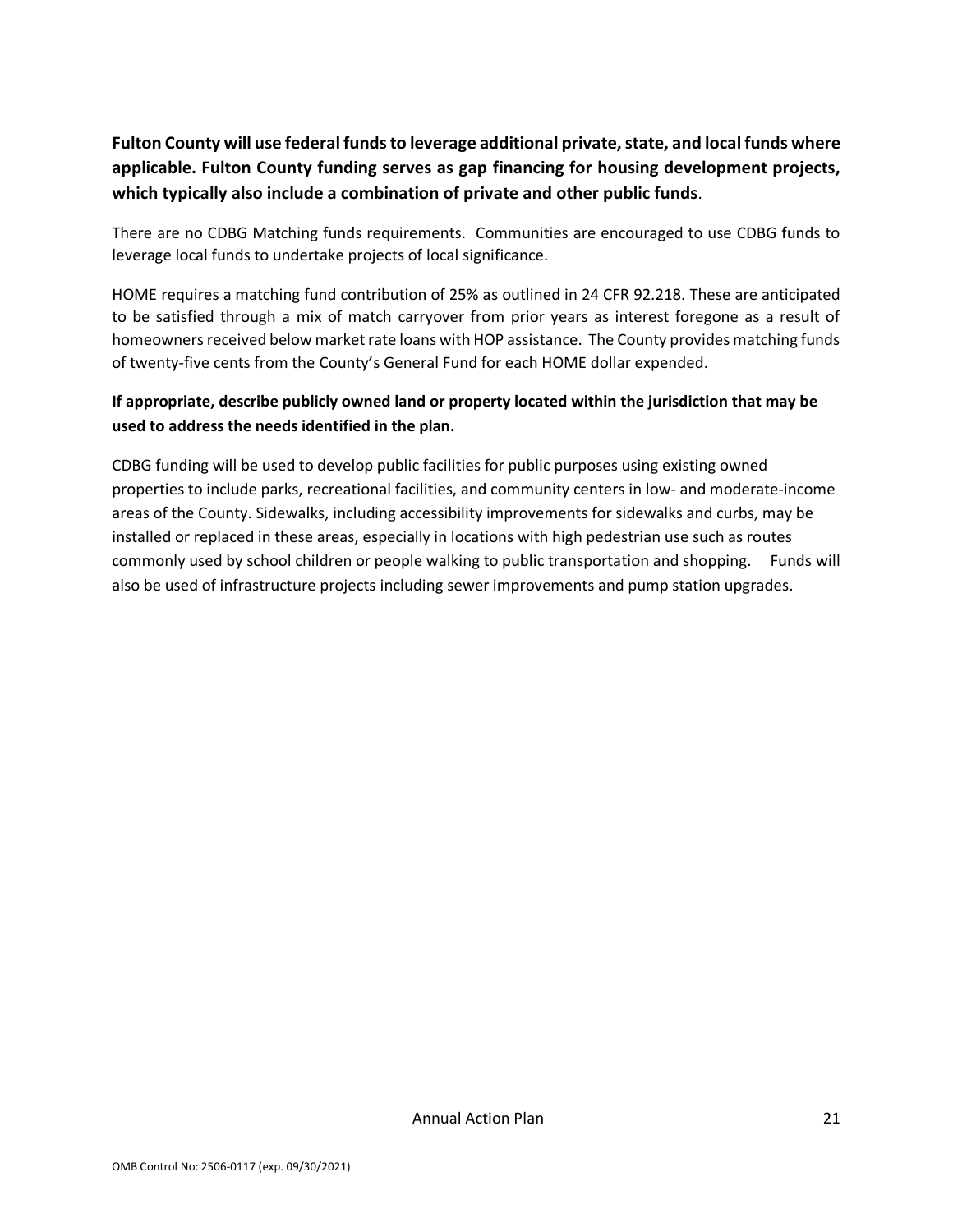## **Annual Goals and Objectives**

## **AP-20 Annual Goals and Objectives**

#### **Goals Summary Information**

<span id="page-23-0"></span>

| Sort<br>Order  | Goal Name                                                                                        | Start<br>Year | End<br>Year | Category              | Geographic<br>Area | Needs Addressed                                          | Funding               | Goal Outcome<br>Indicator                                        |
|----------------|--------------------------------------------------------------------------------------------------|---------------|-------------|-----------------------|--------------------|----------------------------------------------------------|-----------------------|------------------------------------------------------------------|
| $\mathbf{1}$   | Decent<br>Housing Goal<br>$#1 -$<br>Affordable<br>Housing<br>Construction<br>and<br>Preservation | 2022          | 2023        | Affordable<br>Housing | County Wide        | Develop and Preserve Affordable<br><b>Rental Housing</b> | HOME:<br>\$110,437    | Rental Units<br>Constructed: 2<br>housing units                  |
| $\overline{2}$ | Decent<br>Housing Goal<br>$#2 - Down$<br>Payment<br>Assistance                                   | 2022          | 2023        | Affordable<br>Housing | County Wide        | Affordable Homeownership<br>Opportunities                | HOME:<br>\$125,000.00 | Direct Financial<br>Assistance to<br>Homebuyers: 3<br>households |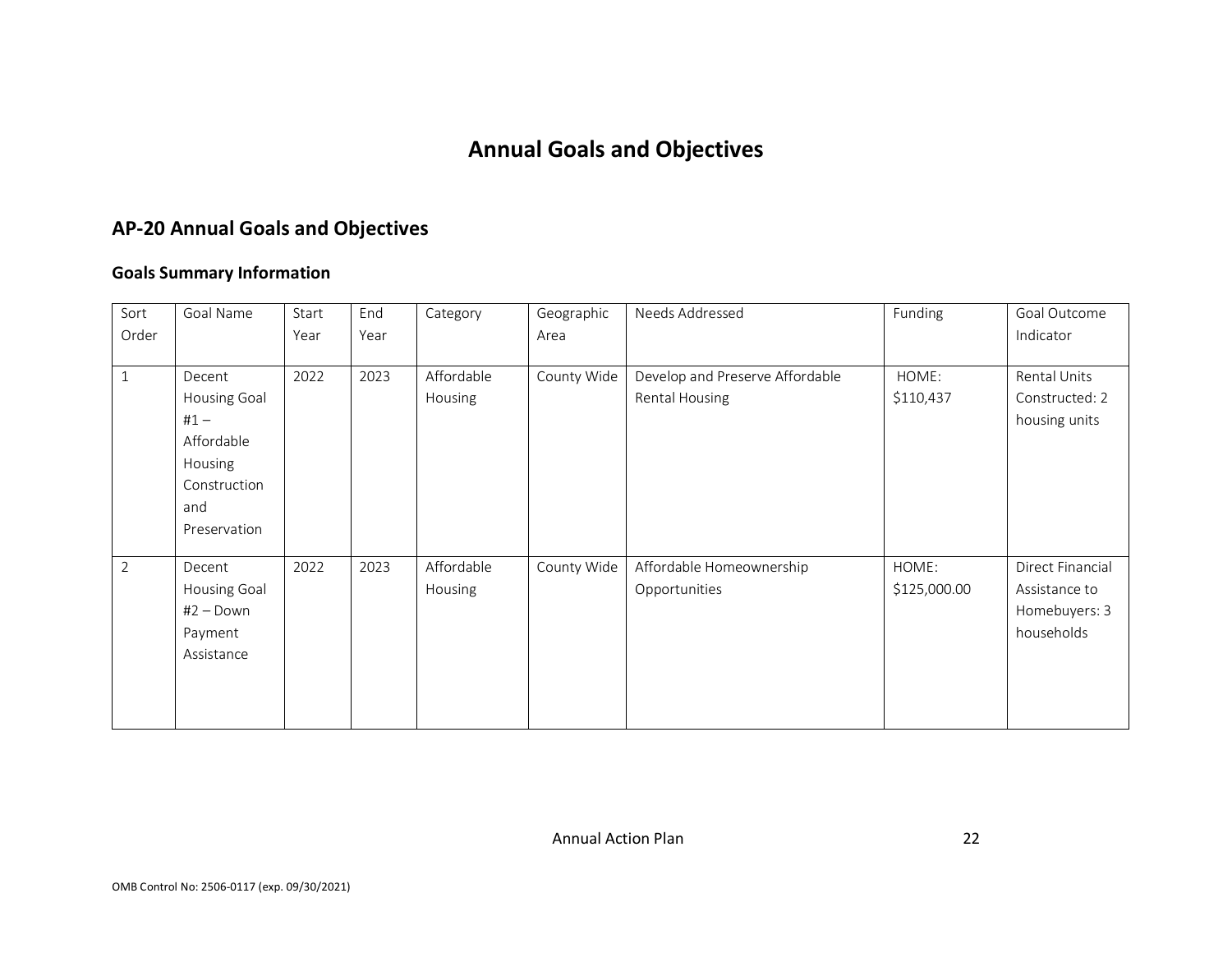| $\overline{3}$ | Decent<br>Housing Goal<br>#4 - Rental<br>Assistance                                                | 2022 | 2023 | Affordable<br>Housing                   | County Wide | Develop and Preserve Affordable<br><b>Rental Housing</b> | HOME:<br>\$432,257.52                   | Tenant-based<br>rental<br>assistance/Rapid<br>Rehousing: 25<br>households                                          |
|----------------|----------------------------------------------------------------------------------------------------|------|------|-----------------------------------------|-------------|----------------------------------------------------------|-----------------------------------------|--------------------------------------------------------------------------------------------------------------------|
| 6              | Suitable Living<br>Environment<br>Goal #3 - Fair<br>Housing<br><b>Education and</b><br>Enforcement | 2022 | 2023 | Non-Housing<br>Community<br>Development | County Wide | Fair Housing Education and<br>Enforcement                | CDBG: \$77,157                          | <b>Public Services</b><br>activities for<br>Low/Moderate<br>Income Housing<br>Benefit: 30<br>households            |
| $\overline{7}$ | Suitable Living<br>Environment<br>Goal $#4-$<br>Facility and<br>Infrastructure<br>Improvements     | 2022 | 2023 | Non-Housing<br>Community<br>Development | County Wide | Community Improvements                                   | CDBG:<br>\$1,278,068                    | Public Facility or<br>Infrastructure<br>other than<br>Low/Moderate<br>Income Housing<br>Benefit: 90,186<br>persons |
| 8              | Program<br>Administration                                                                          | 2022 | 2023 | Other                                   | County Wide | Program Administration                                   | CDBG: \$276,593<br>HOME:<br>\$73,624.00 | Other: 3                                                                                                           |

Table 6 – Goals Summary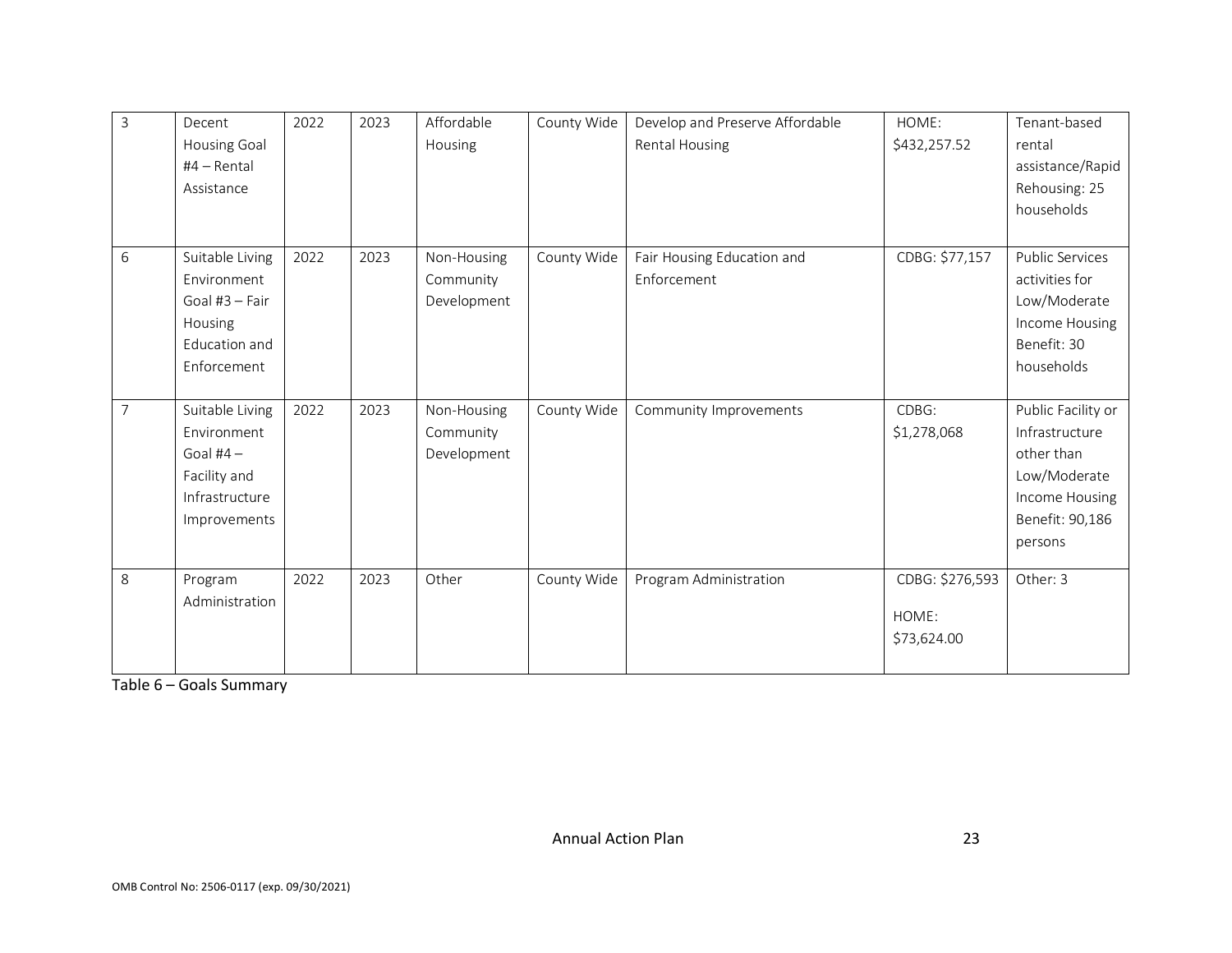#### **Goal Descriptions**

- $\triangleright$  Decent Housing Goal #1 Affordable Housing Construction and Preservation
	- Support the development of rental housing affordable to low- and moderate-income households, including projects located near employment, transportation, and other community resources and for seniors, veterans, people with disabilities, or other special needs households, such as people who are formerly homeless or at risk of homelessness.
	- As economically feasible, consider possible opportunities to extend the useful life of existing affordable rental housing by funding acquisition and/or rehabilitation activities
	- Support development of for-sale housing units affordable to low- and moderate-income households, including homes located near employment, transportation, or other community resources.
	- **Increase the number of first-time homebuyers through down payment and closing cost** assistance.
	- Encourage agencies to develop affordable for-sale housing that is accessible to people with disabilities.
- $\triangleright$  Decent Housing Goal #2 Down Payment Assistance
	- Support development of for-sale housing units affordable to low- and moderate-income households, including homes located near employment, transportation, or other community resources.
	- **Increase the number of first-time homebuyers through down payment and closing cost** assistance.
	- Encourage agencies to develop affordable for-sale housing that is accessible to people with disabilities.
- $\triangleright$  Decent Housing Goal #3 Homeowner Rehabilitation
	- Preserve the existing affordable housing stock by assisting income-eligible homeowners with housing rehabilitation and repairs, with an emphasis on housing problems affecting health and safety.
- $\triangleright$  Suitable Living Environment Goal #1 CDBG Public Services
	- Fund eligible public services to serve low- and moderate-income residents youth, seniors, people with disabilities and other special needs populations
- $\triangleright$  Suitable Living Environment Goal #3 Fair Housing Education and Enforcement
	- Provide assistance to eligible households which might include but is not limited to:
		- o Fair housing education services to help residents, community organizations, and housing providers understand fair housing rights and responsibilities.
		- o Provide fair housing complaint investigation services.
		- $\circ$  Consumer education and awareness around predatory lending fraudulent mortgages, and other housing scams.
- $\triangleright$  Suitable Living Environment Goal #4 Facility and Infrastructure Improvements
	- Work with other County departments, cooperating cities within Fulton County, and nonprofit agencies.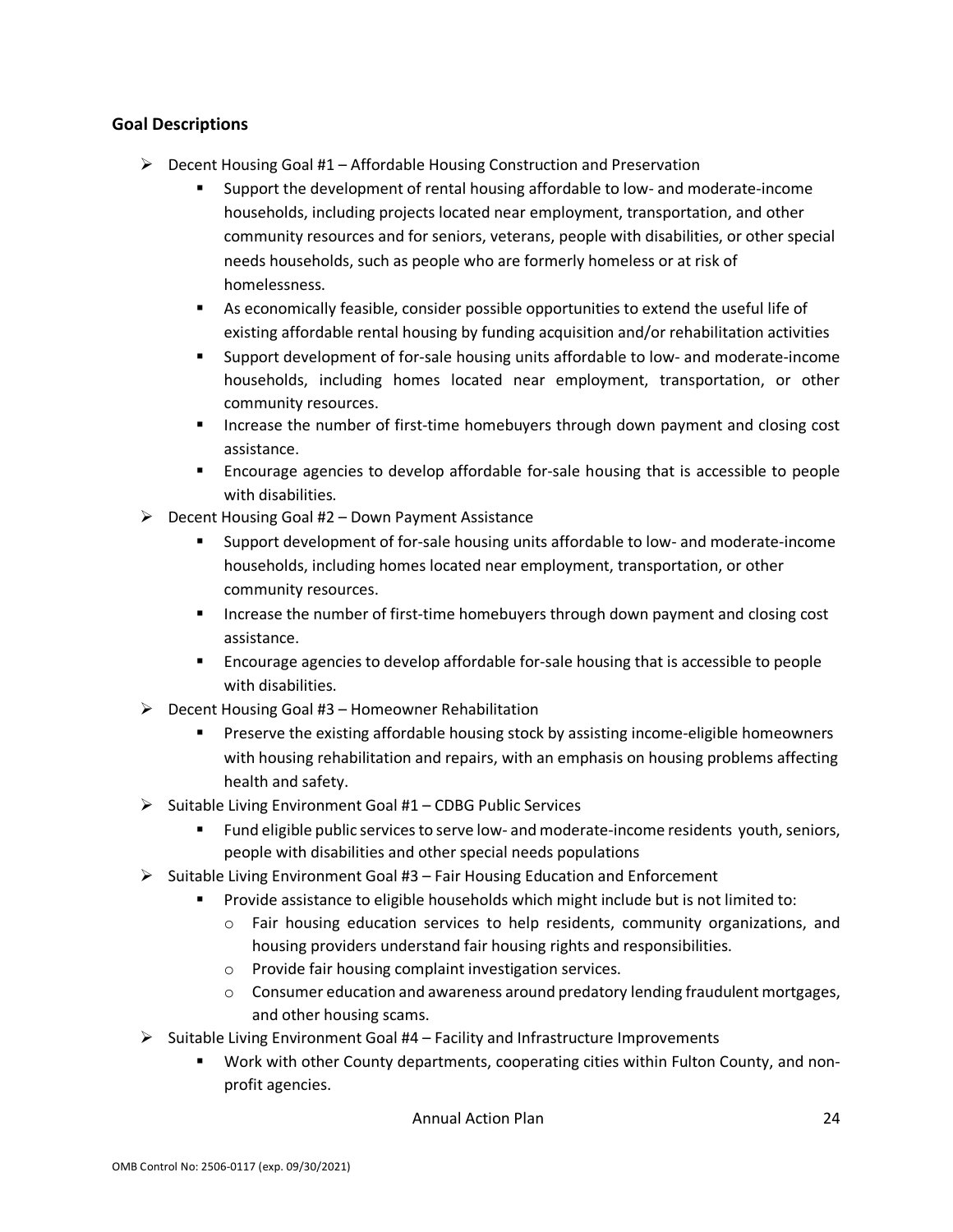- Fund infrastructure improvements and public facilities such as sidewalks, street lighting, pedestrian facilities, ADA improvements, and community centers in income-eligible areas.
- **Assist community service organizations in improving or expanding physical structures to** serve homeless residents, low- and moderate-income households, and other special needs populations.
- **•** Demolish dilapidated structures to stop the spread of blight in low- and moderate-income areas as needed.

### **Estimate the number of extremely low-income, low-income, and moderate-income families to whom the jurisdiction will provide affordable housing as defined by HOME 91.215(b)**

Housing assistance will be provided through several programs to different population groups:

|                 | <b>Extremely low</b> | Low income | Moderate Income |
|-----------------|----------------------|------------|-----------------|
| Homeownership   |                      |            |                 |
| Housing         |                      | 4          | 4               |
| Rehabilitation  |                      |            |                 |
| <b>TBRA</b>     | 25                   |            |                 |
| Rapid Rehousing | 20                   |            |                 |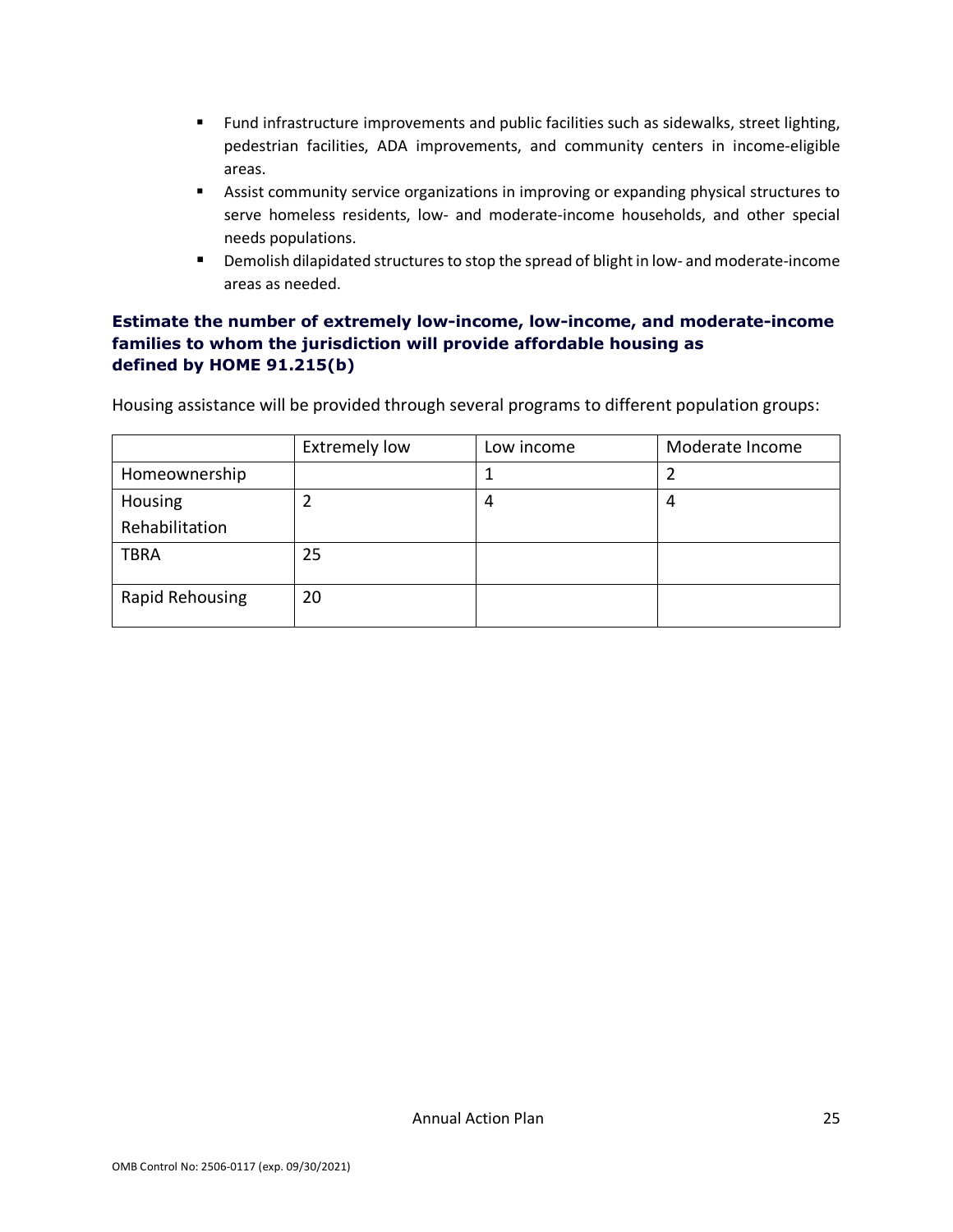## **Projects**

## <span id="page-27-0"></span>**AP-35 Projects – 91.220(d) Introduction**

The projects listed below represent the activities Fulton County plans to undertake during the 2022 program year to address the goals of providing decent affordable housing, promoting a suitable living environment, and encouraging economic opportunity. The allocation of funding for the 2022 projects has been determined based on overall priority needs of county residents and community input received during the planning process.

#### **Projects**

| #            | <b>Project Name</b>                                                                |  |  |
|--------------|------------------------------------------------------------------------------------|--|--|
| $\mathbf{1}$ | 2022 Home Ownership Program                                                        |  |  |
| 2            | 2022 Tenant-Based Rental Assistance                                                |  |  |
| 3            | 2022 HOME CHDO                                                                     |  |  |
| 4            | 2022 HOME Program Administration                                                   |  |  |
| 5            | Hapeville - Tom E. Morris Splash Park                                              |  |  |
| 6            | City of Fairbum-Golightly Street Improvements                                      |  |  |
| 7            | Union City-Roosevelt Highway improvements                                          |  |  |
| 8            | Palmetto–Green Springs and Palmetto Springs Pump Station upgrades                  |  |  |
| 9            | East Point-Summer Park                                                             |  |  |
| 10           | East Point-Brookdale Park                                                          |  |  |
| 11           | East Point-Point Center Park                                                       |  |  |
| 12           | College Park-- Conley Recreation Center-Plumbing, Sewer Infrastructure Improvement |  |  |
| 13           | 2022 CDBG Program Administration                                                   |  |  |
| 14           | 2022 Fair Housing Activities                                                       |  |  |
|              | <b>Table 7 - Project Information</b>                                               |  |  |

#### **Describe the reasons for allocation priorities and any obstacles to addressing underserved needs**

In allocating funding, Fulton County prioritized affordable housing, fair housing, homelessness, and community revitalization (including facility, park, and infrastructure improvements), which emerged as critical needs during the Consolidated Planning process. Fulton County does not designate specific areas for allocation of funds as part of its strategic use of HUD grant funds. Instead, the County's programs are designed to serve eligible individuals and households throughout the County's service area.

Obstacles to meeting underserved needs include limited funding availability, limited affordable housing development opportunities and shovel-ready projects, and increased development costs.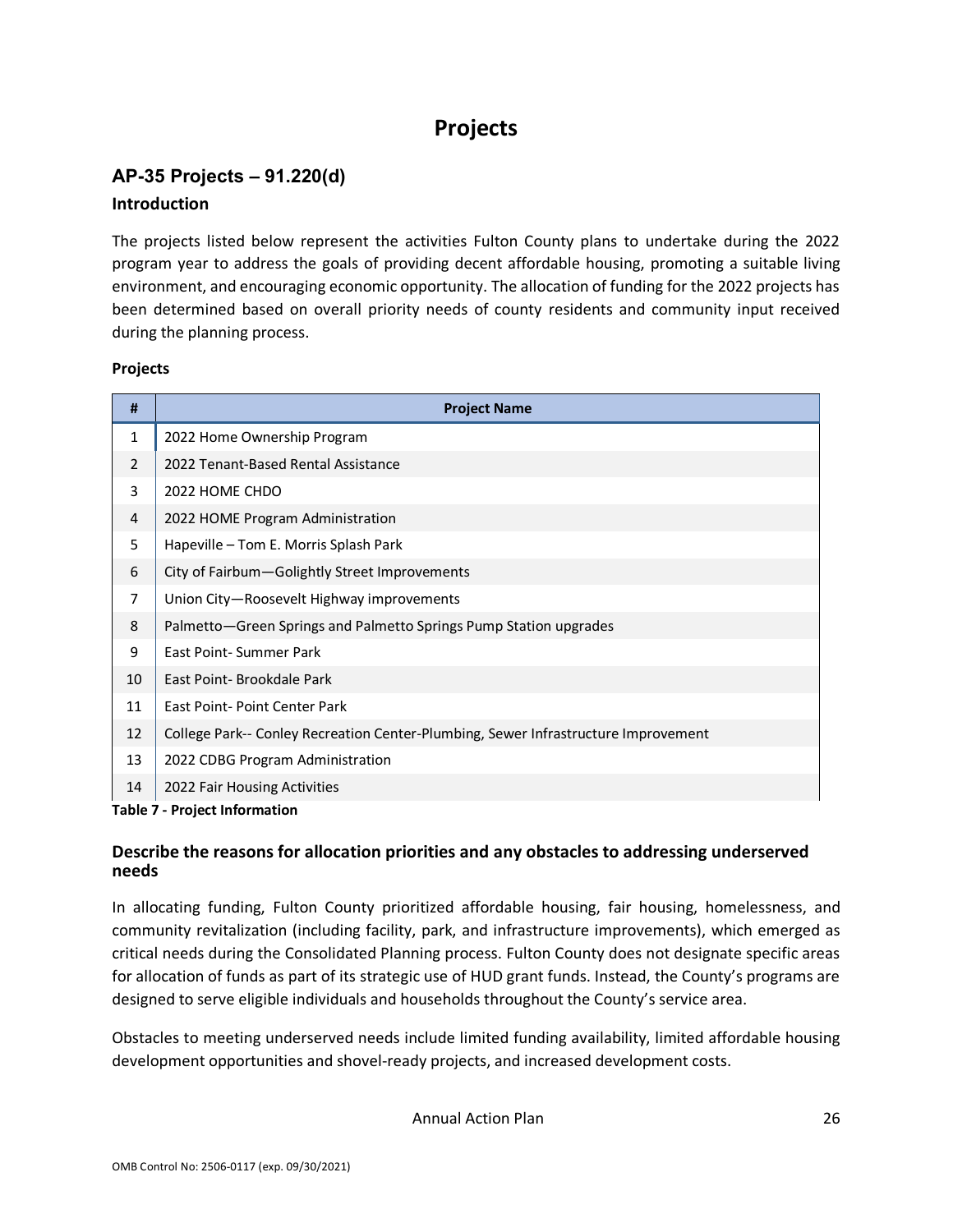The funding amounts proposed below represent estimated amounts based on what the County expects to receive from HUD. The final project budgets will be determined upon Congressional budget appropriations and the County's actual allocation amount. Should the County receive more than projected, the County will adjust this budget by increasing administration to the maximum 20% allowed; then, each project will receive additional funds commensurate with the increase in the County's allocation (for instance, if the County's allocation increases by 3%, each project will receive an increase of 3%). If the County receives less than these estimates, project budgets will be reduced according to the methodology above.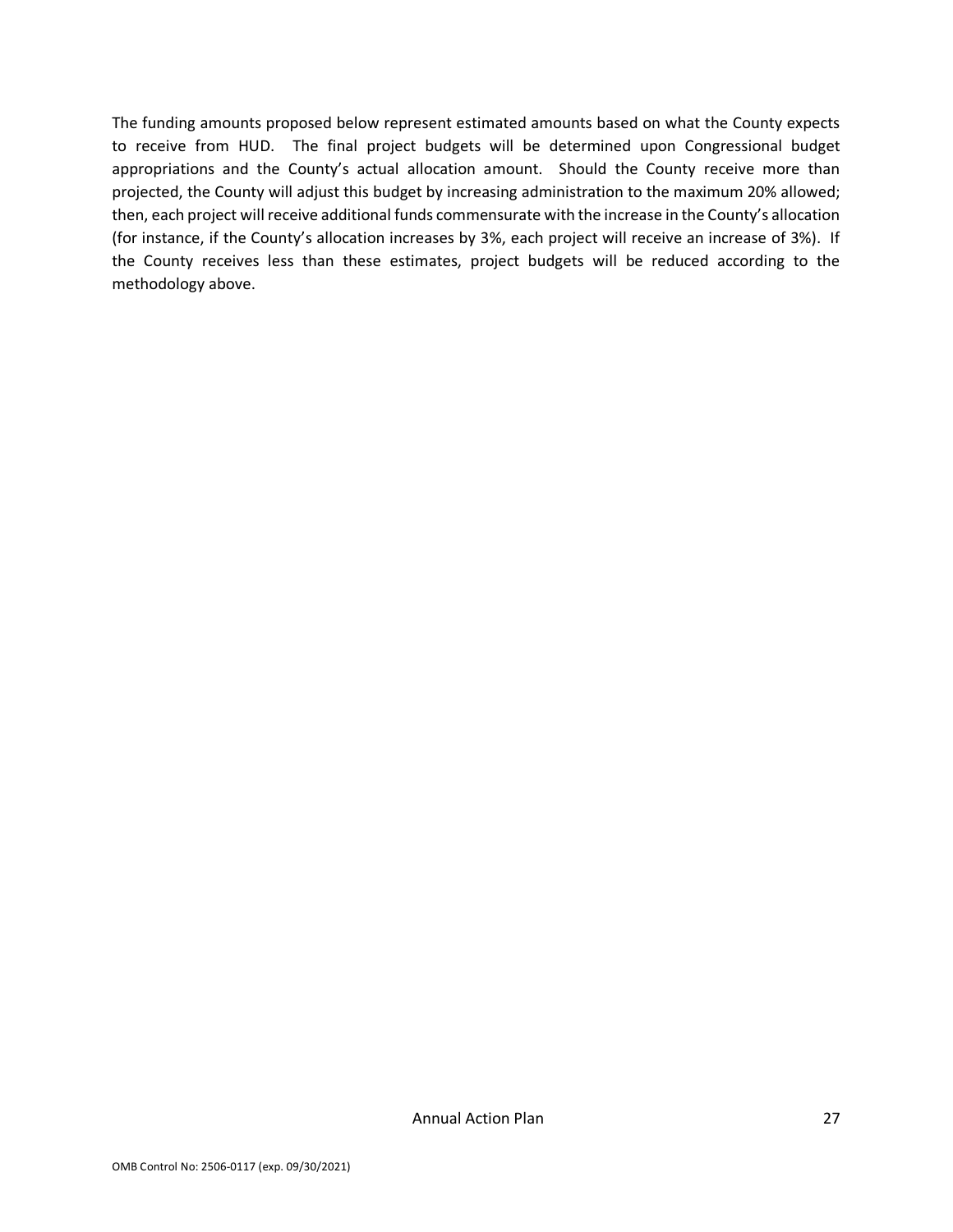## <span id="page-29-0"></span>**AP-38 Project Summary**

## **Project Summary Information**

| $\mathbf{1}$ | <b>Project Name</b>                                                                        | 2022 Home Ownership Program                                                                                                                     |
|--------------|--------------------------------------------------------------------------------------------|-------------------------------------------------------------------------------------------------------------------------------------------------|
|              | <b>Target Area</b>                                                                         | Countywide                                                                                                                                      |
|              | <b>Goals Supported</b>                                                                     | Decent Housing Goal #2 - Down Payment Assistance                                                                                                |
|              | <b>Needs Addressed</b>                                                                     | Affordable Homeownership Opportunities                                                                                                          |
|              | <b>Funding</b>                                                                             | HOME: \$125,000                                                                                                                                 |
|              | <b>Description</b>                                                                         | Loans to eligible first time homebuyers to assist with down<br>payment costs related to eligible home purchases in Fulton<br>County.            |
|              | <b>Target Date</b>                                                                         | 12/31/2022                                                                                                                                      |
|              | Estimate the number and type of<br>persons that will benefit from the<br>proposed activity | Direct financial assistance to homebuyers: 3 households assisted                                                                                |
|              | <b>Location Description</b>                                                                | Specific locations within the Fulton County entitlement<br>jurisdiction to be determined during the program year                                |
|              | <b>Planned Activities</b>                                                                  | Down payment assistance to first time homebuyers.                                                                                               |
| $\mathbf{2}$ | <b>Project Name</b>                                                                        | 2022 Tenant-Based Rental Assistance                                                                                                             |
|              | <b>Target Area</b>                                                                         | Countywide                                                                                                                                      |
|              | <b>Goals Supported</b>                                                                     | Decent Housing Goal #4 - Rental Assistance                                                                                                      |
|              | <b>Needs Addressed</b>                                                                     | Rental Assistance, Homelessness Prevention, and Rapid<br>Rehousing                                                                              |
|              | <b>Funding</b>                                                                             | HOME: \$432,257.52                                                                                                                              |
|              | <b>Description</b>                                                                         | Reimbursement to contracted partner(s) to provide tenant-<br>based rental assistance programs for extremely low- and low-<br>income households. |
|              | <b>Target Date</b>                                                                         | 12/31/2022                                                                                                                                      |
|              | Estimate the number and type of<br>persons that will benefit from the<br>proposed activity | Tenant based rental assistance / rapid rehousing: 25 households<br>assisted                                                                     |
|              | <b>Location Description</b>                                                                | Specific locations within the Fulton County entitlement<br>jurisdiction to be determined during the program year                                |
|              |                                                                                            | <b>Annual Action Plan</b><br>28                                                                                                                 |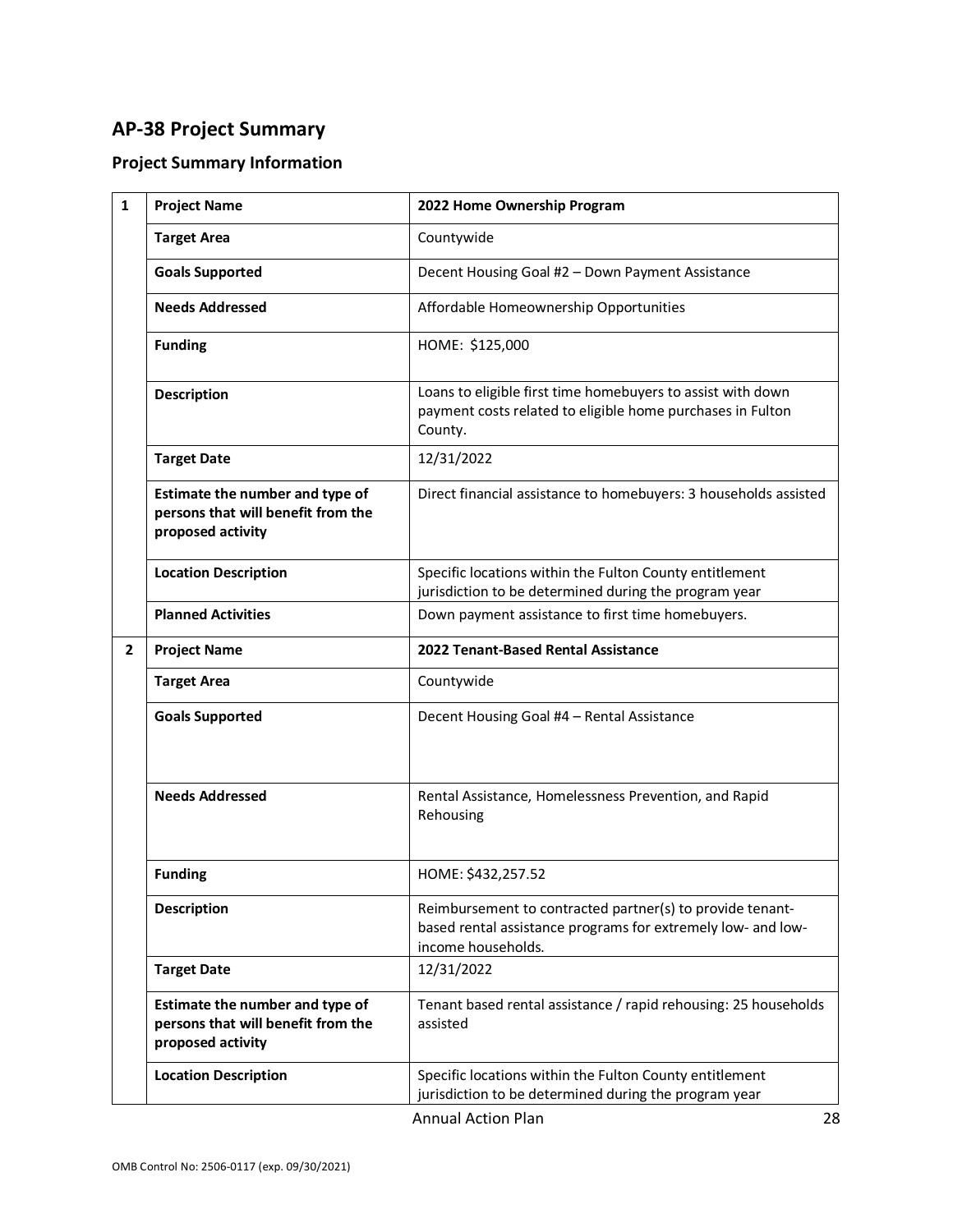|   | <b>Planned Activities</b>                                                                  | Tenant-based rental assistance for extremely low- and low-<br>income households.                                                                                                                                                                          |
|---|--------------------------------------------------------------------------------------------|-----------------------------------------------------------------------------------------------------------------------------------------------------------------------------------------------------------------------------------------------------------|
| 3 | <b>Project Name</b>                                                                        | 2022 HOME Program CHDO                                                                                                                                                                                                                                    |
|   | <b>Target Area</b>                                                                         | Countywide                                                                                                                                                                                                                                                |
|   | <b>Goals Supported</b>                                                                     | Decent Housing Goal #1 - Affordable Housing Construction and<br>Preservation                                                                                                                                                                              |
|   | <b>Needs Addressed</b>                                                                     | Develop and Preserve Affordable Rental Housing                                                                                                                                                                                                            |
|   | <b>Funding</b>                                                                             | HOME: \$110,437                                                                                                                                                                                                                                           |
|   | <b>Description</b>                                                                         | Set aside funds for CHDO activities.                                                                                                                                                                                                                      |
|   | <b>Target Date</b>                                                                         | 12/31/2022                                                                                                                                                                                                                                                |
|   | Estimate the number and type of<br>persons that will benefit from the<br>proposed activity | Rental Units Constructed; 2 units                                                                                                                                                                                                                         |
|   | <b>Location Description</b>                                                                | Countywide                                                                                                                                                                                                                                                |
|   | <b>Planned Activities</b>                                                                  | CHDO eligible activities                                                                                                                                                                                                                                  |
|   |                                                                                            |                                                                                                                                                                                                                                                           |
| 4 | <b>Project Name</b>                                                                        | 2022 HOME Program Administration                                                                                                                                                                                                                          |
|   | <b>Target Area</b>                                                                         | Countywide                                                                                                                                                                                                                                                |
|   | <b>Goals Supported</b>                                                                     | Program Administration                                                                                                                                                                                                                                    |
|   | <b>Needs Addressed</b>                                                                     | Program Administration                                                                                                                                                                                                                                    |
|   | <b>Funding</b>                                                                             | HOME: \$73,624                                                                                                                                                                                                                                            |
|   | <b>Description</b>                                                                         | Program administration costs related to the overall planning and<br>execution of HOME-assisted affordable housing activities, in<br>accordance with the HOME administrative cap. Up to 10 percent<br>of each year's HOME grant plus program income can be |
|   | <b>Target Date</b>                                                                         | obligated for planning and administrative costs.<br>12/31/2022                                                                                                                                                                                            |
|   | Estimate the number and type of<br>persons that will benefit from the<br>proposed activity | $\mathbf 0$                                                                                                                                                                                                                                               |
|   | <b>Location Description</b>                                                                | Countywide                                                                                                                                                                                                                                                |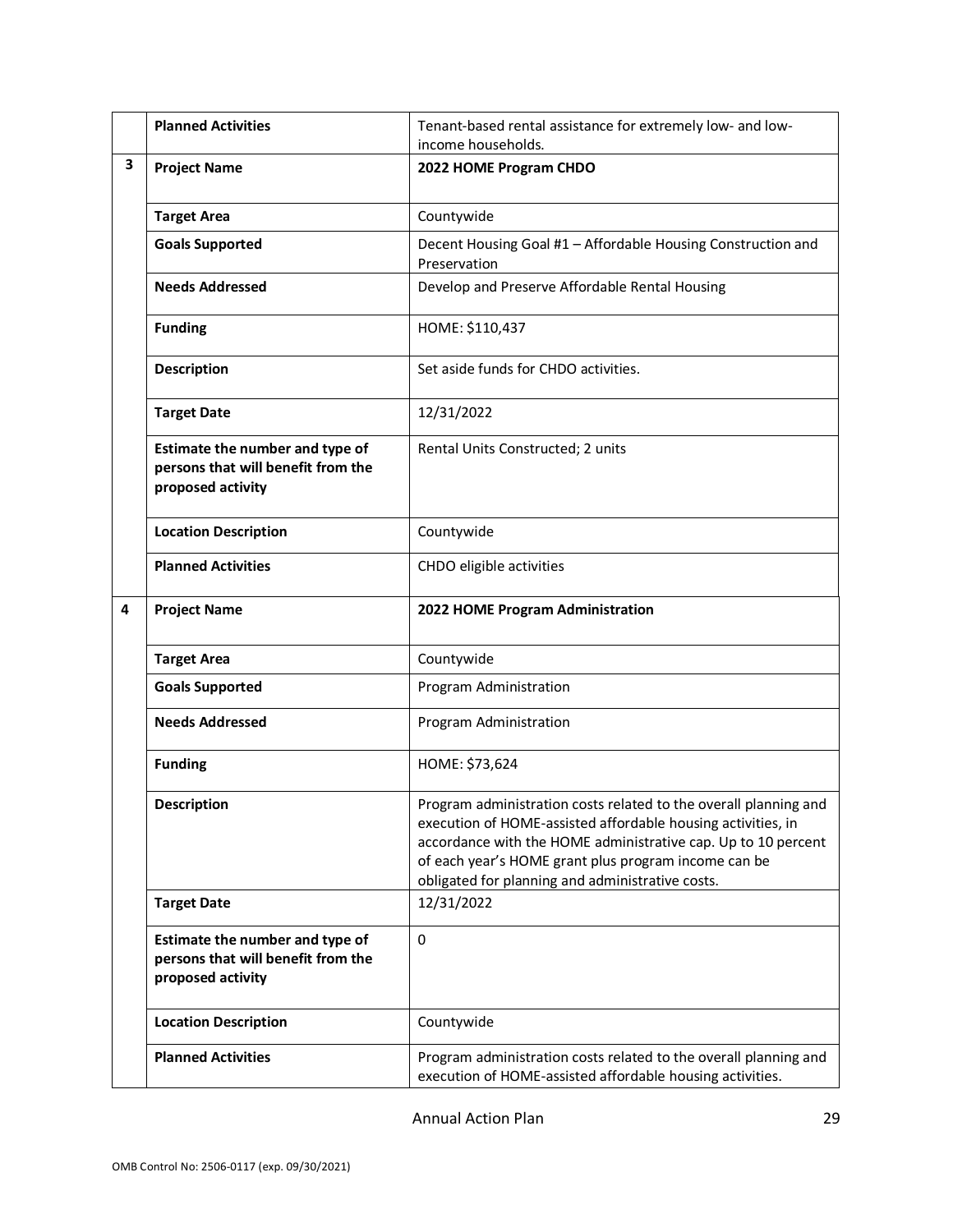| 5 | <b>Project Name</b>                                                                                  | Hapeville - Tom E. Morris Splash Park                                                                                       |
|---|------------------------------------------------------------------------------------------------------|-----------------------------------------------------------------------------------------------------------------------------|
|   | <b>Target Area</b>                                                                                   | City of Hapeville                                                                                                           |
|   | <b>Goals Supported</b>                                                                               | Suitable Living Environment Goal #4 - Facility and Infrastructure<br>Improvements                                           |
|   | <b>Needs Addressed</b>                                                                               | Community Improvements                                                                                                      |
|   | <b>Funding</b>                                                                                       | CDBG: \$146,102                                                                                                             |
|   | <b>Description</b>                                                                                   | Development of a Splash Pad in the park for citywide use; this is the third<br>year of funding for this multi-year project. |
|   | <b>Target Date</b>                                                                                   | 12/31/2023                                                                                                                  |
|   | <b>Estimate the number and</b><br>type of persons that will<br>benefit from the<br>proposed activity | The population of CT 108 block groups 1-6, 6,645 persons                                                                    |
|   | <b>Location Description</b>                                                                          | 532-500 Marina St                                                                                                           |
|   | <b>Planned Activities</b>                                                                            | Park improvements Matrix Code 03F                                                                                           |
| 6 | <b>Project Name</b>                                                                                  | City of Fairburn - Golightly Street Improvements                                                                            |
|   | <b>Target Area</b>                                                                                   | City of Fairburn                                                                                                            |
|   | <b>Goals Supported</b>                                                                               | Suitable Living Environment Goal #4 - Facility and Infrastructure<br>Improvements                                           |
|   | <b>Needs Addressed</b>                                                                               | Community Improvements                                                                                                      |
|   | <b>Funding</b>                                                                                       | CDBG: \$311,850                                                                                                             |
|   | <b>Description</b>                                                                                   | New sidewalks with installation of curb ramps at the intersections and<br>pedestrian lighting Matrix Code 03L               |
|   | <b>Target Date</b>                                                                                   | 12/31/2022                                                                                                                  |
|   | <b>Estimate the number and</b><br>type of persons that will<br>benefit from the<br>proposed activity | Survey conducted: 161 people                                                                                                |
|   | <b>Location Description</b>                                                                          | 140 Golightly Street                                                                                                        |
|   | <b>Planned Activities</b>                                                                            | Sidewalk improvements                                                                                                       |
| 7 | <b>Project Name</b>                                                                                  | Union City - Roosevelt Highway Improvement                                                                                  |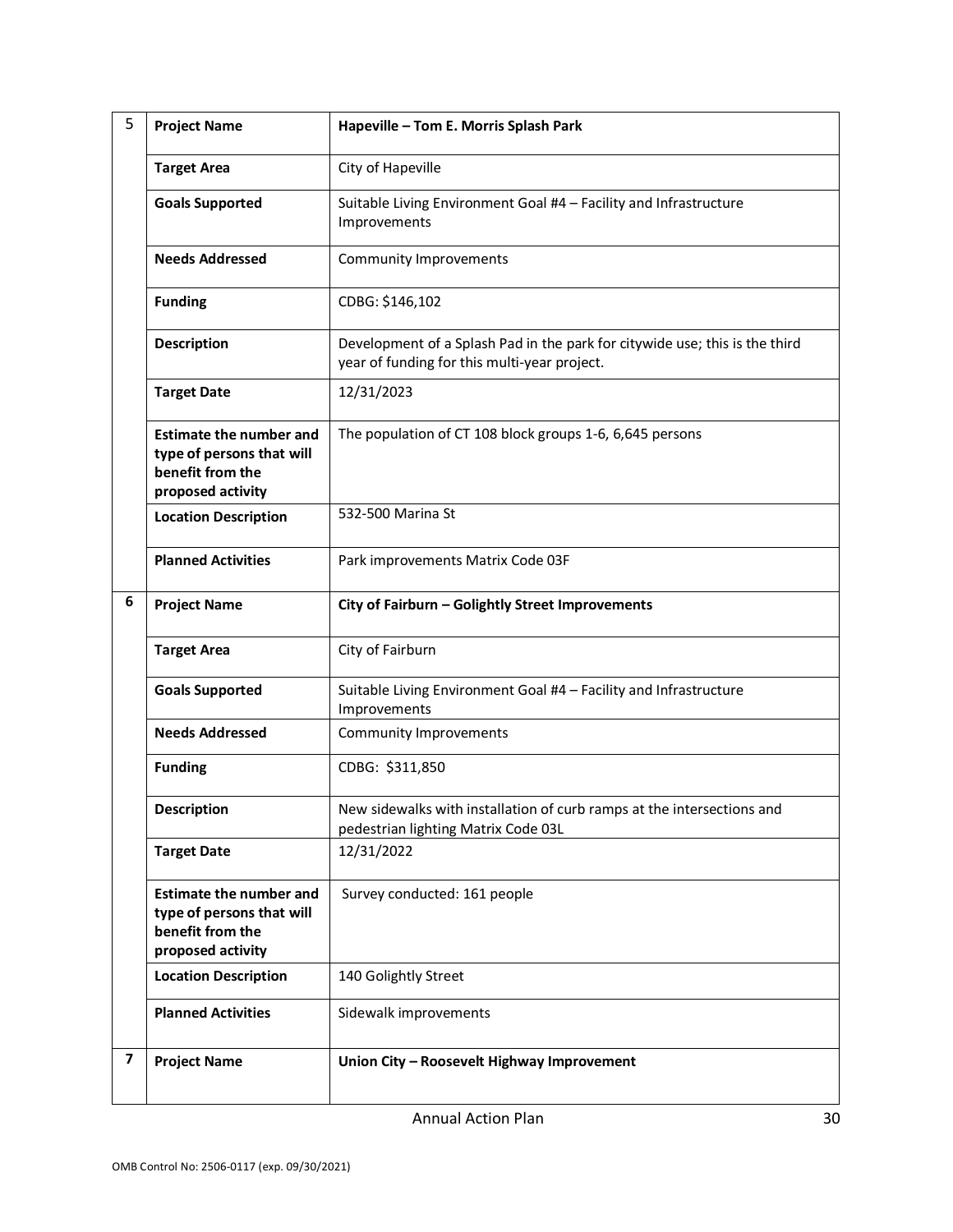|   | <b>Target Area</b>                                                                                   | City of Union City                                                                                                                                                                                                                                                                                                                          |
|---|------------------------------------------------------------------------------------------------------|---------------------------------------------------------------------------------------------------------------------------------------------------------------------------------------------------------------------------------------------------------------------------------------------------------------------------------------------|
|   | <b>Goals Supported</b>                                                                               | Suitable Living Environment Goal #4 - Facility and Infrastructure<br>Improvements                                                                                                                                                                                                                                                           |
|   | <b>Needs Addressed</b>                                                                               | <b>Community Improvements</b>                                                                                                                                                                                                                                                                                                               |
|   | <b>Funding</b>                                                                                       | CDBG: \$250,420                                                                                                                                                                                                                                                                                                                             |
|   | <b>Description</b>                                                                                   | The Roosevelt Highway streetscape improvements project includes the<br>portion of Highway 29 from Highway 138 to Dixie Lake Road. The project will<br>provide ADA accessible sidewalk upgrades, landscaping, hardscaping and<br>lighting. The streetscape improvements support the City's efforts to improve<br>safety and quality of life. |
|   | <b>Target Date</b>                                                                                   | 12/31/2022                                                                                                                                                                                                                                                                                                                                  |
|   | <b>Estimate the number and</b><br>type of persons that will<br>benefit from the<br>proposed activity | 19,665 persons in CTs 105.12-105.13                                                                                                                                                                                                                                                                                                         |
|   | <b>Location Description</b>                                                                          | Downtown Union City                                                                                                                                                                                                                                                                                                                         |
|   | <b>Planned Activities</b>                                                                            | Street improvements Matrix Code 03L                                                                                                                                                                                                                                                                                                         |
| 8 |                                                                                                      |                                                                                                                                                                                                                                                                                                                                             |
|   | <b>Project Name</b>                                                                                  | Palmetto-Green Springs and Palmetto Springs Pump Station upgrades                                                                                                                                                                                                                                                                           |
|   | <b>Target Area</b>                                                                                   | City of Palmetto                                                                                                                                                                                                                                                                                                                            |
|   | <b>Goals Supported</b>                                                                               | Suitable Living Environment Goal #4 - Facility and Infrastructure<br>Improvements                                                                                                                                                                                                                                                           |
|   | <b>Needs Addressed</b>                                                                               | <b>Community Improvements</b>                                                                                                                                                                                                                                                                                                               |
|   | <b>Funding</b>                                                                                       | CDBG: \$240,521                                                                                                                                                                                                                                                                                                                             |
|   | <b>Description</b>                                                                                   | Improvement to pump stations including electrical and increasing capacity                                                                                                                                                                                                                                                                   |
|   | <b>Target Date</b>                                                                                   | 12/31/2022                                                                                                                                                                                                                                                                                                                                  |
|   | <b>Estimate the number and</b><br>type of persons that will<br>benefit from the<br>proposed activity | CT 104 BG 3 population 3,885                                                                                                                                                                                                                                                                                                                |
|   | <b>Location Description</b>                                                                          | Green Springs and Palmetto Springs                                                                                                                                                                                                                                                                                                          |
|   | <b>Planned Activities</b>                                                                            | Infrastructure Improvement Matrix Code 03J                                                                                                                                                                                                                                                                                                  |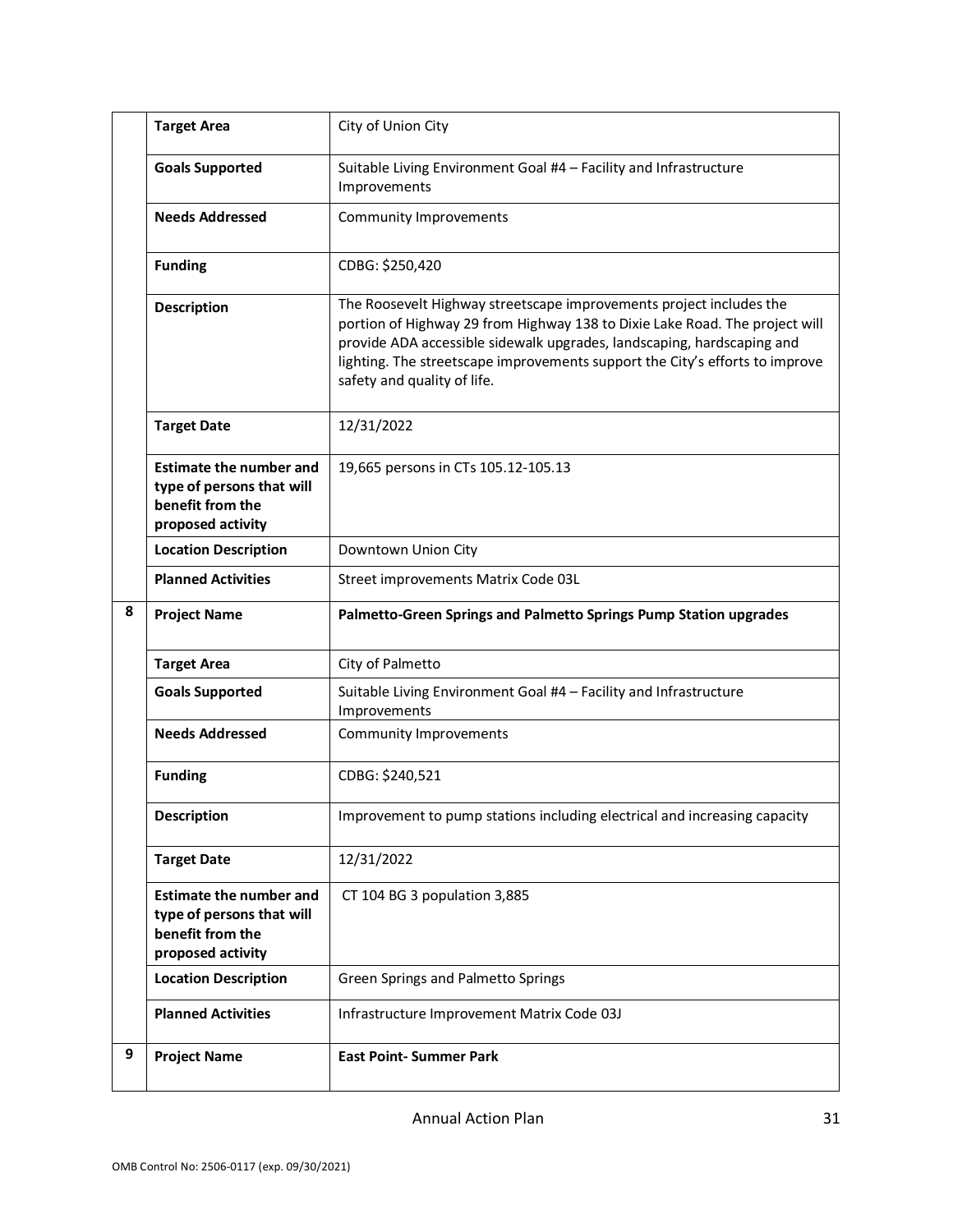|    | <b>Target Area</b>                                                                                   | Countywide                                                                                |
|----|------------------------------------------------------------------------------------------------------|-------------------------------------------------------------------------------------------|
|    | <b>Goals Supported</b>                                                                               | Suitable Living Environment Goal #4 - Facility and Infrastructure<br>Improvements         |
|    | <b>Needs Addressed</b>                                                                               | <b>Community Improvements</b>                                                             |
|    | <b>Funding</b>                                                                                       | CDBG: \$79,200                                                                            |
|    | <b>Description</b>                                                                                   | Park improvements including rehabilitation of the pedestrian bridge spanning<br>a stream. |
|    | <b>Target Date</b>                                                                                   | 12/31/2022                                                                                |
|    | <b>Estimate the number and</b><br>type of persons that will<br>benefit from the<br>proposed activity | All CT and BG in East Pont: 46,375 people                                                 |
|    | <b>Location Description</b>                                                                          | Sumner Park 1889 Lexington Ave, East Point, GA 30344                                      |
|    | <b>Planned Activities</b>                                                                            | Park improvements Matrix Code 03F                                                         |
| 10 | <b>Project Name</b>                                                                                  | <b>East Point-Brookdale Park</b>                                                          |
|    | <b>Target Area</b>                                                                                   | Countywide                                                                                |
|    | <b>Goals Supported</b>                                                                               | Suitable Living Environment Goal #4 - Facility and Infrastructure<br>Improvements         |
|    | <b>Needs Addressed</b>                                                                               | <b>Community Improvements</b>                                                             |
|    | <b>Funding</b>                                                                                       | CDBG: \$24,750                                                                            |
|    | <b>Description</b>                                                                                   | Park improvements including resurfacing tennis courts                                     |
|    | <b>Target Date</b>                                                                                   | 12/31/2022                                                                                |
|    | <b>Estimate the number and</b><br>type of persons that will<br>benefit from the<br>proposed activity | CTs 110, 111 and 123 6,035 people                                                         |
|    | <b>Location Description</b>                                                                          | Brookdale Park 961 Parkside Terrace East Point Ga 30344                                   |
|    | <b>Planned Activities</b>                                                                            | Park improvements Matrix Code 03F                                                         |
| 11 | <b>Project Name</b>                                                                                  | <b>East Point-Point Center Park</b>                                                       |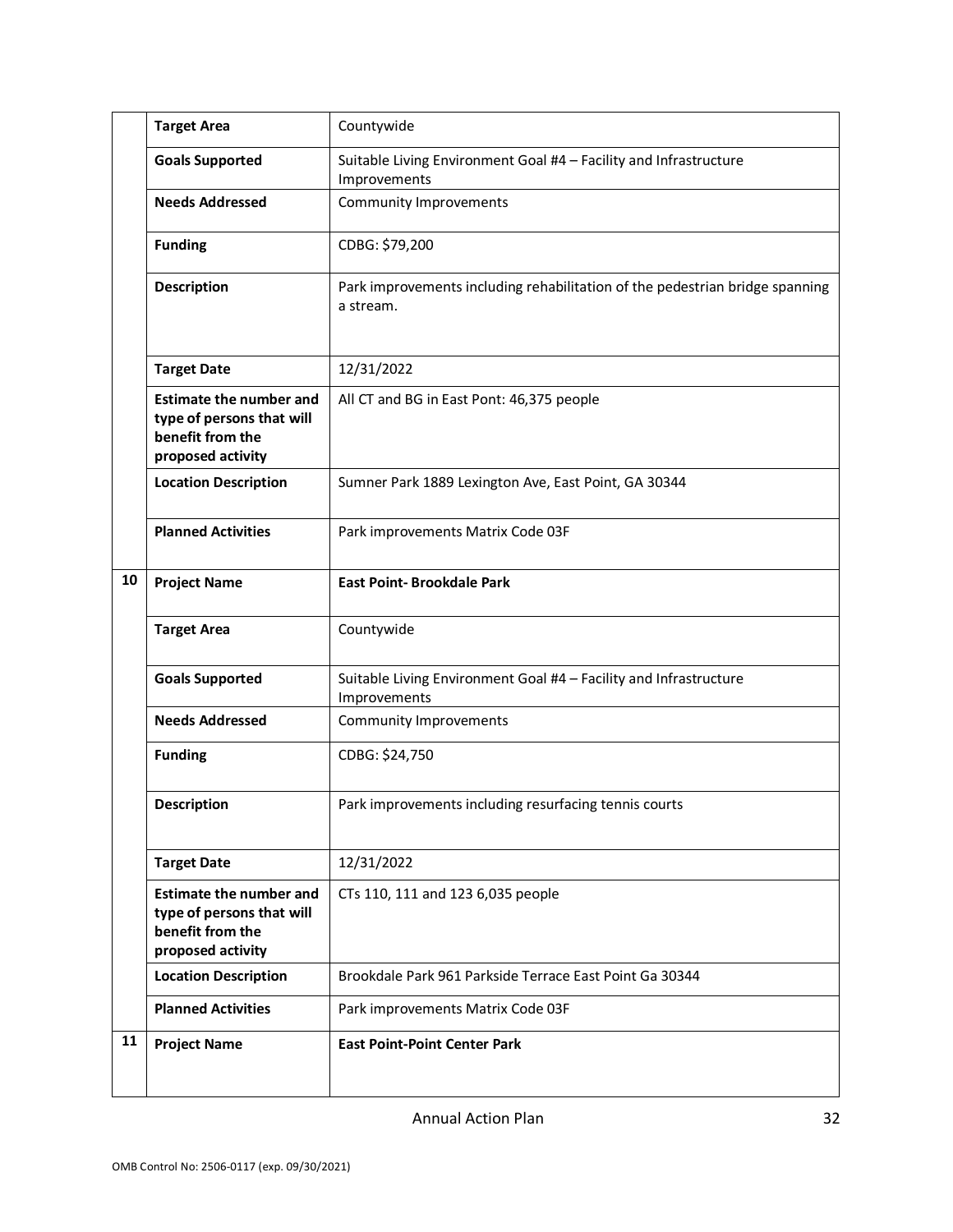|    | <b>Target Area</b>                                                                                   | Countywide                                                                                                                                                               |
|----|------------------------------------------------------------------------------------------------------|--------------------------------------------------------------------------------------------------------------------------------------------------------------------------|
|    | <b>Goals Supported</b>                                                                               | Suitable Living Environment Goal #4 - Facility and Infrastructure<br>Improvements                                                                                        |
|    | <b>Needs Addressed</b>                                                                               | <b>Community Improvements</b>                                                                                                                                            |
|    | <b>Funding</b>                                                                                       | CDBG: \$64,350                                                                                                                                                           |
|    | <b>Description</b>                                                                                   | Park improvements including will replace unsafe, worn and torn equipment<br>with more functioning equipment to provide a safe fun area for kids and<br>families to play. |
|    | <b>Target Date</b>                                                                                   | 12/31/2022                                                                                                                                                               |
|    | <b>Estimate the number and</b><br>type of persons that will<br>benefit from the<br>proposed activity | CT 112.02: 1465 people                                                                                                                                                   |
|    | <b>Location Description</b>                                                                          | Center Park 3000 Pearl St East Point, Ga 30344                                                                                                                           |
|    | <b>Planned Activities</b>                                                                            | Park improvements Matrix Code 03F                                                                                                                                        |
| 12 | <b>Project Name</b>                                                                                  | College Park-- Conley Recreation Center-Plumbing, Sewer Infrastructure<br>Improvement                                                                                    |
|    | <b>Target Area</b>                                                                                   | County wide                                                                                                                                                              |
|    | <b>Goals Supported</b>                                                                               | Suitable Living Environment Goal #4 - Facility and Infrastructure<br>Improvements                                                                                        |
|    | <b>Needs Addressed</b>                                                                               | <b>Community Improvements</b>                                                                                                                                            |
|    | <b>Funding</b>                                                                                       | CDBG: \$160,875                                                                                                                                                          |
|    | <b>Description</b>                                                                                   | The Hugh Conley Center provides youth athletic programs. The project will<br>address the waste plumbing and sewer infrastructure in the 60-year old<br>facility.         |
|    | <b>Target Date</b>                                                                                   | 12/31/2023                                                                                                                                                               |
|    | <b>Estimate the number and</b><br>type of persons that will<br>benefit from the<br>proposed activity | CT 106.01 (1-4), 106.03 (1-3), 106.04 (BG 1 and 3) and CT 123 (1-2): 11,955<br>people                                                                                    |
|    | <b>Location Description</b>                                                                          | 3636 College Street College Park GA 30337                                                                                                                                |
|    | <b>Planned Activities</b>                                                                            | Sewer improvements Matrix Code 03E                                                                                                                                       |
| 13 | <b>Project Name</b>                                                                                  | 2022 CDBG Program Administration                                                                                                                                         |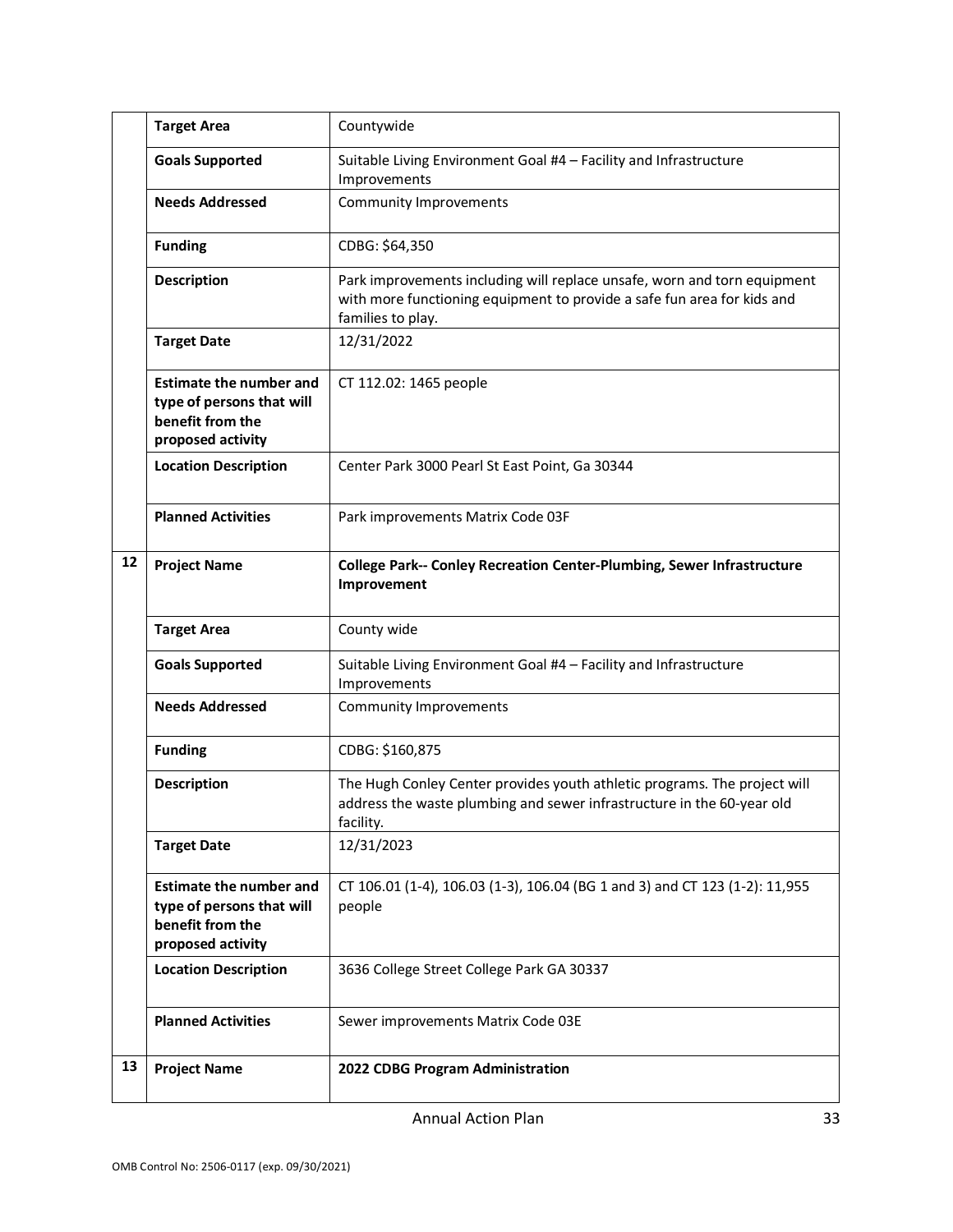|    | <b>Target Area</b>                                                                                   | Countywide                                                                                                                                                                                                                                                                                                    |
|----|------------------------------------------------------------------------------------------------------|---------------------------------------------------------------------------------------------------------------------------------------------------------------------------------------------------------------------------------------------------------------------------------------------------------------|
|    | <b>Goals Supported</b>                                                                               | Program Administration                                                                                                                                                                                                                                                                                        |
|    | <b>Needs Addressed</b>                                                                               | Program Administration                                                                                                                                                                                                                                                                                        |
|    | <b>Funding</b>                                                                                       | CDBG: \$276,593                                                                                                                                                                                                                                                                                               |
|    | Description                                                                                          | Program administration costs related to the overall planning and execution of<br>CDBG-assisted community development activities, in accordance with the<br>CDBG administrative cap. Up to 20 percent of each year's CDBG grant plus<br>program income can be obligated for planning and administrative costs. |
|    | <b>Target Date</b>                                                                                   | 12/31/2022                                                                                                                                                                                                                                                                                                    |
|    | <b>Estimate the number and</b><br>type of persons that will<br>benefit from the<br>proposed activity | Not Applicable                                                                                                                                                                                                                                                                                                |
|    | <b>Location Description</b>                                                                          | Fulton County Department of Community Development, 137 Peachtree<br>Street SW, Atlanta, Georgia 30303                                                                                                                                                                                                         |
|    | <b>Planned Activities</b>                                                                            | Costs related to overall planning and execution of CDBG-assisted activities.                                                                                                                                                                                                                                  |
| 14 | <b>Project Name</b>                                                                                  | <b>Fair Housing Activities</b>                                                                                                                                                                                                                                                                                |
|    | <b>Target Area</b>                                                                                   | County wide                                                                                                                                                                                                                                                                                                   |
|    | <b>Goals Supported</b>                                                                               | Suitable Living Environment Goal #3 - Fair Housing Education<br>and Enforcement                                                                                                                                                                                                                               |
|    | <b>Needs Addressed</b>                                                                               | Fair Housing Education and Enforcement                                                                                                                                                                                                                                                                        |
|    | <b>Funding</b>                                                                                       | CDBG: \$77,157                                                                                                                                                                                                                                                                                                |
|    | Description                                                                                          | Fair Housing education services for residents, community organizations, and<br>housing providers. Fair Housing complaint investigation services.                                                                                                                                                              |
|    | <b>Target Date</b>                                                                                   | 12/31/2022                                                                                                                                                                                                                                                                                                    |
|    | <b>Estimate the number and</b><br>type of persons that will<br>benefit from the<br>proposed activity | Fair housing activities to benefit approximately 30 low/moderate income<br>residents                                                                                                                                                                                                                          |
|    | <b>Location Description</b>                                                                          | Specific locations within the Fulton County entitlement<br>jurisdiction to be determined during the program year                                                                                                                                                                                              |
|    | <b>Planned Activities</b>                                                                            | Fair housing education.                                                                                                                                                                                                                                                                                       |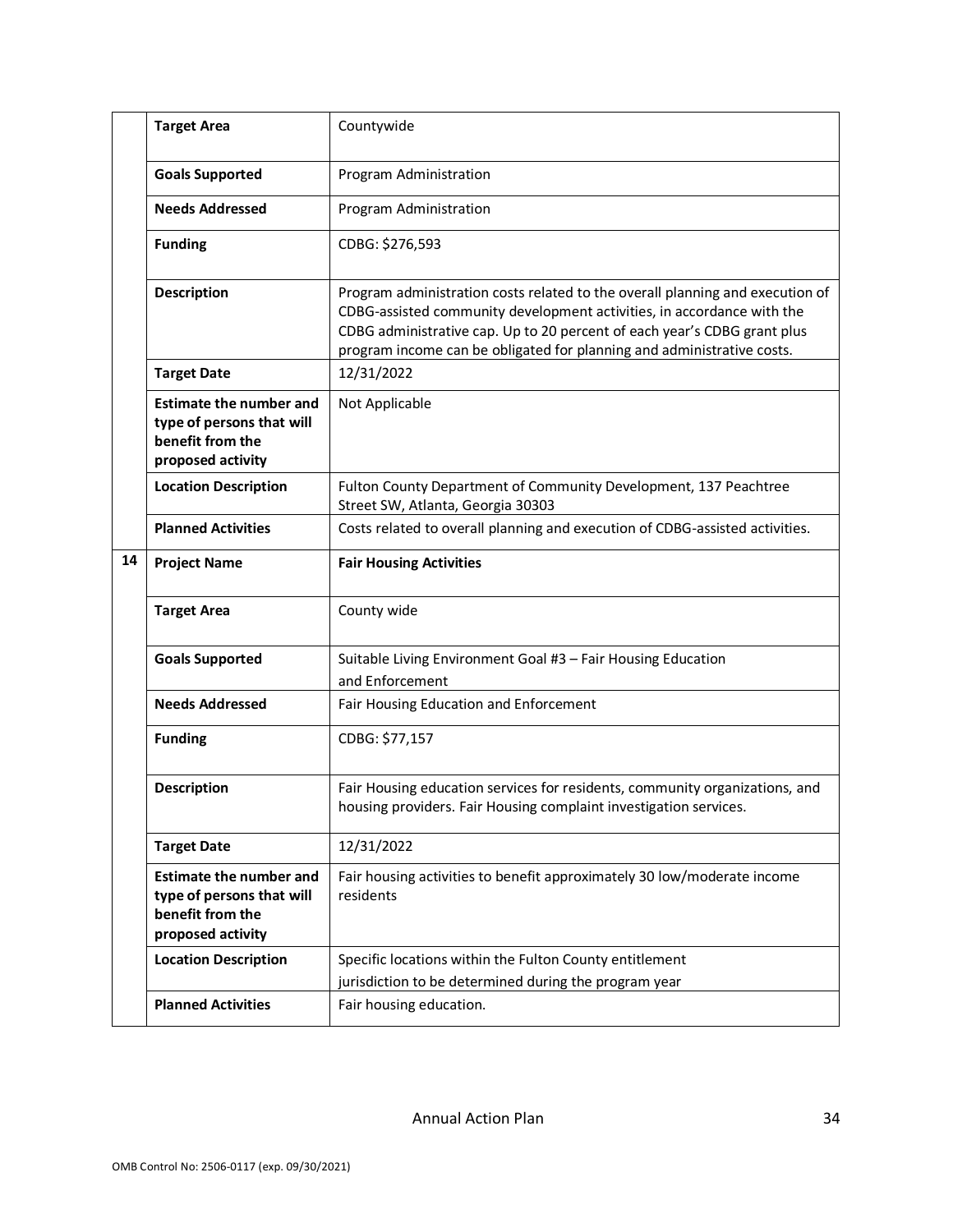#### **Describe the reasons for allocation priorities and any obstacles to addressing underserved needs**

In allocating funding, Fulton County prioritized affordable housing, homelessness, public services, and community revitalization (including facility, park, and infrastructure improvements), which emerged as critical needs during the Consolidated Planning process. Fulton County does not designate specific areas for allocation of funds as part of its strategic use of HUD grant funds. Instead, the County's programs are designed to serve eligible individuals and households throughout the County's service area.

Obstacles to meeting underserved needs include limited funding availability, limited affordable housing development opportunities and shovel-ready projects, and increased development costs.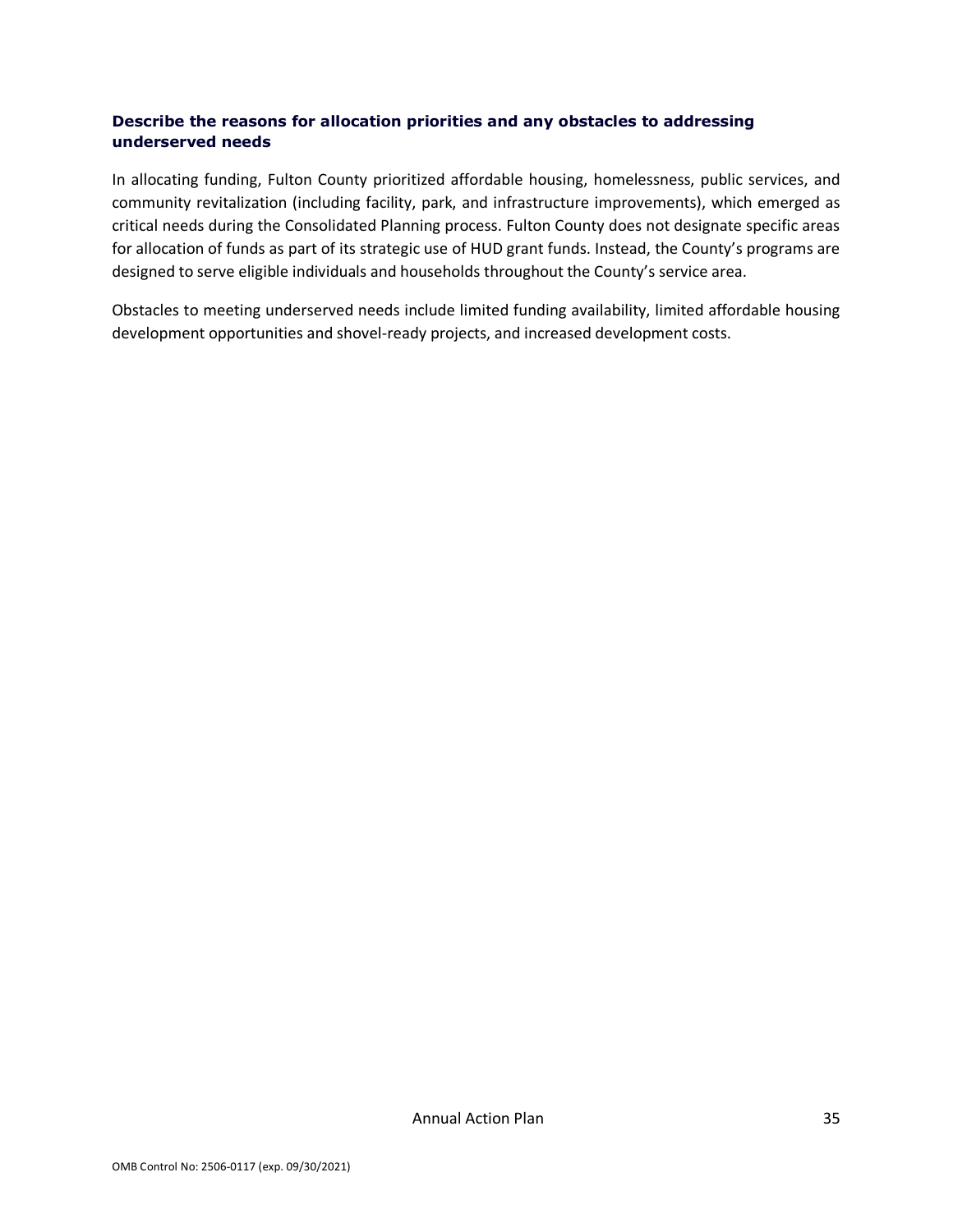## <span id="page-37-0"></span>**AP-50 Geographic Distribution – 91.220(f)**

## **Description of the geographic areas of the entitlement (including areas of low-income and minority concentration) where assistance will be directed**

The Fulton County entitlement jurisdiction covers unincorporated Fulton County, as well as the cities of Alpharetta, Chattahoochee Hills, College Park, East Point, Fairburn, Hapeville, Milton, Mountain Park, Palmetto, and Union City, who executed a cooperation agreement with Fulton County during urban county requalification process. The cities of Atlanta, Roswell, and Sandy Springs and South Fulton do not participate with Fulton County and receive their own HUD grant allocations.

Geographically, the Fulton County entitlement jurisdiction is divided into disparate north and south portions by the cities of Atlanta, Roswell, and Sandy Springs, which lie in middle of the county. While HUDfunded activities that qualify on an area basis may be located in any income-eligible areas with the entitlement jurisdiction, all of Fulton County's low- and moderate-income census tracts are located in southern Fulton County. Thus, CDBG-funded public facility and infrastructure improvements completed over the next five years will be targeted to the southern portion of Fulton County, unless they serve a population that is specifically eligible for assistance (e.g., seniors, people with disabilities, victims of domestic violence).

#### **Geographic Distribution**

|                                          | Target Area   Percentage of Funds |  |  |
|------------------------------------------|-----------------------------------|--|--|
| Countywide                               | 100%                              |  |  |
| <b>Table 8 - Geographic Distribution</b> |                                   |  |  |

## **Rationale for the priorities for allocating investments geographically**

Fulton County does not designate specific areas for allocation of funds as part of its strategic use of HUD grant funds. Instead, the County's programs are designed to serve low- and moderate-income individuals and households throughout the County's service area.

The County chooses not to designate specific geographic target areas so that it may concentrate on priority need for services and improvements based on eligibility, availability of funds, and readiness to proceed.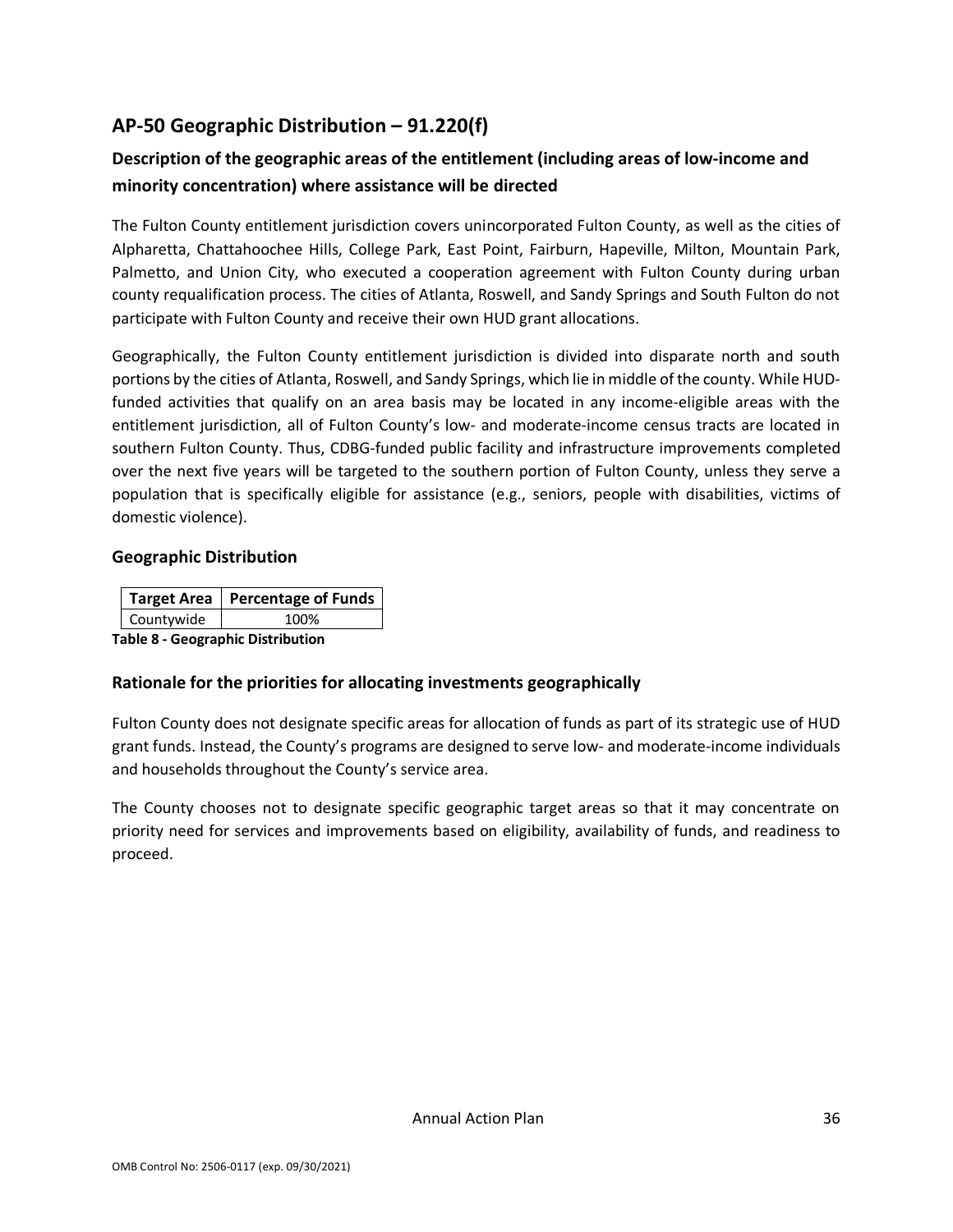## **Affordable Housing**

## <span id="page-38-1"></span><span id="page-38-0"></span>**AP-55 Affordable Housing – 91.220(g)**

#### **Introduction**

During the 2022 program year, Fulton County will assist 57 households with housing needs. Using HOME funds, the County anticipates providing tenant-based rental assistance to 25 households and assisting 3 homebuyers purchase homes and with CDBG funds 10 homeowner units will be rehabilitated.

| One Year Goals for the Number of Households to be Supported |    |  |
|-------------------------------------------------------------|----|--|
| Homeless                                                    |    |  |
| Non-Homeless                                                | 38 |  |
| Special-Needs                                               |    |  |
| otal.                                                       |    |  |

**Table 9 - One Year Goals for Affordable Housing by Support Requirement**

| One Year Goals for the Number of Households Supported Through |    |
|---------------------------------------------------------------|----|
| <b>Rental Assistance</b>                                      | 25 |
| The Production of New Units                                   |    |
| <b>Rehab of Existing Units</b>                                | 10 |
| <b>Acquisition of Existing Units</b>                          |    |
| Гоtal                                                         |    |

**Table 10 - One Year Goals for Affordable Housing by Support Type**

#### **Discussion**

The above goals are based on the accomplishment goals set in the Projects section AP 35.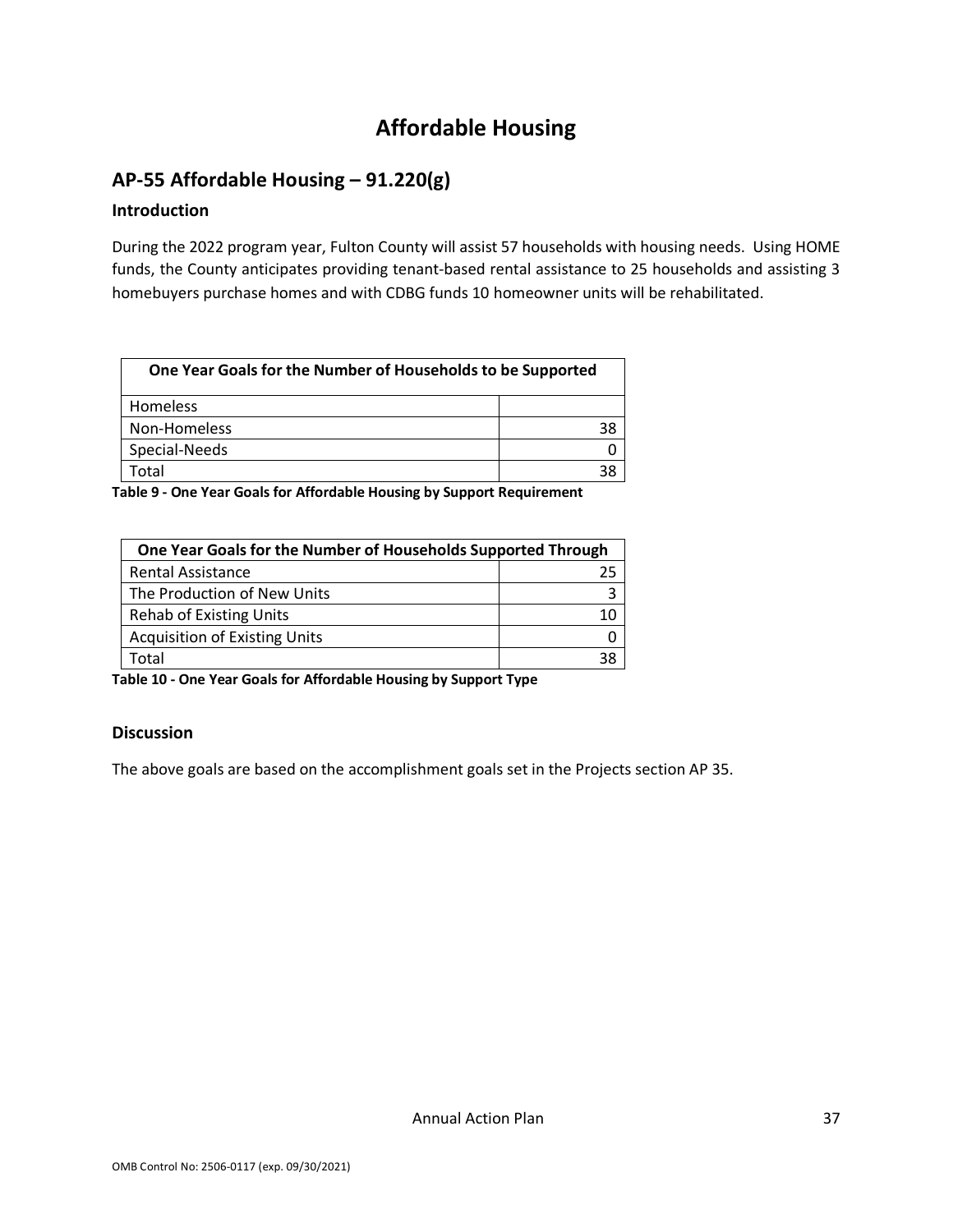## <span id="page-39-0"></span>**AP-60 Public Housing** *–* **91.220(h)**

#### **Introduction**

The Housing Authority of Fulton County (HAFC) operates Public Housing and Housing Choice Voucher programs in Fulton County. As of 2020, the HAFC operates or assists 1,958 total units of affordable housing. 960 assisted families utilize housing choice vouchers, 132 units are Low Income Housing Tax Credits, 212 units are project-based vouchers (of which 100 resulted from a RAD conversion), and 654 are port vouchers.

The Housing Authority of the City of East Point (EPHA) operates two public housing developments, 35 units at Hurd Homes, and 150 units at Martel Homeless. In addition, the authority subsidizes 12 public housing units as part of the Norman Berry Village development, which managed along with the rest of the development by Northsouth.

#### **Actions planned during the next year to address the needs to public housing**

The goal of the HAFC is to provide decent, safe, and sanitary rental housing for eligible families, to provide opportunities, promote self-sufficiency and economic independence for Housing Choice Voucher (HCV) participants. The Mission Statement is "To provide and develop quality affordable housing opportunities for individuals and families while promoting self-sufficiency and community revitalization." HAFC has partnered in six Low-Income Housing Tax Credits (LIHTC) developments, owned, and managed by private entities, with Phase II of the newest development underway. HAFC continues to seek development partners, HUD funding, LIHTC, and other non-federal sources to develop affordable housing construction or rehabilitation.

The HAFC has converted all public housing units in its portfolio to other forms of publicly supported housing other than Sterling Place Apartments located at 144 Allen Road, Sandy Springs, Georgia. The "Partnership Properties" include:

- Arcadia at Parkway Village
- Woodbridge at Parkway Village
- Providence at Parkway Village
- Legacy at Walton Lakes

The EPHA added 180 units of senior housing in the summer of 2020 at Hillcrest Active Adult Community. The second phase of the project is scheduled to being construction in 2022 with a plan for an additional 160 units.

The Nelms House development has been selected by the Georgia Department of Community Affairs as an approved applicant for a 4% Tax Credit development. The plan is to redevelop the site into approximately 88 affordable multi-family units.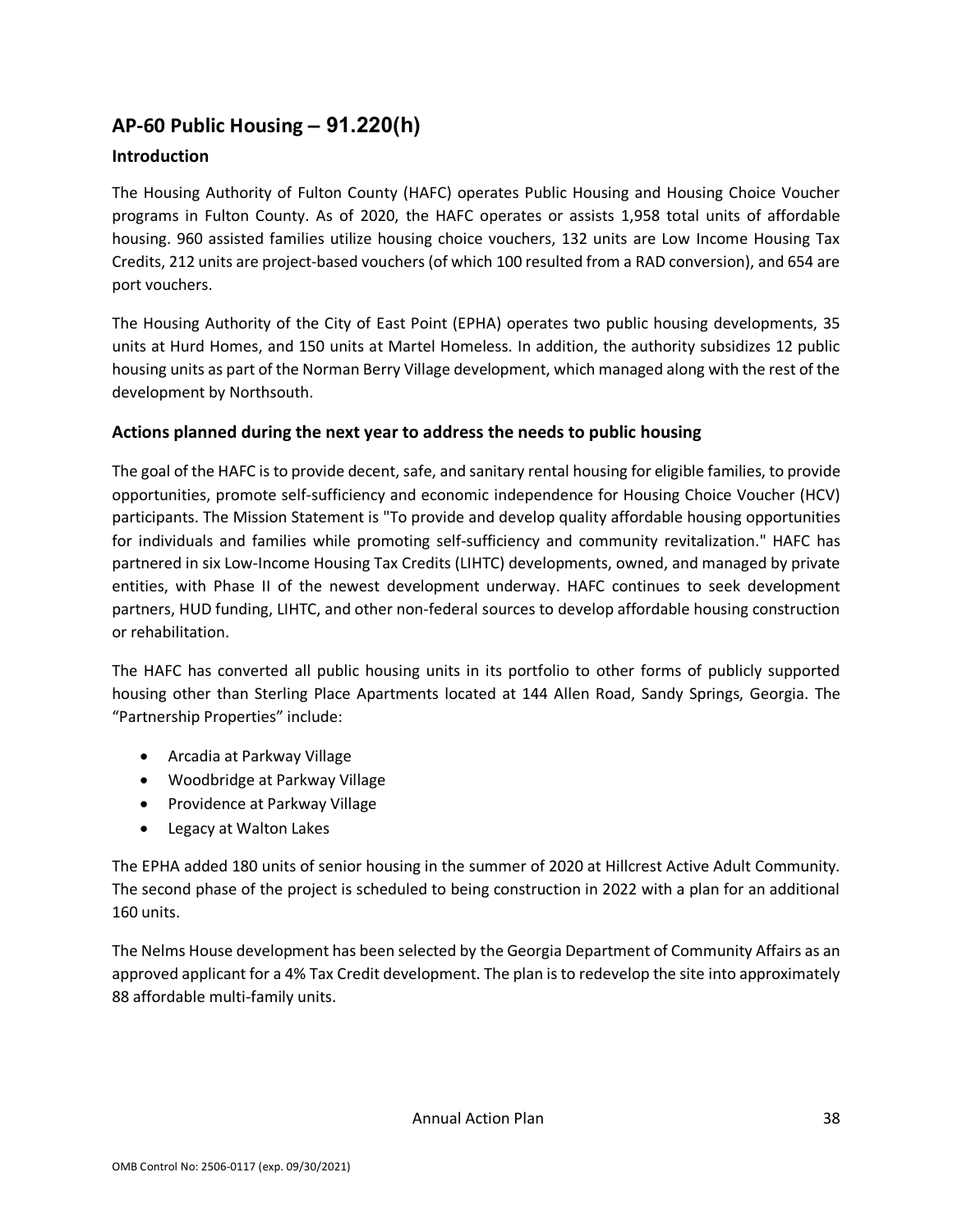## **Actions to encourage public housing residents to become more involved in management and participate in homeownership**

HAFC residents have several opportunities to receive assistance with the home buying process.

- The HAFC is a HUD Certified Housing Counseling Center, which offers Homebuyer Education Workshops to prepare residents to become first-time homebuyers.
- HAFC offers the Family Self-Sufficiency Program a 5-year program that provides tenants with individual training and supportive services to help the family prepare to transition out of assisted housing programs. The program encourages participants' families' self-sufficiency and helps expand family opportunities that address educational, socio-economic, recreational, and other human service needs.

The EPHA offers the Family Self-Sufficiency Program as well.

## **If the PHA is designated as troubled, describe the manner in which financial assistance will be provided or other assistance**

None of the housing authorities in Fulton County are designated as "troubled."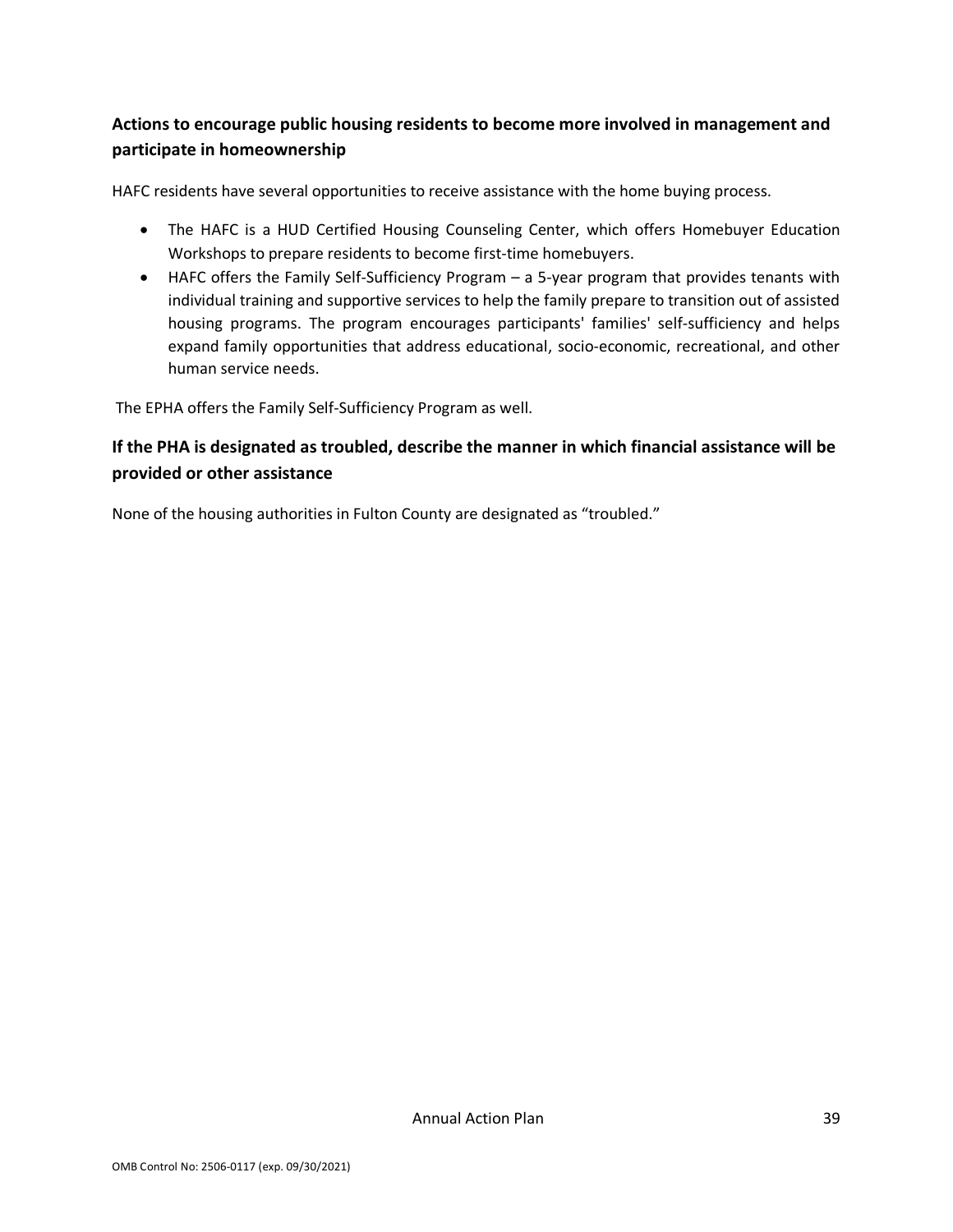## <span id="page-41-0"></span>**AP-65 Homeless and Other Special Needs Activities – 91.220(i)**

#### **Introduction**

Fulton County is covered by the Fulton County Continuum of Care, a network of service providers covering Fulton County (not including the City of Atlanta). The Fulton County Continuum of Care brings together housing and service providers to meet the needs of homeless individuals and families. Fulton County is in the process of completing a Homeless Plan that will seek to align existing planning efforts related to homelessness to foster a more consistent approach to homelessness and affordable / low-cost housing.

## **Describe the jurisdictions one-year goals and actions for reducing and ending homelessness including**

## **Reaching out to homeless persons (especially unsheltered persons) and assessing their individual needs**

The Coordinated Intake and Assessment System (CIAS) is designed to complete outreach and recruit homeless individuals and families throughout the geographic area of Fulton County, to assess their individual needs and facilitate access to services in response to those identified needs. CIAS utilizes a multi-tiered approach which requires for the operation of an Assessment Center centrally located in both the south and north areas of Fulton County. To satisfy eligibility criteria for participation in the Emergency Solutions Grant program, applicants must be below 30% AMI, according to the current HUD income limits (for homelessness prevention assistance), or homeless or at risk of becoming homeless (for rapid rehousing assistance) and lacking sufficient resources and support networks necessary to retain housing without ESG assistance. All ESG participants receive an initial consultation to determine eligibility and assistance.

Over the next year, the CoC and other homeless housing and service providers in Fulton County will continue reaching out to homeless persons, including unsheltered persons, through emergency shelter, meals, transportation, counseling, and case management. One of the objectives of Fulton County's draft Homeless Plan is to prioritize unsheltered and vulnerable households, with strategies that include training and support for service providers and integrated services with behavioral health and healthcare systems. The GA 502 Fulton County CoC and Fulton County established Homeless Assessment Centers at the North and South Fulton Annex offices in an effort to establish a collective community and county approach to supporting and providing solutions to homelessness and homeless prevention.

The GA 502 CoC hosts six CoC membership meetings a year to discuss homeless issues and strategies; provide ongoing updates through a newsletter and public announcements. Additionally, the COC sponsors periodic workshops.

Hope through Soap provides outreach primarily in the North Fulton County area. They send referrals to the County Assessment Center for follow-up**.**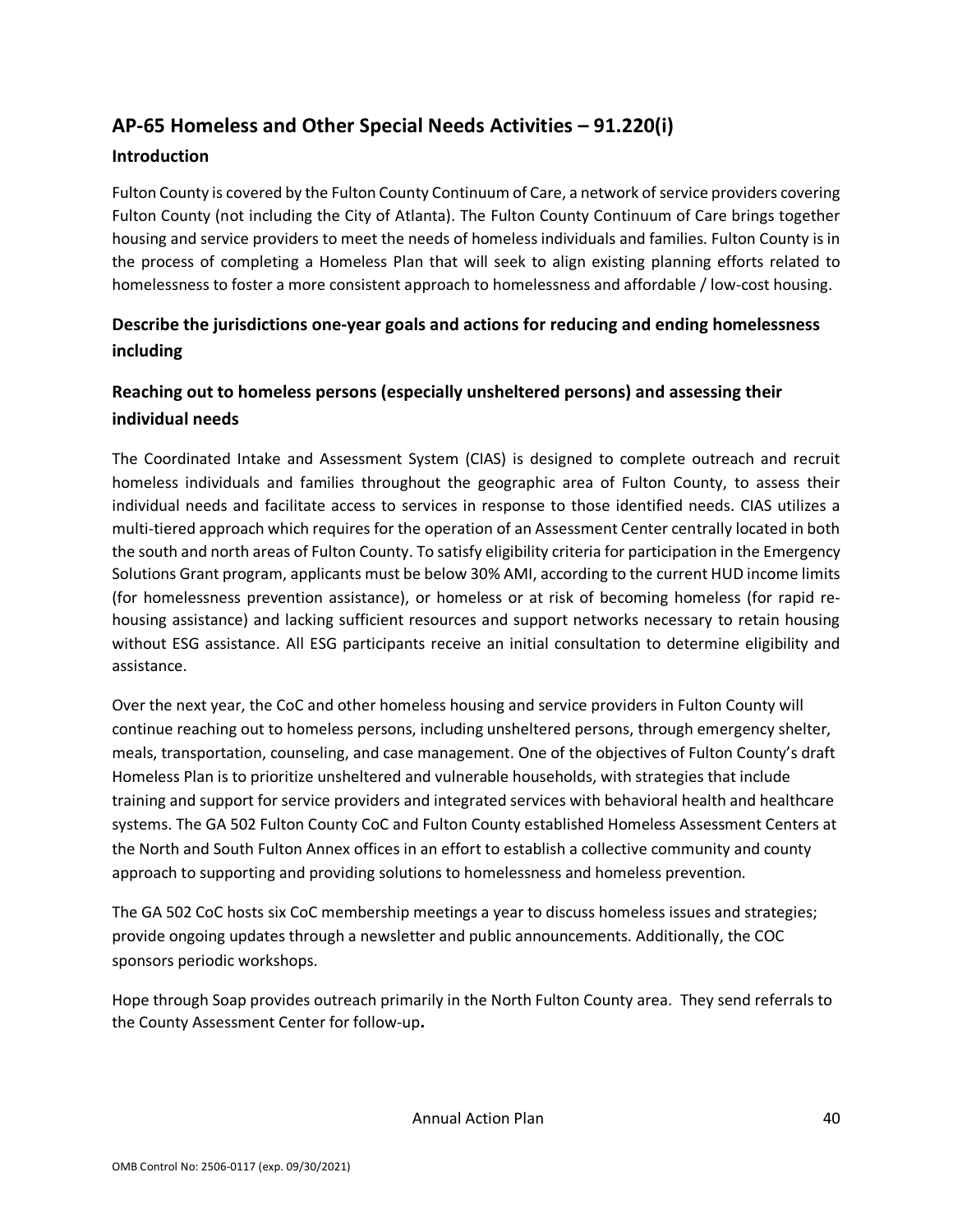#### **Addressing the emergency shelter and transitional housing needs of homeless persons**

There are 67 emergency shelter beds in the County. Of these, the majority are for families with children. There are also 180 Transitional Housing units. Most transitional housing is available only to families with children and 4 beds are available for unaccompanied youth.

**Helping homeless persons (especially chronically homeless individuals and families, families with children, veterans and their families, and unaccompanied youth) make the transition to permanent housing and independent living, including shortening the period of time that individuals and families experience homelessness, facilitating access for homeless individuals and families to affordable housing units, and preventing individuals and families who were recently homeless from becoming homeless again**

During the 2022 program year, Fulton County will fund organizations that provide case management and housing navigation services to assist homeless individuals and families, including those staying in emergency shelter, make the transition to permanent housing and prevent returns to homelessness. In addition, the County will fund case management, legal representation and counseling, emergency financial assistance, and rental assistance. The County will also work to increase the availability of affordable housing in Fulton County by using HOME funds to support the development of new affordable rental housing.

The GA 502 Fulton County CoC and Fulton County established Homeless Assessment Centers at the North and South Fulton Annex offices in an effort to establish a collective community and county approach to supporting and providing solutions to homelessness and homeless prevention.

A key objective of the County's draft Homeless Plan is to increase the inventory of diversion, rapid rehousing, and permanent supportive housing to successfully divert or quickly rehouse all eligible households.

Fulton County has also applied for rapid rehousing funds through the Georgia Fiscal Recovery Fund. The program, Rehouse Fulton will provide rapid rehousing assistance to an estimated 600 households across a 2-year period. The County application has been submitted and is pending review.

**Helping low-income individuals and families avoid becoming homeless, especially extremely low-income individuals and families and those who are: being discharged from publicly funded institutions and systems of care (such as health care facilities, mental health facilities, foster care and other youth facilities, and corrections programs and institutions); or, receiving assistance from public or private agencies that address housing, health, social services, employment, education, or youth needs.**

Over the next year, housing and service providers in Fulton County will continue to work together to prevent homelessness in populations who are vulnerable to or at risk of homelessness. Organizations and resources to prevent homelessness that will be in place during the 2022 program year in Fulton County include: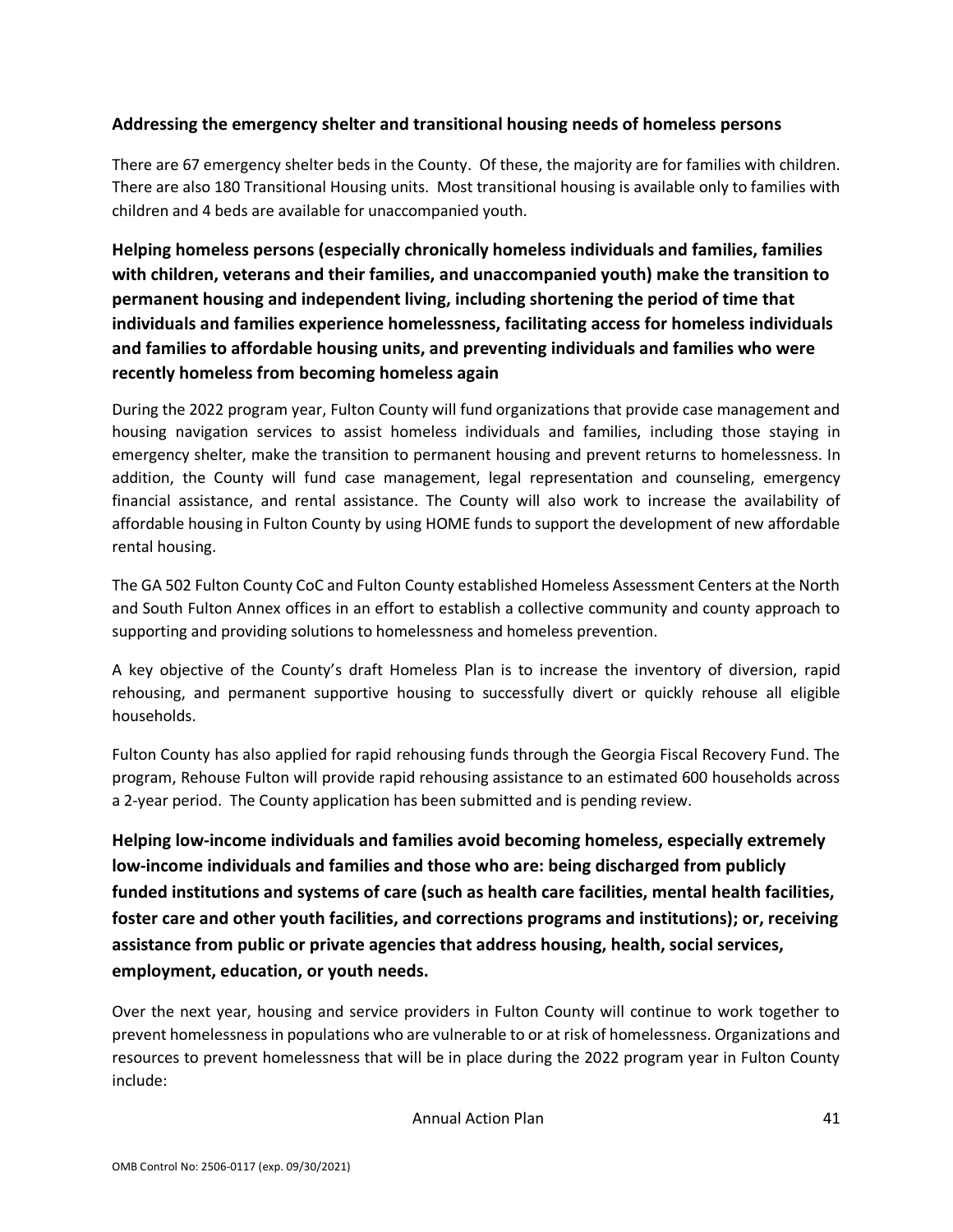- North Fulton Community Charities provides emergency financial assistance, thrift shop, food bank, government benefits screening, and rapid rehousing.
- The Community Assistance Center provides rental assistance, food, clothing and education resources for homelessness prevention.
- LIFT Community Development Corp. provides housing and shelter referrals, life and financial skills training, food and clothing giveaways, transportation assistance, education and employment referrals, and mental health and wellness assessments.
- HOPE Atlanta (Travelers Aid) provides rental and security deposit assistance, housing search assistance, one-on-one support, and rapid rehousing, as well as emergency services, crisis intervention, transitional and permanent supportive housing for persons living with HIV/AIDS. HOPE Atlanta's Supportive Services for Veterans and their Families Program funds rapid re-housing and prevention assistance to homeless veteran households.

The Homeless Department is navigating the County's work with diversion programs and in 2020 joined task forces that address justice and mental health.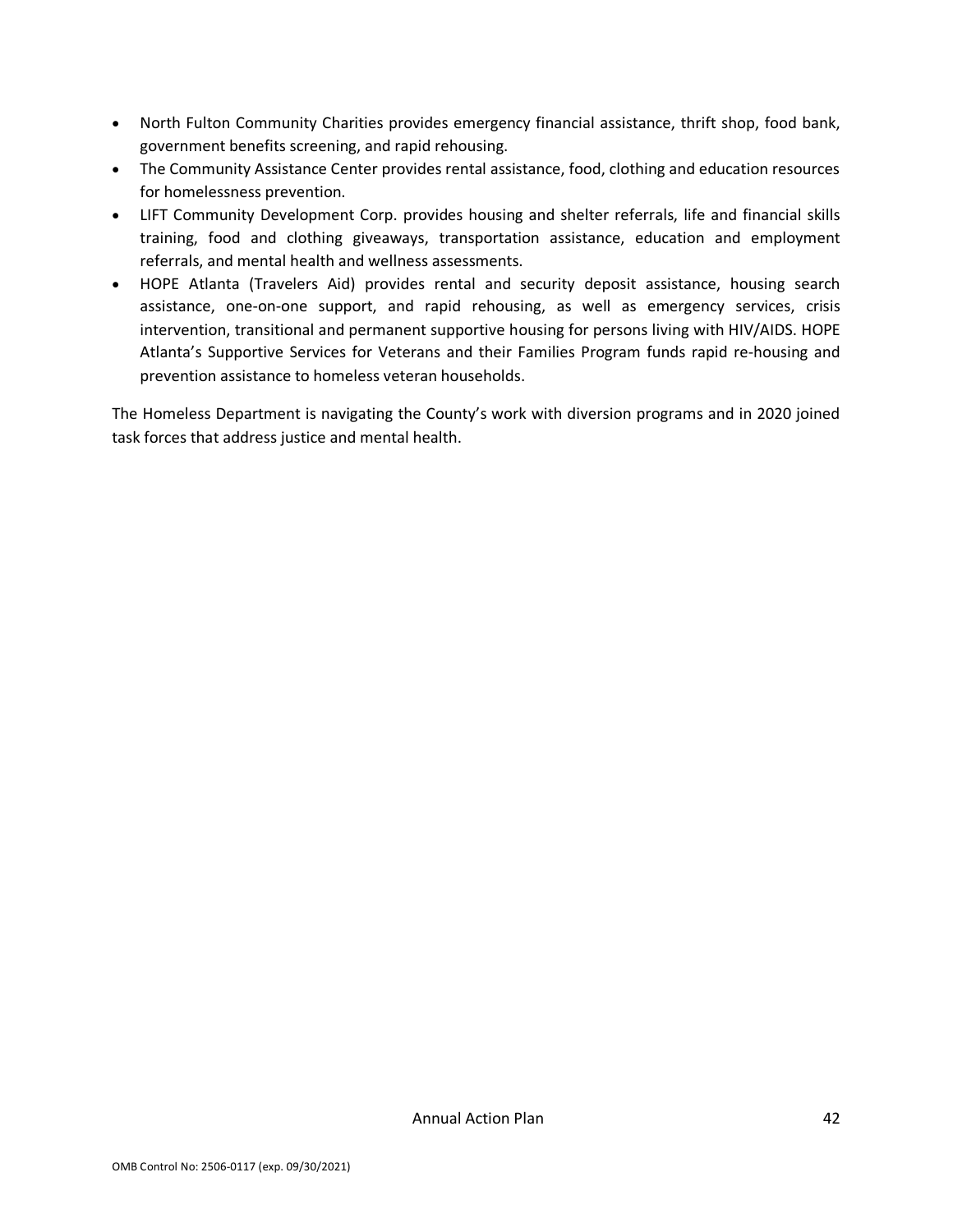## <span id="page-44-0"></span>**AP-75 Barriers to affordable housing – 91.220(j)**

#### **Introduction:**

During the 2022 program year, Fulton County will provide HOP funds to help lower income households become homeowners. Removing the barrier for African American households to become homeowners is a means to building generational wealth.

## **Actions it planned to remove or ameliorate the negative effects of public policies that serve as barriers to affordable housing such as land use controls, tax policies affecting land, zoning ordinances, building codes, fees and charges, growth limitations, and policies affecting the return on residential investment**

In January 2019, the Fulton County Board of Commissioners passed a resolution urging municipalities in Fulton County to implement affordable housing policies. The resolution allows the Development Authority of Fulton County to apply local affordable housing ordinances to any multi-family projects completed through the Development Authority.

The Analysis of Impediments to Fair Housing Choice (AI) completed for Atlanta and Fulton County in September 2020 identified barriers to affordable housing and homeownership. One primary barrier is the shortage of available units in arears of economic opportunity. The lack of investment in neighborhoods where there is affordable housing that are high concentrations of racial and ethnic concentrations, and a concentration of poverty creates further barriers. For persons with disabilities, the problems are magnified. There is a shortage of housing served by transit and other amenities. Zoning in many communities defines "family" in restrictive way that prevents development of shared housing and make it difficult to work with the ordinances that rely on variances and SUPs rather than reasonable accommodation. Language also creates a barrier to access to housing.

Programs that are funded by Fulton County that seek to overcome these barriers include the HOP – Homeownership program and a willingness to fund rental developments through the HOME Program. Public facility improvements in lower income areas alleviates some of the investment barriers in these areas.

The County continues to fund rental assistance for persons leaving emergency shelters or places not meant for human habitation through rapid re-housing and through a pending Georgia Fiscal Recovery Fund application.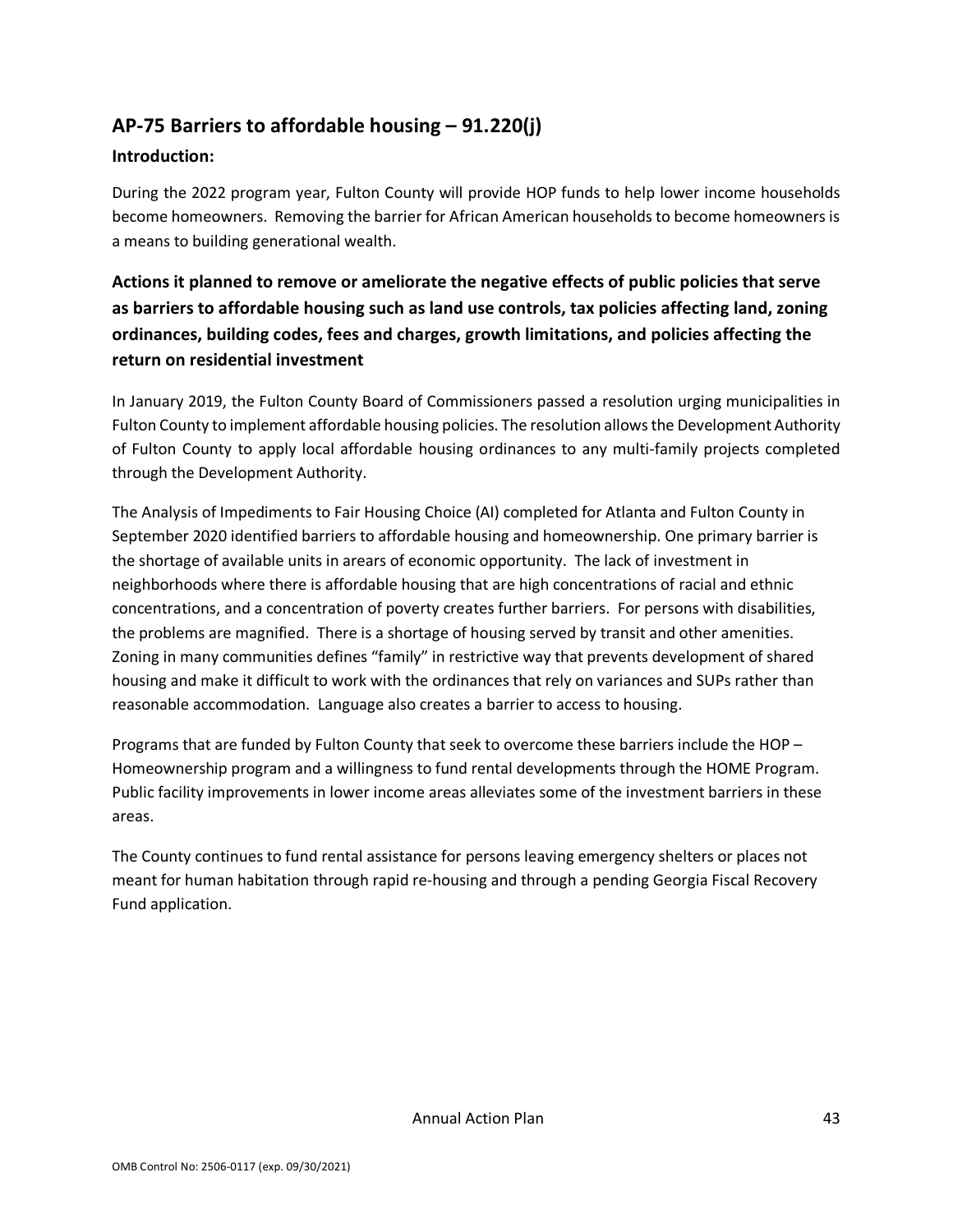## <span id="page-45-0"></span>**AP-85 Other Actions – 91.220(k)**

#### **Introduction:**

This section details Fulton County's actions planned to ensure safe and affordable housing for its residents, along with plans to meet underserved needs, reduce poverty, develop institutional structure, and enhance coordination between public and private sector housing and community development agencies.

#### **Actions planned to address obstacles to meeting underserved needs**

Fulton County identified the underserved needs as: affordable housing and homeownership opportunities, rehabilitation assistance for low-income homeowners, homeless prevention and rapidrehousing, supportive services for persons experiencing homelessness and special needs populations, fair housing enforcement and education and community revitalization (including facility, park, and infrastructure improvements.

To help remove obstacles to meeting underserved needs and improve service delivery, Fulton County supports the continued development of the Fulton County Continuum of Care, a collaborative to coordinate the work of social service organizations, disseminate news and information, eliminate duplication of effort, and spearhead community-wide solutions to local needs. Fulton County will provide funding to address underserved needs through CDBG, HOME, and general fund commitments in support of programs that address these needs. Such programs include:

- Housing development and homeownership
- Tenant Based Rental Assistance
- Community projects to improve parks, remove handicap barriers, improve sidewalks, water and sewer facilities

The Analysis of Impediments to Fair Housing Choice (AI) completed for Atlanta and Fulton County in September 2020 identifies obstacles to having a more equitable housing choice as well as institutional obstacles. Lack of knowledge of fair housing protection and redress results in lack of reporting. Lack of knowledge also presents obstacles facing persons with disabilities from seeking protection through fair housing laws. Training has been offered and will continue to be offered to advocacy groups and individuals seeking to address the needs of persons with disabilities.

The CDBG program will continue to fund Metro Fair Housing Services, Inc. to address this obstacle by conducting fair housing outreach and to assist residents navigate the complaint process with HUD and the Georgia Department of Justice.

#### **Actions planned to foster and maintain affordable housing**

Annual Action Plan 44 Fulton County will continue to offer their core programs – including home purchase assistance and tenantbased rental assistance – in order to foster housing affordability. HOME funds will also be used to support the development of new affordable housing, including multifamily rental developments and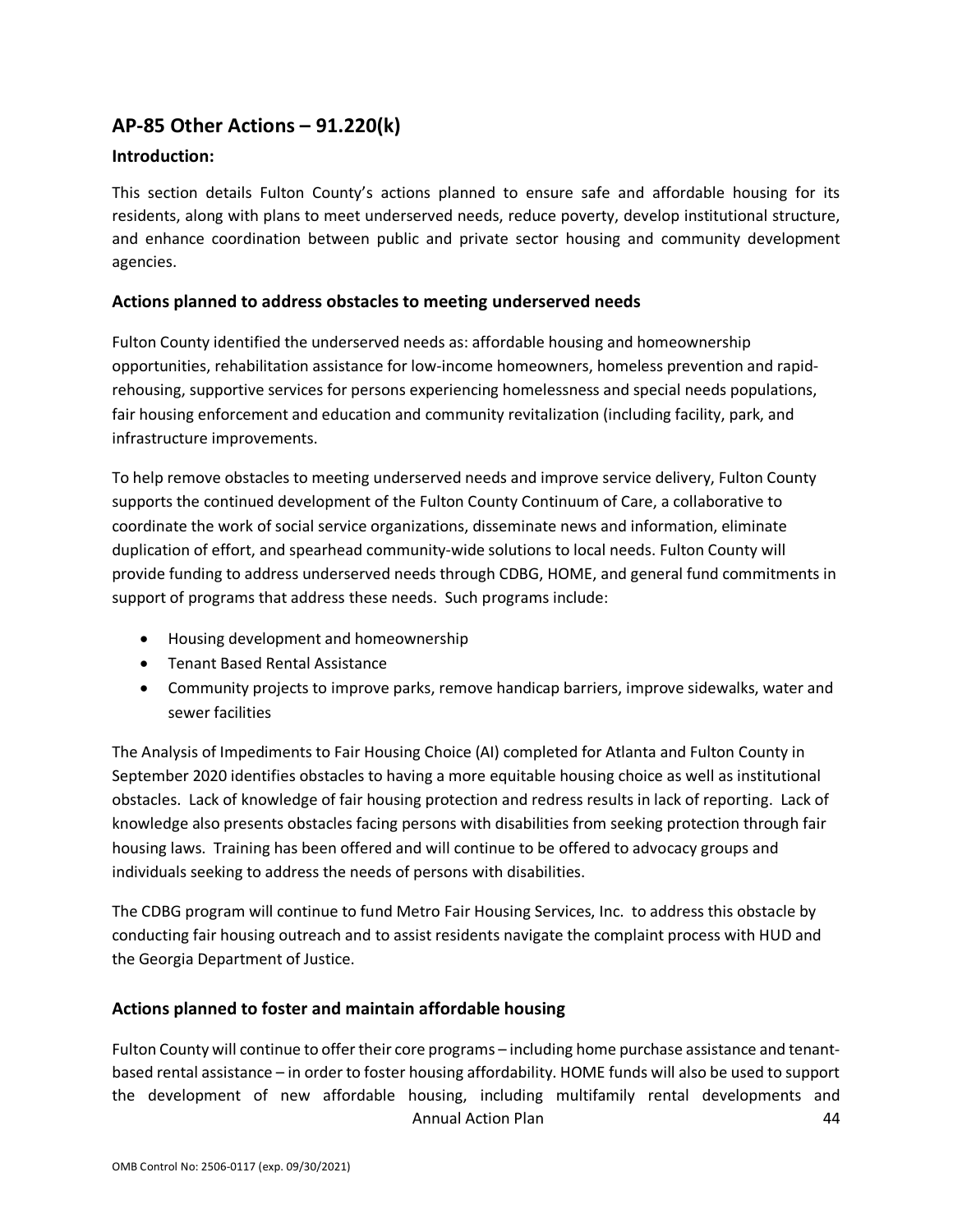homeownership opportunities. The County will continue to use HOME funds to support development of affordable housing by a local CHDO.

In addition to specific programs designed to foster and maintain affordable housing, the County will encourage participating jurisdictions to review their zoning ordinances for prospective barriers to affordable housing development, and to make amendments as needed.

#### **Actions planned to reduce lead-based paint hazards**

Over the next year, Fulton County will continue to conduct lead-based paint inspections associated with the housing rehabilitation and homeownership programs and, if a hazard is found, remediation. These actions will both reduce lead exposure risk and help to maintain the county's older, lower and moderately priced housing. Any housing rehabilitation activities conducted using HOME and CDBG funds will continue to be monitored closely for any potential lead exposure.

#### **Actions planned to reduce the number of poverty-level families**

Over the FY 2022 program year, Fulton County will continue its workforce development programs through WorkSource Fulton to connect individuals with job skills and employment. Homeless service providers will continue to offer job search and resume assistance. A focus on improving the jobs/housing balance in existing and emerging job centers in Fulton County will aim to help poverty-level families access more employment opportunities, while potentially lowering transportation and housing costs.

CDBG and HOME funds will continue to enforce the provisions of Section 3 providing Employment Opportunities to low-income residents of Fulton County. To the extent possible, Section 3 gives priority to hiring workers for federally funded projects over \$200,000 and to contracting and subcontracting with businesses that are Section 3 certified.

#### **Actions planned to develop institutional structure**

Fulton County has developed a robust administrative structure to manage its CDBG and HOME funds. The County's Department of Community Development offers technical assistance sessions for potential subrecipients, CHDOs, and contractors to learn how to effectively administer funding from the CDBG and HOME programs. In addition to working with organizations, the County's citizen participation process is designed to keep constituents abreast of funding plans and make engaged and informed citizens another vital part of the institutional structure.

The CoC hosts 6 membership meetings a year to discuss homeless issues and strategies; provide ongoing updates through a newsletter and public announcements. Additionally, the COC sponsors periodic workshops. These venues allow the County to be involved in the overall system to address homelessness.

Annual Action Plan 45 The AI pointed to the need to address education and knowledge of Fair Housing protections. Metro Fair Housing Services, Inc., a nonprofit fair housing advocacy organization whose service area includes Fulton County and the City of Atlanta, was awarded grant funding under HUD's Fair Housing Initiatives Program (FHIP) in 2020. Under the FHIP, HUD awards grant money to local fair housing advocacy organizations who assist persons believed to have been harmed by discriminatory housing practices; to help people identify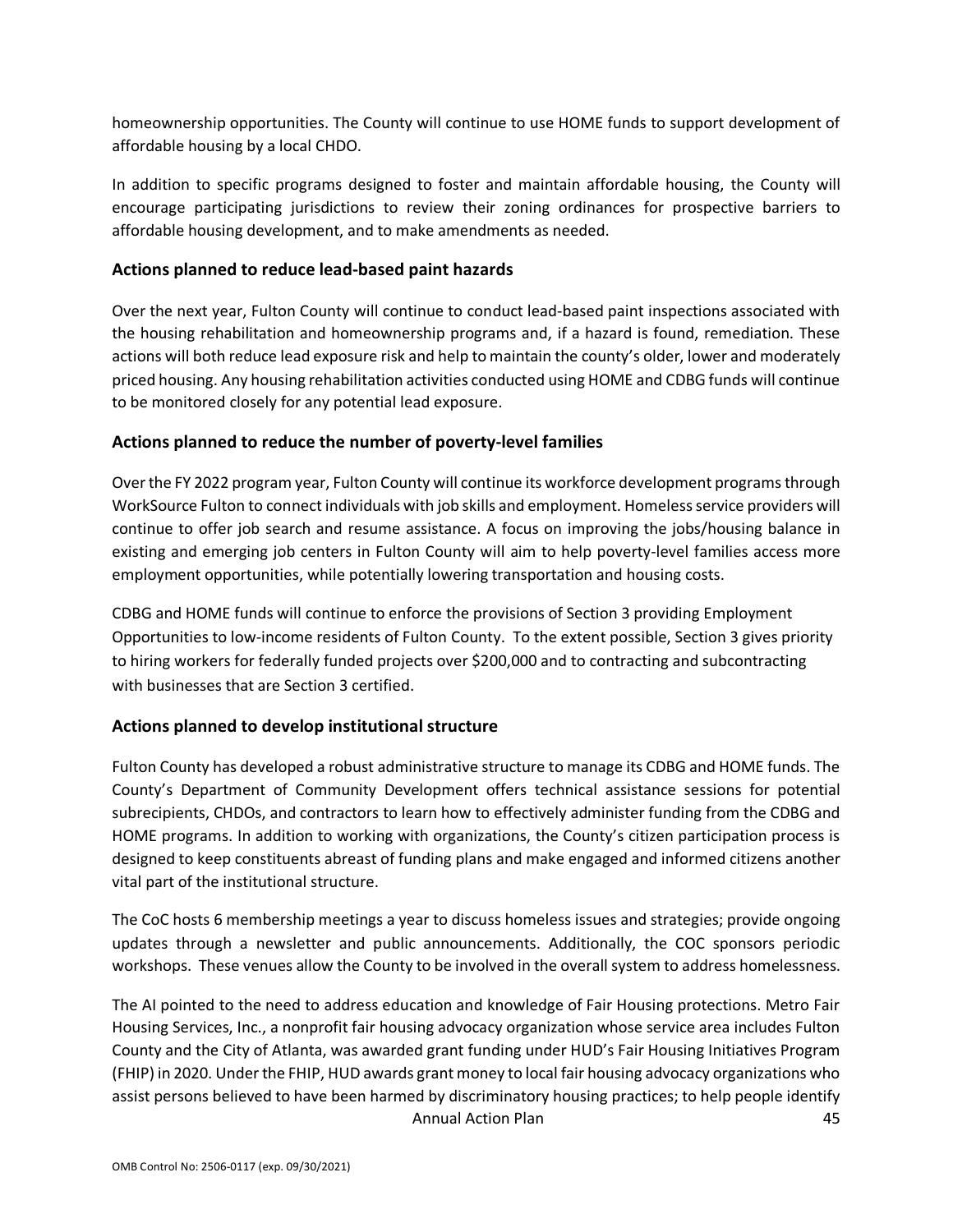government agencies that handle complaints of housing discrimination; to conduct preliminary investigation of claims; to carry out testing and enforcement activities to prevent or eliminate discriminatory housing practices; and to educate the public and housing providers about equal opportunity in housing and compliance with the fair housing laws. Both HUD and the Georgia Department of Justice adjudicate complaints. CDBG funding is also granted to Metro Fair Housing Services, Inc.

The County will continue to strengthen its outreach to limited-English speaking persons in accordance with the Language Access Plan.

## **Actions planned to enhance coordination between public and private housing and social service agencies**

Fulton County will continue to be an active participant in the Fulton County Continuum of Care. The CoC promotes community-wide commitment to goals of ending homelessness; quickly re-housing homeless individuals and families; effective utilization of mainstream resources; optimizing consumer selfsufficiency. Membership includes emergency, transitional, and permanent housing providers, nonprofit social service organizations, and government agencies.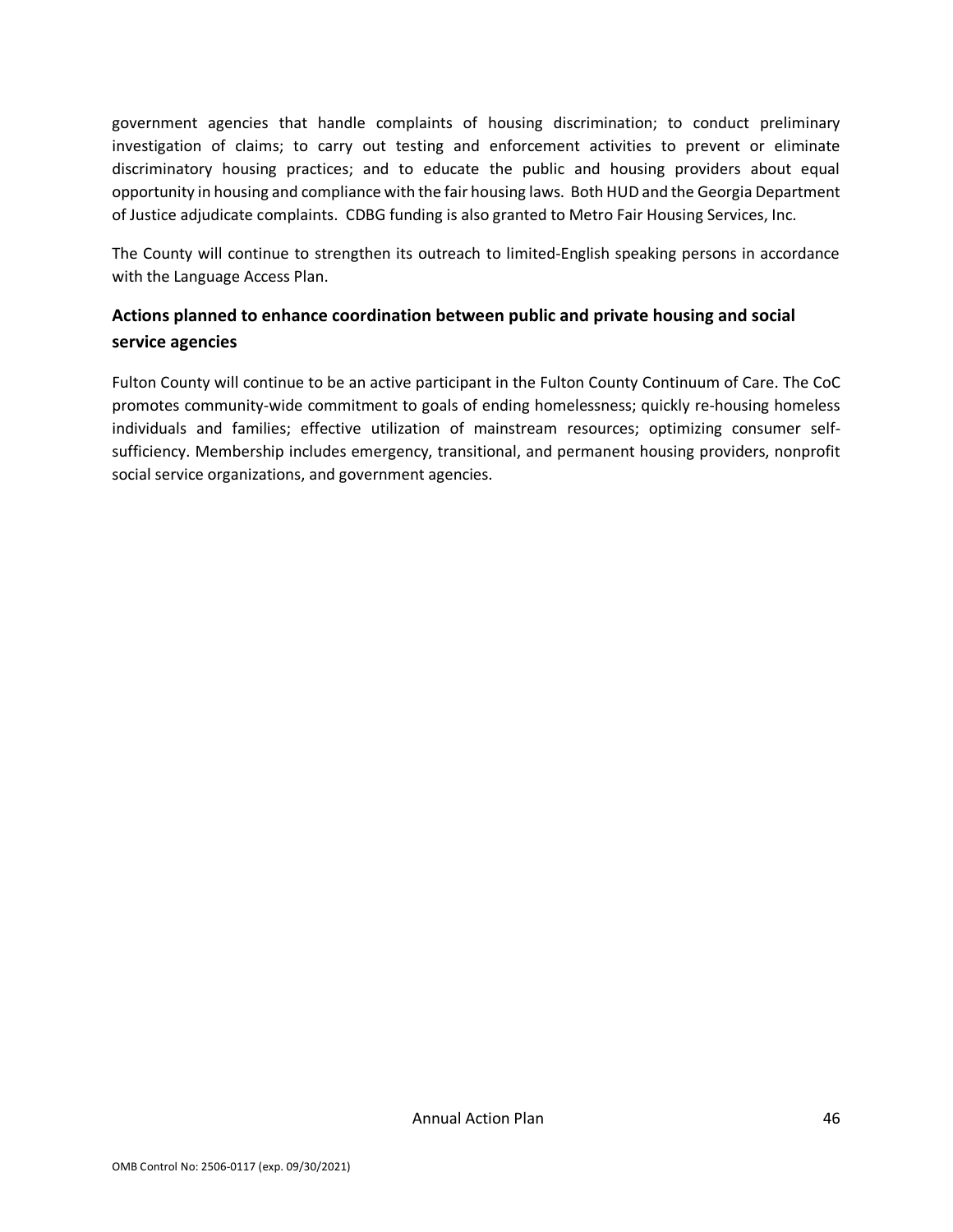## **Program Specific Requirements**

## <span id="page-48-0"></span>**AP-90 Program Specific Requirements – 91.220(l)(1,2,4)**

#### **Introduction:**

Fulton County will continue to receive CDBG and HOME funding in 2022.

### **Community Development Block Grant Program (CDBG) Reference 24 CFR 91.220(l)(1)**

Projects planned with all CDBG funds expected to be available during the year are identified in the Projects Table. The following identifies program income that is available for use that is included in projects to be carried out.

| 1. The total amount of program income that will have been received before<br>the start of the next program year and that has not yet been reprogrammed                                              | 50 <sup>1</sup> |
|-----------------------------------------------------------------------------------------------------------------------------------------------------------------------------------------------------|-----------------|
| 2. The amount of proceeds from section 108 loan guarantees that will be<br>used during the year to address the priority needs and specific objectives<br>identified in the grantee's strategic plan | \$0             |
| 3. The amount of surplus funds from urban renewal settlements                                                                                                                                       | \$0             |
| 4. The amount of any grant funds returned to the line of credit for which the<br>planned use has not been included in a prior statement or plan.                                                    | \$0             |
| 5. The amount of income from float-funded activities                                                                                                                                                | \$0             |
| <b>Total Program Income</b>                                                                                                                                                                         | $\mathbf{0}$    |

### **Other CDBG Requirements**

| 1. The amount of urgent need activities.                                                                                                                                                                                                                                                                                                                                                       | \$0 l |
|------------------------------------------------------------------------------------------------------------------------------------------------------------------------------------------------------------------------------------------------------------------------------------------------------------------------------------------------------------------------------------------------|-------|
| 2. The estimated percentage of CDBG funds that will be used for activities that benefit<br>persons of low and moderate income. Overall benefit - A consecutive period of one, two,<br>or three years may be used to determine that a minimum of 70% of CDBG funds is used to<br>benefit persons of low and moderate income. Specify the years covered that include this<br>Annual Action Plan. | 100%  |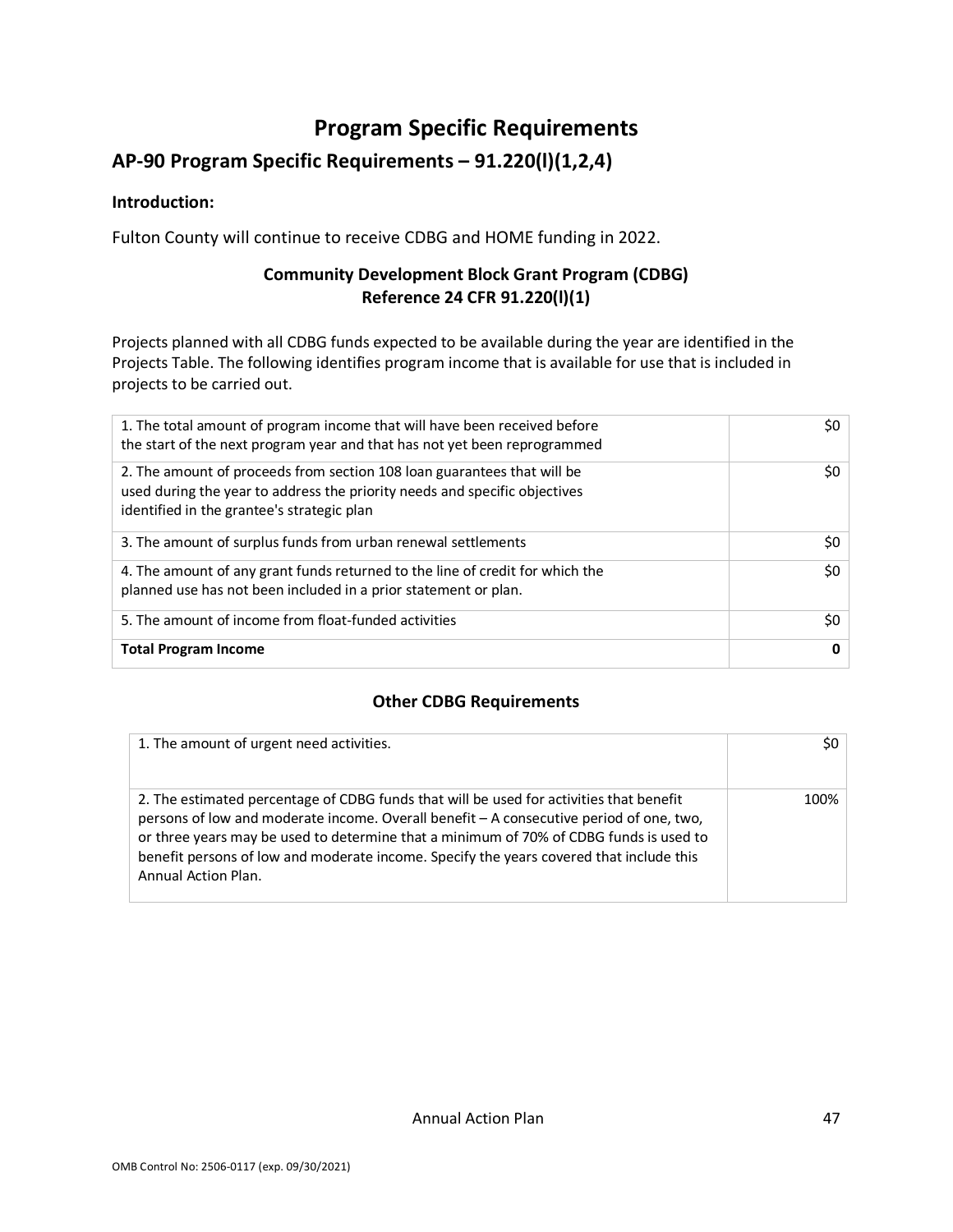## **HOME Investment Partnership Program (HOME) Reference 24 CFR 91.220(l)(2)**

### **1. A description of other forms of investment being used beyond those identified in Section 92.205 is as follows:**

Fulton County does not anticipate investing HOME funds in other forms than described in 24 CFR Section 92.205(b) of the HOME Investment Partnerships Final Rule regulations effective October 1, 1996 and as subsequently amended. The County will notify HUD as appropriate if any changes are proposed and follow the applicable substantial amendment process as outlined in the County's Citizen Participation Plan.

#### **2. A description of the guidelines that will be used for resale or recapture of HOME funds when used for homebuyer activities as required in 92.254, is as follows:**

If direct subsidy is given to a homebuyer HOME funds shall be subject to Recapture. If no direct subsidy is given to a homebuyer the purchase shall be subject to Resale.

The amount of subsidy to recapture is limited to the direct homebuyer assistance that was provided. If a homebuyer sells the home before the HOME affordability period has expired, the owner must repay HOME funds in accordance with the County's program guidelines as follows:

Federal regulations for the HOME Program specify certain requirements for recapture provisions when HOME funds are used to assist with homeownership purchase. The housing unit must be the principal residence of the household throughout the affordability period. To ensure affordability, the County has imposed the recapture mechanism to collect all of the direct HOME funds when the recipient decides to sell the house within the affordability period or no longer resides in the home as their principal residence. The following is exercised: (1) the homebuyer may sell the property to any willing buyer; (2) the sale of the property during the affordability period triggers repayment of the direct HOME funds that the buyer received when he/she originally purchased the home.

A lien will be placed on the property and recorded with the County Recorder to assure the First Time Homebuyer Program deferred loan is repaid in the event of a default under the loan terms and conditions during the loan's affordability period. Full repayment of the HOME funds is required when a resale occurs during the affordability period, or the homeowner no longer occupies the home as their principal residence. However, if there are no net proceeds or insufficient proceeds to recapture the full amount of HOME funds invested, the amount subject to recapture will be limited to what is available from net proceeds (net proceeds are the sales price minus superior loan repayments and any closing costs).

Once the HOME funds are repaid, the property is no longer subject to any HOME restrictions. Recaptured funds must be used to carry out HOME eligible activities in accordance with the HOME guidelines and are not considered proceeds.